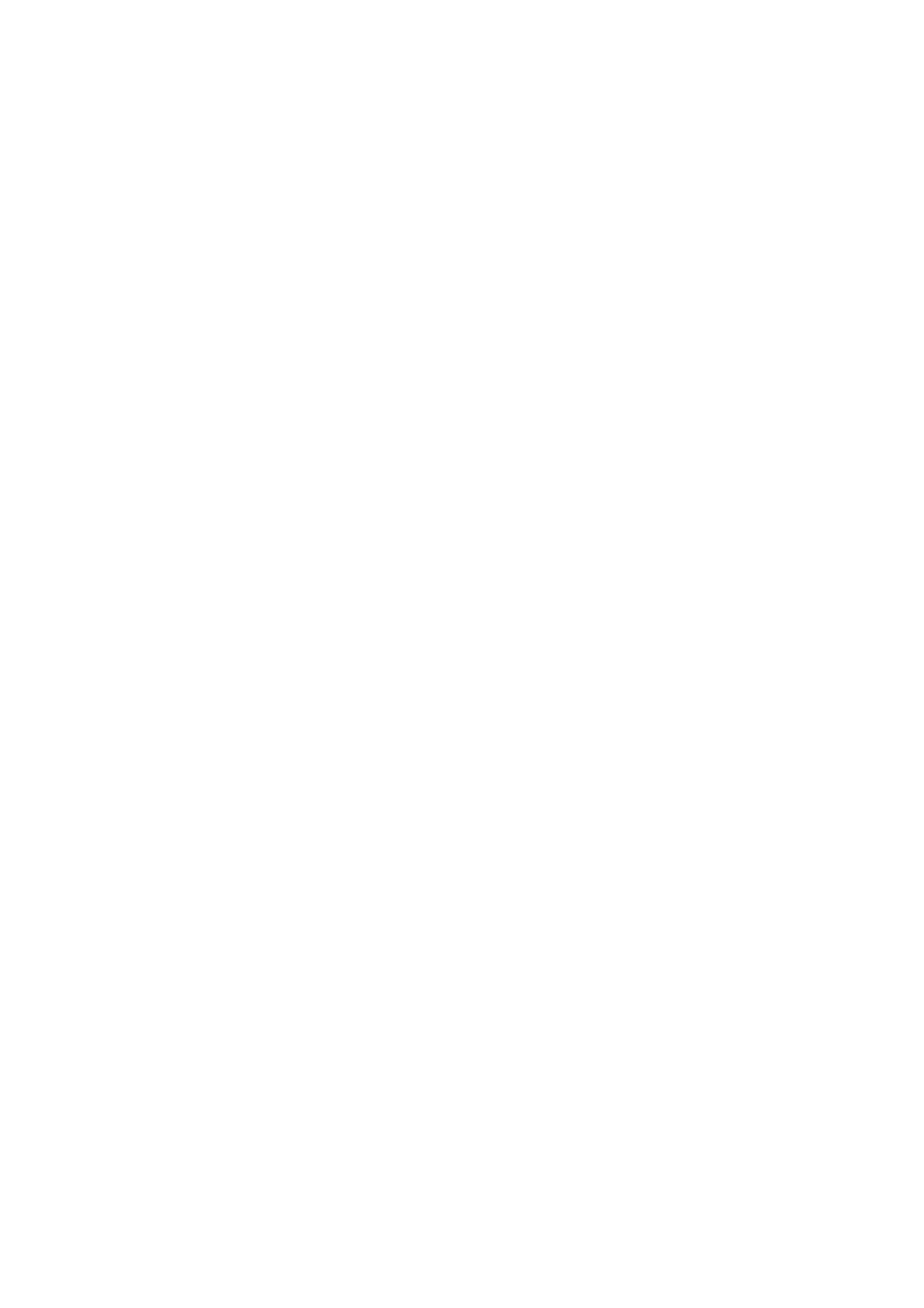# Contents

| <b>Part I-Preliminary</b>           |                                                              | 1  |
|-------------------------------------|--------------------------------------------------------------|----|
| 1                                   |                                                              |    |
| 2                                   |                                                              |    |
| 3                                   |                                                              |    |
| $\overline{4}$                      |                                                              |    |
| 5                                   |                                                              |    |
| 6                                   |                                                              |    |
| 7                                   |                                                              |    |
| 8                                   |                                                              |    |
| 9                                   |                                                              |    |
| <b>9A</b>                           | Exclusion of pleasure craft from the Marine Insurance Act    |    |
| 10                                  |                                                              |    |
| 11                                  |                                                              |    |
| 11AA                                |                                                              |    |
| <b>Part IA-Administration</b>       |                                                              | 11 |
|                                     |                                                              |    |
| 11A                                 | ASIC responsible for general administration of Act  11       |    |
| 11B                                 |                                                              |    |
| 11C                                 | Supervisory powers-ASIC may obtain insurance                 |    |
| 11D                                 | Supervisory powers-ASIC may review administrative            |    |
| 11E                                 | Examination of documents by ASIC not to imply compliance     |    |
|                                     | Part II—The duty of the utmost good faith                    | 15 |
| 12                                  |                                                              |    |
| 13                                  |                                                              |    |
| 14                                  | Parties not to rely on provisions except in the utmost good  |    |
| 15                                  |                                                              |    |
| <b>Part III—Insurable interests</b> |                                                              | 17 |
|                                     | Division 1—General insurance                                 | 17 |
| 16                                  |                                                              |    |
| 17                                  | Legal or equitable interest not required at time of loss  17 |    |
|                                     | Division 2—Other contracts of insurance                      | 18 |
| 18                                  |                                                              |    |
|                                     | Division 3—Naming of persons benefited                       | 19 |
| 20                                  |                                                              |    |

*Insurance Contracts Act 1984 iii*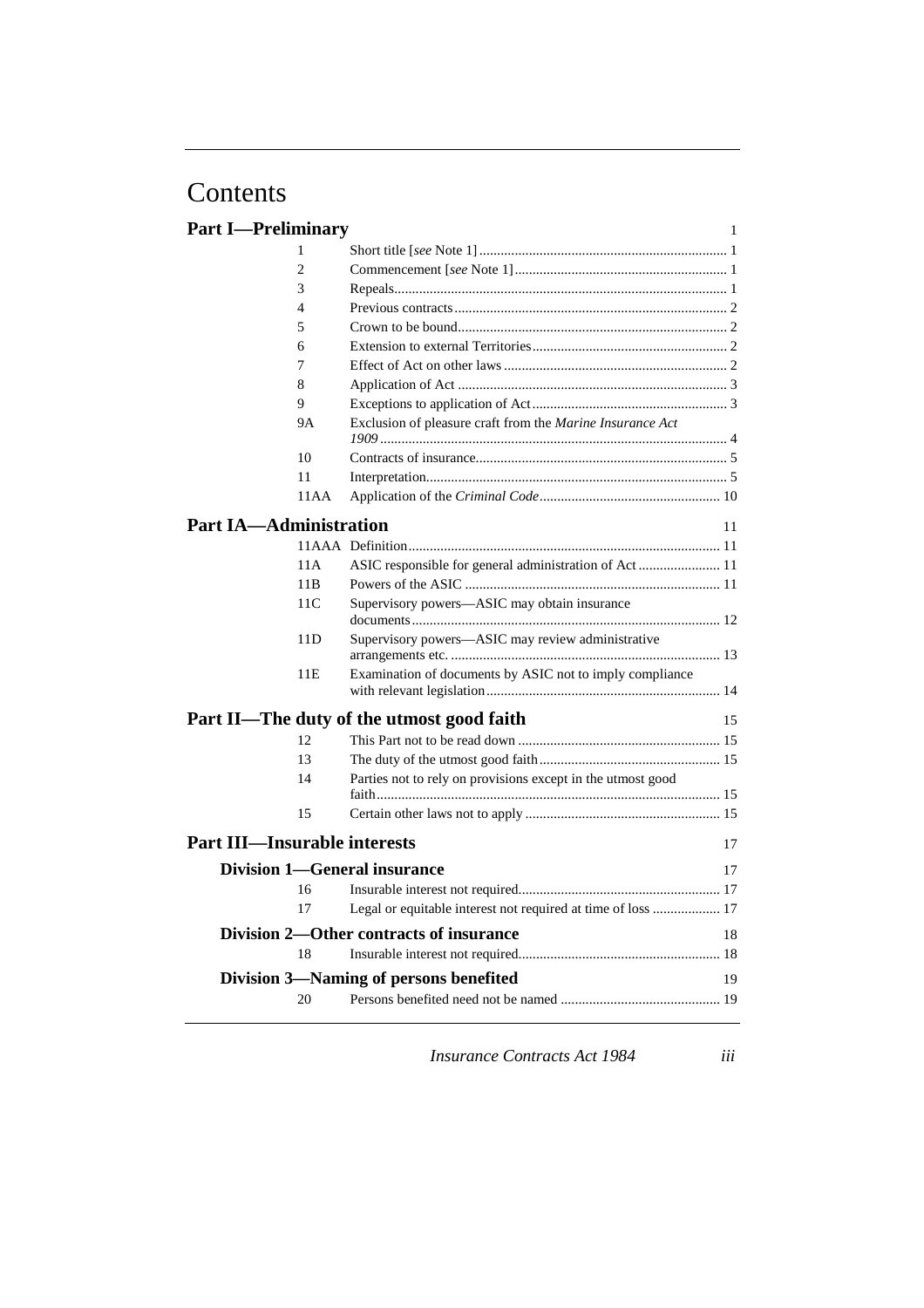|                                   |             | <b>Part IV-Disclosures and misrepresentations</b>             | 20 |  |
|-----------------------------------|-------------|---------------------------------------------------------------|----|--|
| Division 1-The duty of disclosure |             |                                                               |    |  |
|                                   | 21          |                                                               |    |  |
|                                   | 21A         | Eligible contracts of insurance-disclosure of specified       |    |  |
|                                   |             |                                                               |    |  |
|                                   | 22          |                                                               |    |  |
|                                   |             | <b>Division 2-Misrepresentations</b>                          | 24 |  |
|                                   | 23          |                                                               |    |  |
|                                   | 24          | Warranties of existing facts to be representations 24         |    |  |
|                                   | 25          |                                                               |    |  |
|                                   | 26          |                                                               |    |  |
|                                   | 27          |                                                               |    |  |
|                                   |             | Division 3-Remedies for non-disclosure and misrepresentation  | 26 |  |
|                                   | 28          |                                                               |    |  |
|                                   | 29          |                                                               |    |  |
|                                   | 30          |                                                               |    |  |
|                                   | 31          | Court may disregard avoidance in certain circumstances 29     |    |  |
|                                   | 32          | Non-disclosure or misrepresentation by member of scheme 30    |    |  |
|                                   | 32A         | Non-disclosure or misrepresentation by holder of RSA 30       |    |  |
|                                   | 33          |                                                               |    |  |
| <b>Part V-The contract</b>        |             |                                                               | 31 |  |
|                                   |             | <b>Division 1-Standard cover</b>                              | 31 |  |
|                                   | 34          |                                                               |    |  |
|                                   | 35          |                                                               |    |  |
|                                   | 36          |                                                               |    |  |
|                                   | 37          |                                                               |    |  |
|                                   |             | Division 2—General provisions relating to insurance contracts | 33 |  |
|                                   | 38          |                                                               |    |  |
|                                   | 39          |                                                               |    |  |
|                                   | 40          |                                                               |    |  |
|                                   | 41          | Liability insurance: insured may require insurer to elect  34 |    |  |
|                                   | 42          |                                                               |    |  |
|                                   | 43          |                                                               |    |  |
|                                   | 44          |                                                               |    |  |
|                                   | 45          |                                                               |    |  |
|                                   | 46          |                                                               |    |  |
|                                   | 47          |                                                               |    |  |
|                                   | 48          |                                                               |    |  |
|                                   | <b>48AA</b> | Life policy in connection with an RSA for the benefit of      |    |  |
|                                   |             |                                                               |    |  |
|                                   | 48A         |                                                               |    |  |
|                                   |             |                                                               |    |  |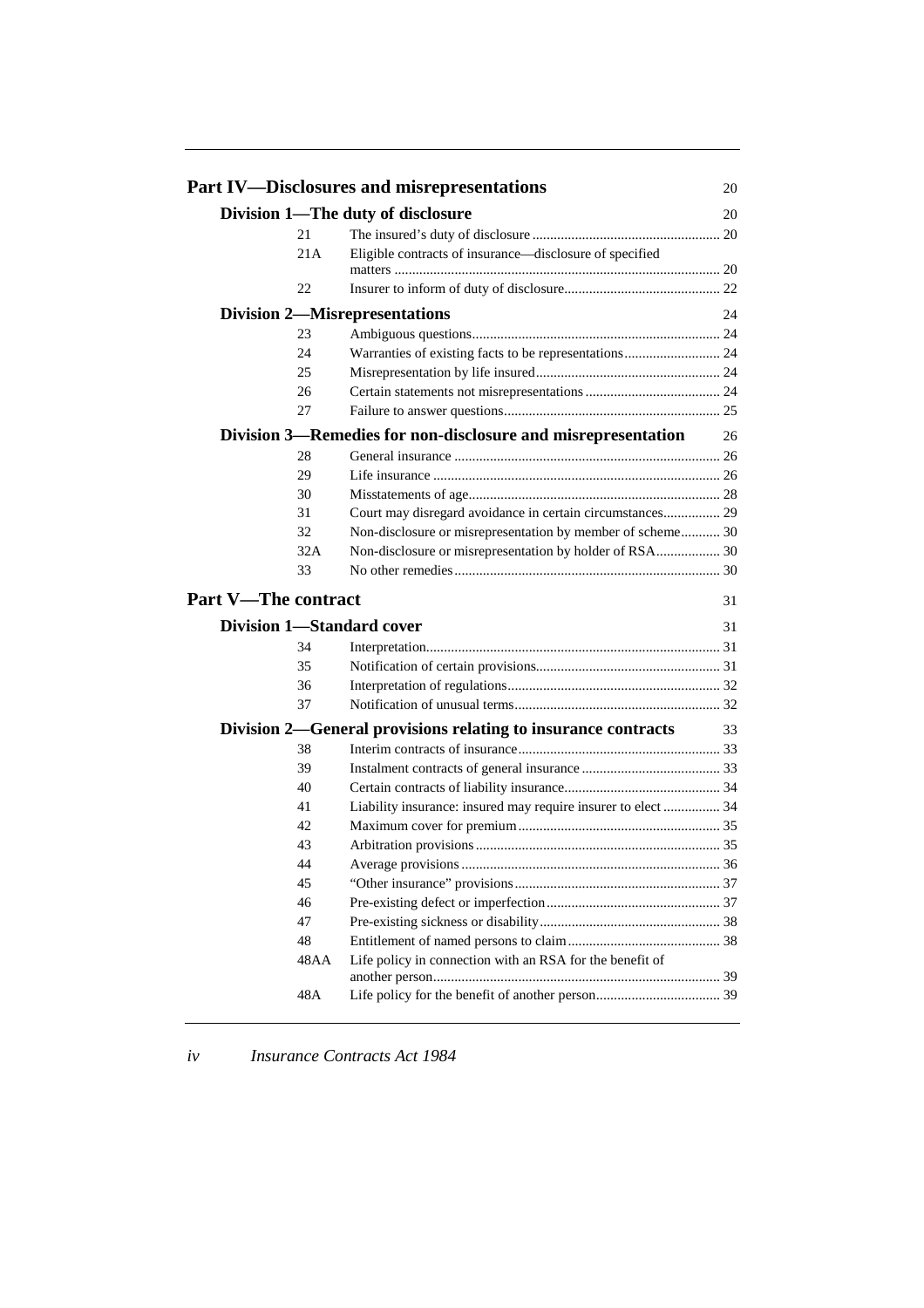|                             | 49                           |                                                                   |    |
|-----------------------------|------------------------------|-------------------------------------------------------------------|----|
|                             | 50                           |                                                                   |    |
|                             | 51                           |                                                                   |    |
|                             | 52                           |                                                                   |    |
|                             | 53                           |                                                                   |    |
| <b>Division 3-Remedies</b>  |                              |                                                                   | 44 |
|                             | 54                           | Insurer may not refuse to pay claims in certain circumstances  44 |    |
|                             | 55                           |                                                                   |    |
|                             | 55A                          |                                                                   |    |
| <b>Part VI-Claims</b>       |                              |                                                                   | 47 |
|                             | 56                           |                                                                   |    |
|                             | 57                           |                                                                   |    |
|                             |                              | <b>Part VII—Expiration, renewal and cancellation</b>              | 49 |
|                             | 58                           | Insurer to notify of expiration of contracts of general           |    |
|                             |                              |                                                                   |    |
|                             | 59                           |                                                                   |    |
|                             | 60                           |                                                                   |    |
|                             | 61                           |                                                                   |    |
|                             | 62                           | Cancellation of instalment contracts of general insurance  53     |    |
|                             | 63                           |                                                                   |    |
|                             | <b>Part VIII-Subrogation</b> |                                                                   |    |
|                             | 65                           |                                                                   |    |
|                             | 66                           |                                                                   |    |
|                             | 67                           | Rights with respect to moneys recovered under subrogation 55      |    |
|                             | 68                           |                                                                   |    |
|                             |                              | Part IX—Information, notices and reasons                          | 57 |
|                             | 69                           |                                                                   |    |
|                             | 70                           |                                                                   |    |
|                             | 71                           |                                                                   |    |
|                             | 72                           |                                                                   |    |
|                             | 74                           |                                                                   |    |
|                             | 75                           |                                                                   |    |
| <b>Part X-Miscellaneous</b> |                              |                                                                   | 62 |
|                             | 76                           |                                                                   |    |
|                             | 76A                          |                                                                   |    |
|                             | 77                           |                                                                   |    |
|                             | 78                           |                                                                   |    |
| <b>Notes</b>                |                              |                                                                   | 65 |

*Insurance Contracts Act 1984 v*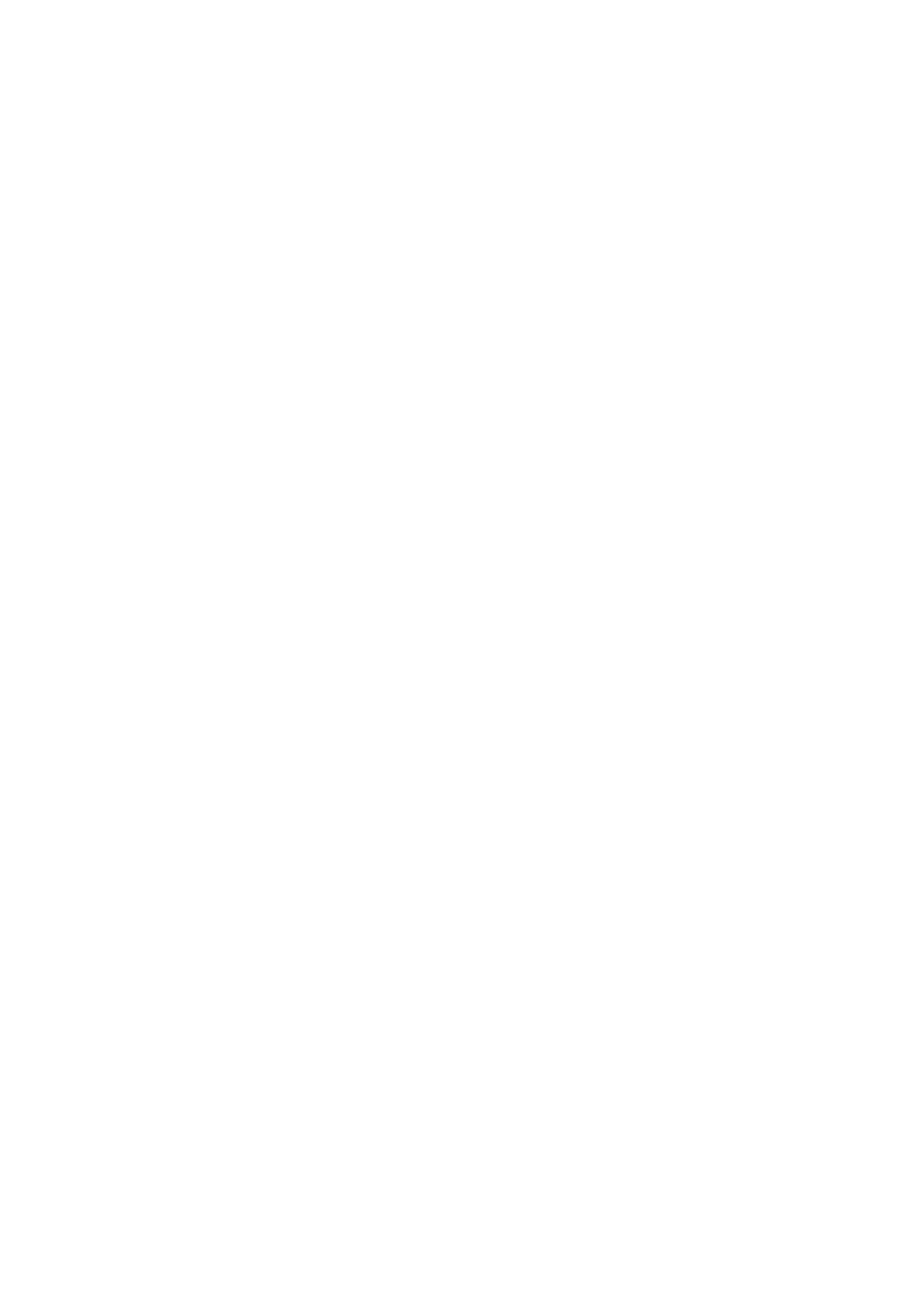**An Act to reform and modernise the law relating to certain contracts of insurance so that a fair balance is struck between the interests of insurers, insureds and other members of the public and so that the provisions included in such contracts, and the practices of insurers in relation to such contracts, operate fairly, and for related purposes** 

# **Part I—Preliminary**

**1 Short title** [*see* Note 1]

This Act may be cited as the *Insurance Contracts Act 1984*.

**2 Commencement** [*see* Note 1]

 This Act shall come into operation on a day to be fixed by Proclamation.

# **3 Repeals**

- (1) The Imperial Acts known as The Life Assurance Act, 1774, The Fires Prevention (Metropolis) Act, 1774 and The Marine Insurance Act, 1788, in their application to a contract of insurance or proposed contract of insurance to or in relation to which this Act applies, are repealed in so far as they are part of the law of the Commonwealth or of an external Territory to which this Act extends.
- (2) Section 8 of the *Acts Interpretation Act 1901* extends to those Imperial Acts as so repealed as though they were Acts of the Parliament repealed by this Act.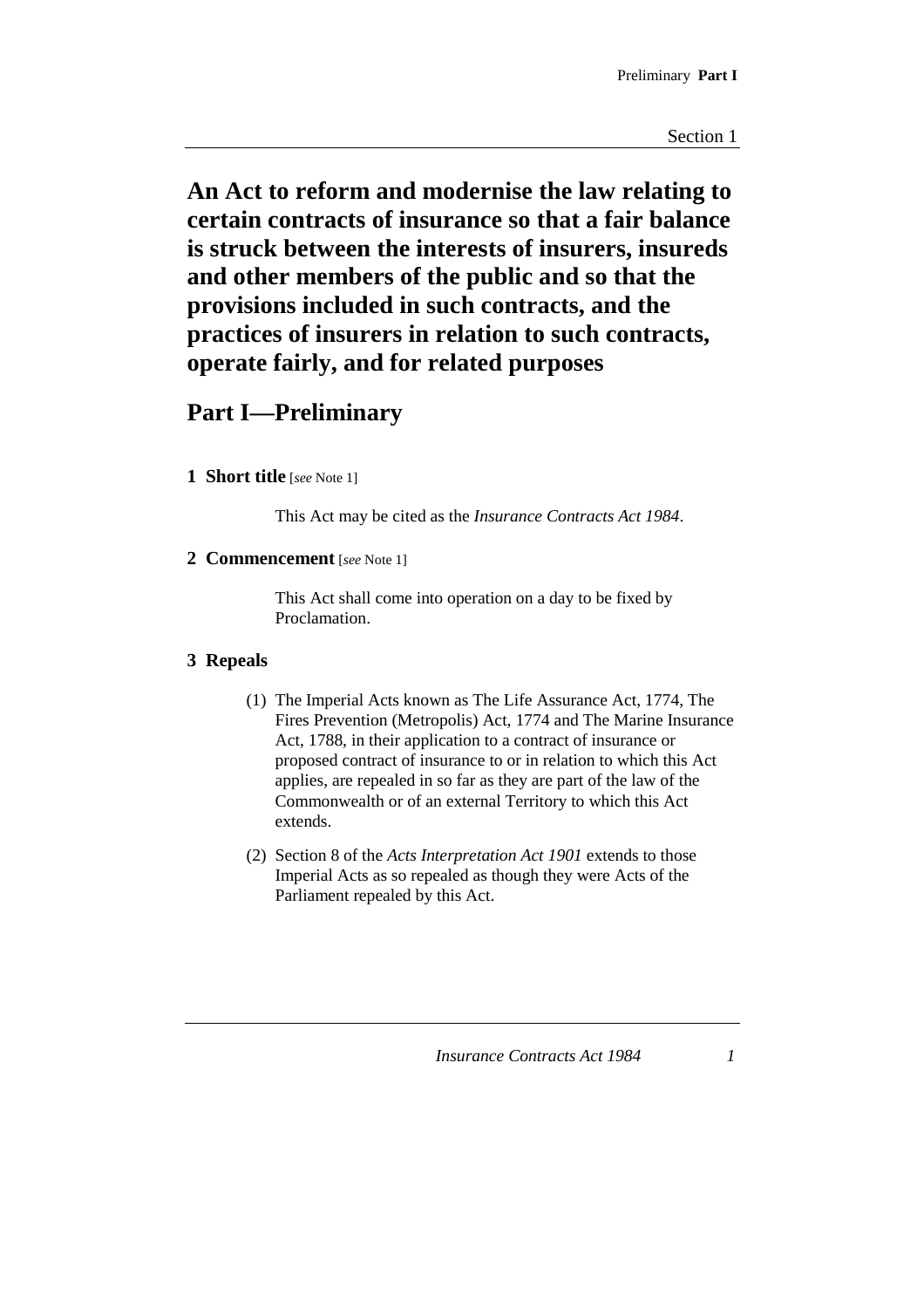# **4 Previous contracts**

- (1) Subject to subsection (2), this Act does not apply to or in relation to a contract of insurance that was entered into before the date of commencement of this Act.
- (2) The application of sections 32, 54 and 56 extends to and in relation to a blanket superannuation contract that was entered into before the date of commencement of this Act in so far as a person who becomes, on or after that date, a member of the relevant superannuation or retirement scheme is concerned.

# **5 Crown to be bound**

- (1) This Act binds the Crown in right of the Commonwealth or of a Territory in which this Act applies or to which this Act extends but does not bind the Crown in right of a State.
- (2) Nothing in this Act renders the Crown in right of the Commonwealth or of a Territory liable to be prosecuted for an offence arising under this Act.

# **6 Extension to external Territories**

- (1) This Act extends to an external Territory that is for the time being declared by Proclamation to be a Territory to which this Act extends.
- (2) A reference in this Act to the date of commencement of this Act is, in relation to an external Territory to which this Act extends, a reference to that date or to the date on which this Act commences so to extend, whichever is the later.

# **7 Effect of Act on other laws**

 It is the intention of the Parliament that this Act is not, except in so far as this Act, either expressly or by necessary intendment, otherwise provides, to affect the operation of any other law of the Commonwealth, the operation of law of a State or Territory or the operation of any principle or rule of the common law (including the law merchant) or of equity.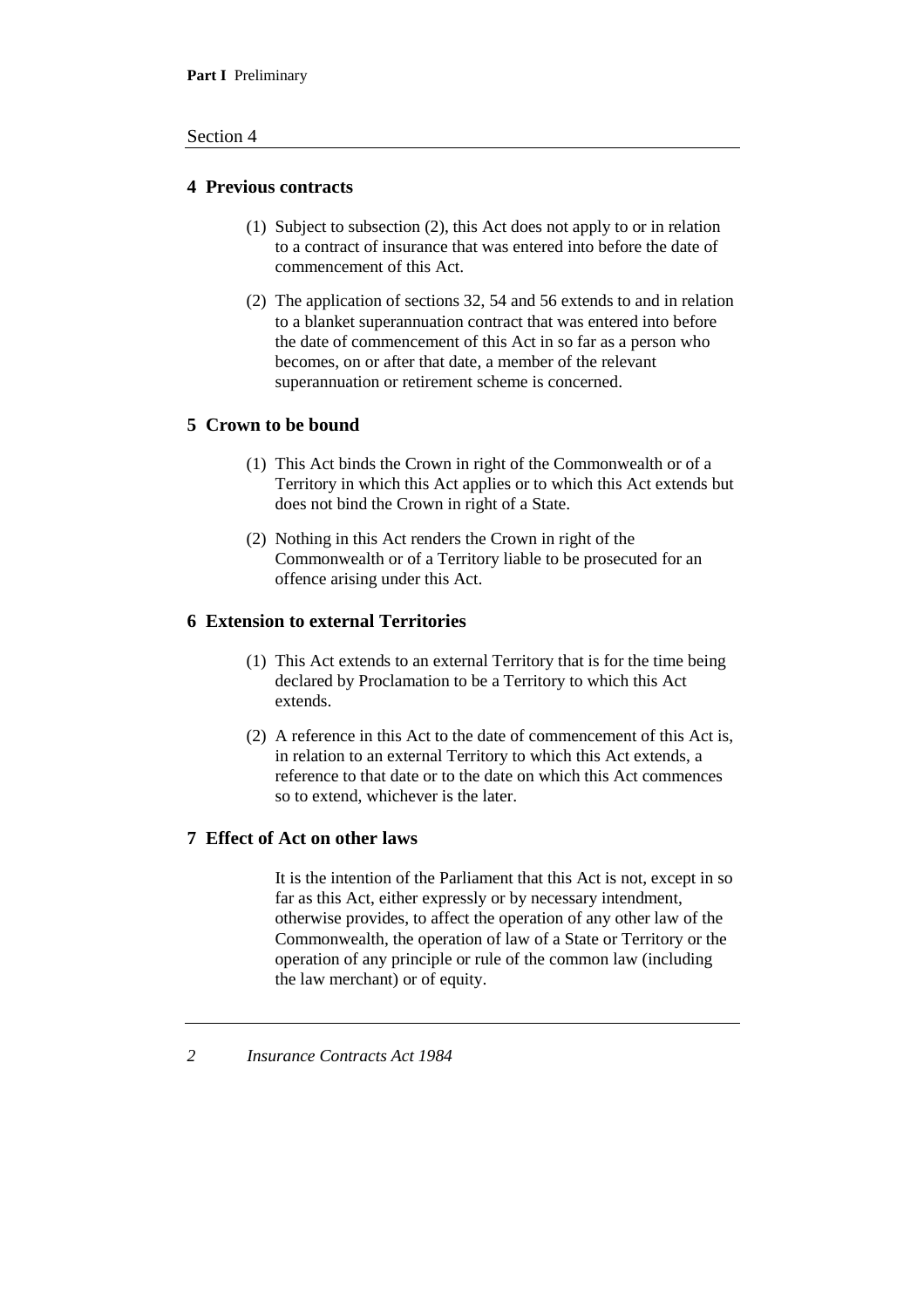#### **8 Application of Act**

- (1) Subject to section 9, the application of this Act extends to contracts of insurance and proposed contracts of insurance the proper law of which is or would be the law of a State or the law of a Territory in which this Act applies or to which this Act extends.
- (2) For the purposes of subsection (1), where the proper law of a contract or proposed contract would, but for an express provision to the contrary included or to be included in the contract or in some other contract, be the law of a State or of a Territory in which this Act applies or to which this Act extends, then, notwithstanding that provision, the proper law of the contract is the law of that State or Territory.

## **9 Exceptions to application of Act**

- (1) Except as otherwise provided by this Act, this Act does not apply to or in relation to contracts and proposed contracts:
	- (a) of reinsurance; or
	- (b) of insurance entered into, or proposed to be entered into, by a registered health benefits organization, as an insurer, in respect of its business as a registered organization within the meaning of Part VI of the *National Health Act 1953*; or
	- (c) of insurance entered into, or proposed to be entered into, by a friendly society; or
	- (ca) of insurance entered into, or proposed to be entered into, by the Export Finance and Insurance Corporation, other than short-term insurance contracts within the meaning of the *Export Finance and Insurance Corporation Act 1991* that are entered into on or after the commencement of this paragraph; or
	- (d) to or in relation to which the *Marine Insurance Act 1909*  applies; or
	- (e) entered into or proposed to be entered into for the purposes of a law (including a law of a State or Territory) that relates to:
		- (i) workers' compensation; or
		- (ii) compensation for the death of a person, or for injury to a person, arising out of the use of a motor vehicle.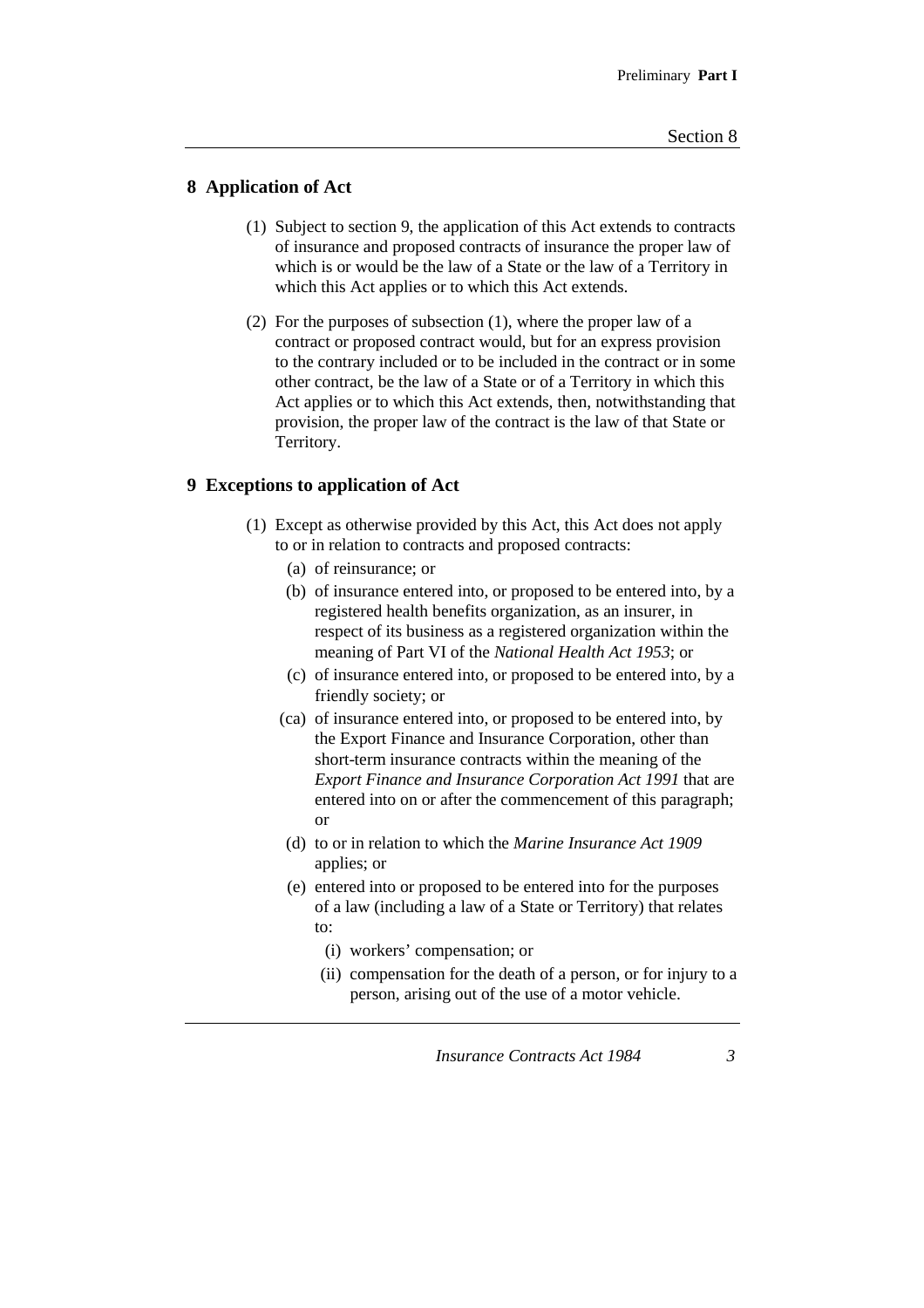#### Section 9A

- (2) This Act does not apply to or in relation to contracts and proposed contracts of insurance entered into, or proposed to be entered into, in the course of State insurance or Northern Territory insurance, including contracts and proposed contracts entered into, or proposed to be entered into, by:
	- (a) a State or the Northern Territory; and
	- (b) some other insurer;
	- as joint insurers.
- (3) Sections 37, 41, 58, 59, 60, 63, 69 and 74 do not apply in relation to contracts, and proposed contracts, of insurance against the risk of the loss of an aircraft, or damage to the hull of an aircraft, as a result of war.
- (4) Sections 53 and 63 do not apply in relation to a provision of a contract, or a proposed contract, of insurance to the extent that:
	- (a) the provision authorises or permits the insurer to vary or cancel either or both of the following:
		- (i) cover for risks related to war;
		- (ii) cover for risks related to terrorism; and
	- (b) the provision is prescribed or otherwise identified by the regulations.

#### **9A Exclusion of pleasure craft from the** *Marine Insurance Act 1909*

- (1) The *Marine Insurance Act 1909* does not apply to a contract of marine insurance made in respect of a pleasure craft unless the contract is made in connection with the pleasure craft's capacity as cargo.
- (2) For the purposes of this section, a *pleasure craft* is a ship that is: (a) used or intended to be used:
	- (i) wholly for recreational activities, sporting activities, or both; and
	- (ii) otherwise than for reward; and
	- (b) legally and beneficially owned by one or more individuals; and
	- (c) not declared by the regulations to be exempt from this subsection.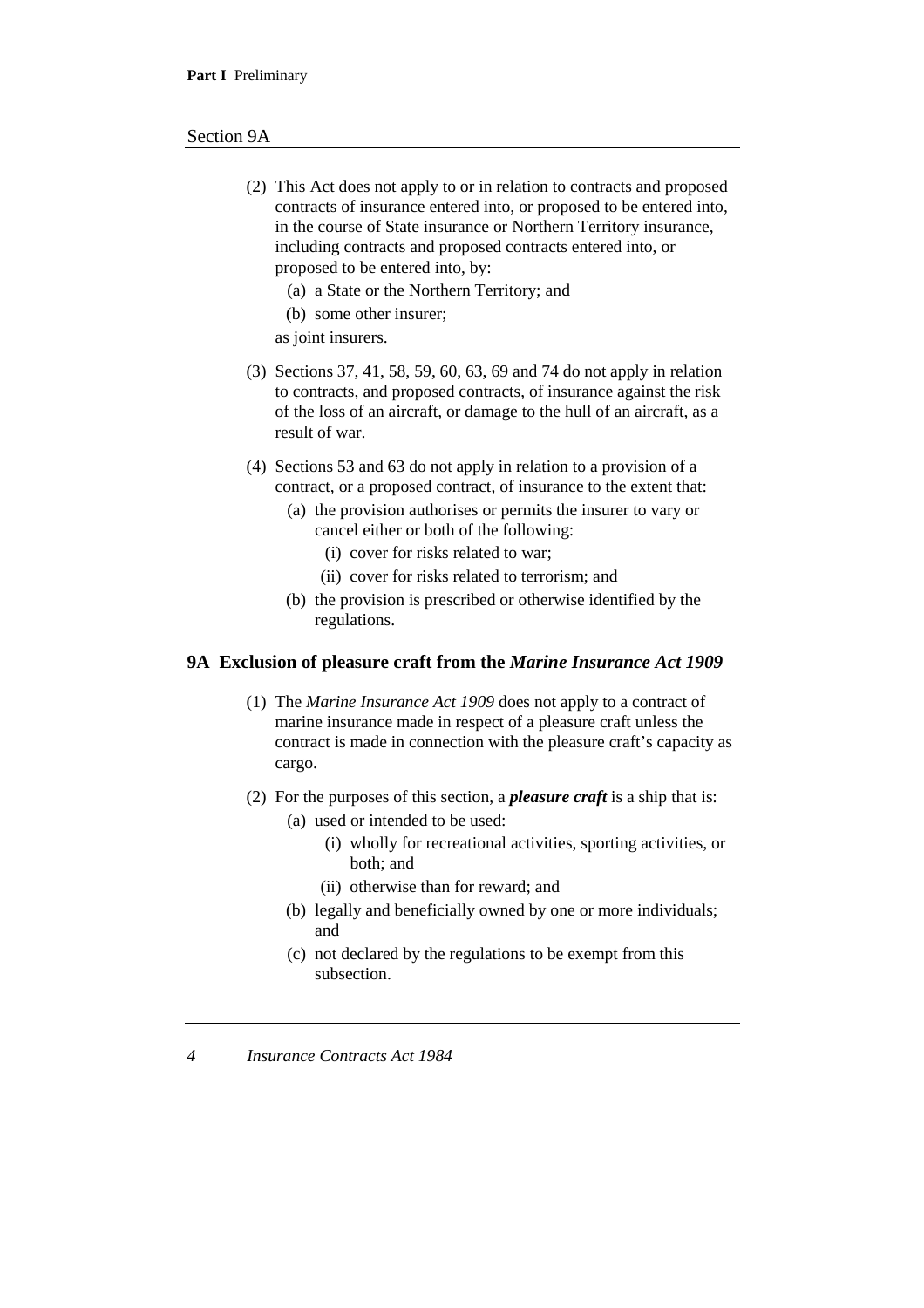- (3) For the purposes of paragraph  $(2)(a)$ , any minor, infrequent and irregular use of a ship for activities other than:
	- (a) recreational activities; or
	- (b) sporting activities;
	- is to be ignored.
- (4) In this section:

*contract of marine insurance* has the same meaning as in the *Marine Insurance Act 1909*.

# **10 Contracts of insurance**

- (1) A reference in this Act to a contract of insurance includes a reference to a contract that would ordinarily be regarded as a contract of insurance although some of its provisions are not by way of insurance.
- (2) A reference in this Act to a contract of insurance includes a reference to a contract that includes provisions of insurance in so far as those provisions are concerned, although the contract would not ordinarily be regarded as a contract of insurance.
- (3) Where a provision included in a contract that would not ordinarily be regarded as a contract of insurance affects the operation of a contract of insurance to which this Act applies, that provision shall, for the purposes of this Act, be regarded as a provision included in the contract of insurance.

## **11 Interpretation**

(1) In this Act, unless the contrary intention appears:

*ASIC* means the Australian Securities and Investments Commission.

*avoid*, in relation to a contract of insurance, means avoid from its inception.

*binder* means an authority given by an insurer to an insurance intermediary to enter into, as agent for the insurer, contracts of insurance on behalf of the insurer as insurer.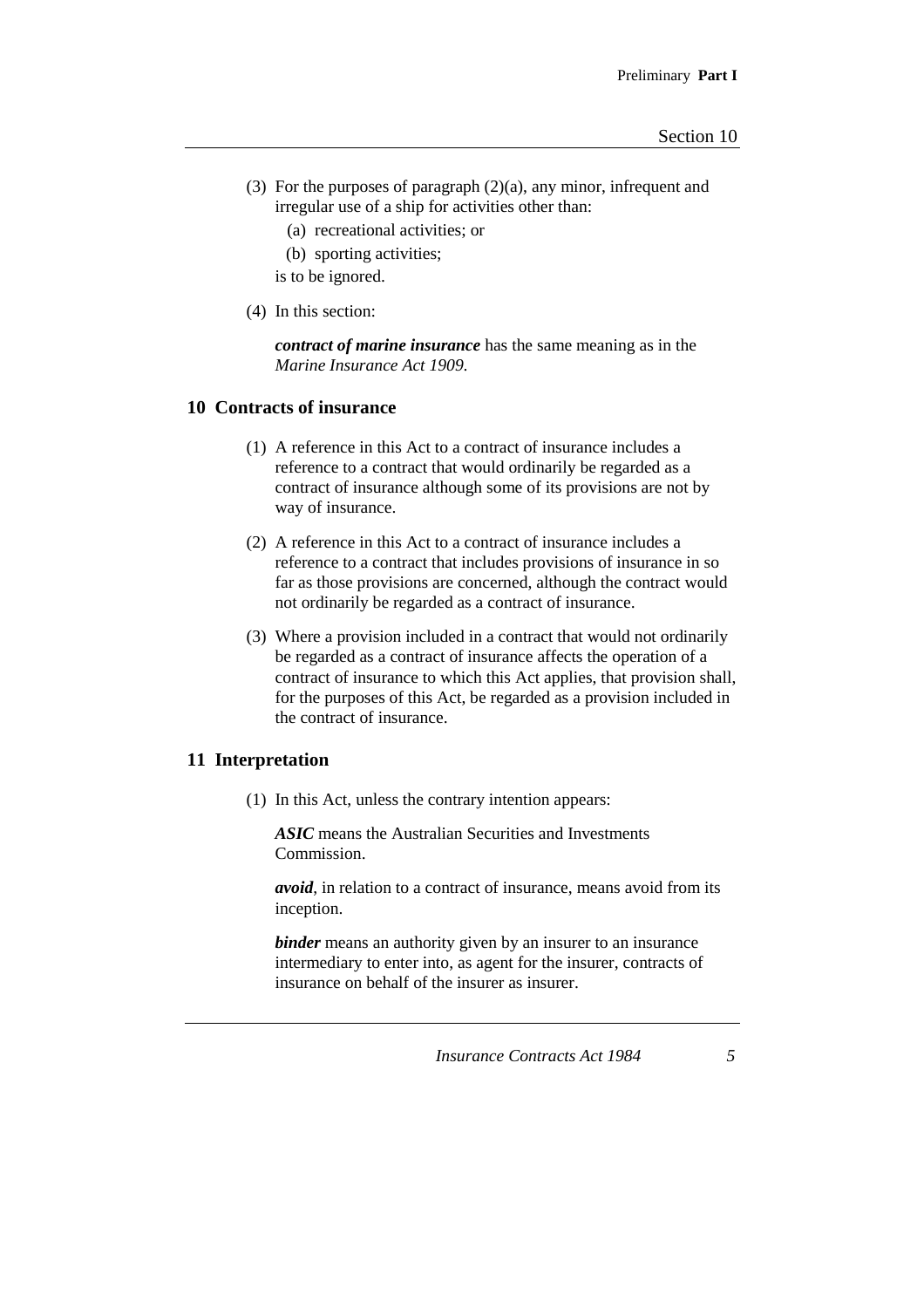*broker's placing slip* means a document that:

- (a) is evidence of a contract of insurance; and
- (b) bears a notation by an insurer setting out the extent of the insurance cover that the insurer agrees to provide under the contract.

*business day* means a day that is not a Saturday, a Sunday or a public holiday or bank holiday.

*consumer credit insurance* means insurance provided by a class of contracts of insurance:

- (a) that is declared by the regulations to be a class of contracts to which Division 1 of Part V of this Act applies; and
- (b) that is identified by those regulations as consumer credit insurance.

*continuous disability insurance policy* means a contract that is a continuous disability policy within the meaning of the *Life Insurance Act 1995*.

*contract of life insurance* means a contract that constitutes a life policy within the meaning of the *Life Insurance Act 1995*.

*duty of disclosure* means the duty referred to in section 21.

*duty of the utmost good faith* means the duty referred to in section 13.

*friendly society* means:

- (a) a body that is a friendly society for the purposes of the *Life Insurance Act 1995*; or
- (b) a body that is registered or incorporated as a friendly society under a law of a State or Territory; or
- (c) a body that is permitted, by a law of a State or Territory, to assume or use the expression *friendly society*; or
- (d) a body that, immediately before the date that is the transfer date for the purposes of the *Financial Sector Reform (Amendments and Transitional Provisions) Act (No. 1) 1999*, was registered or incorporated as a friendly society under a law of a State or Territory.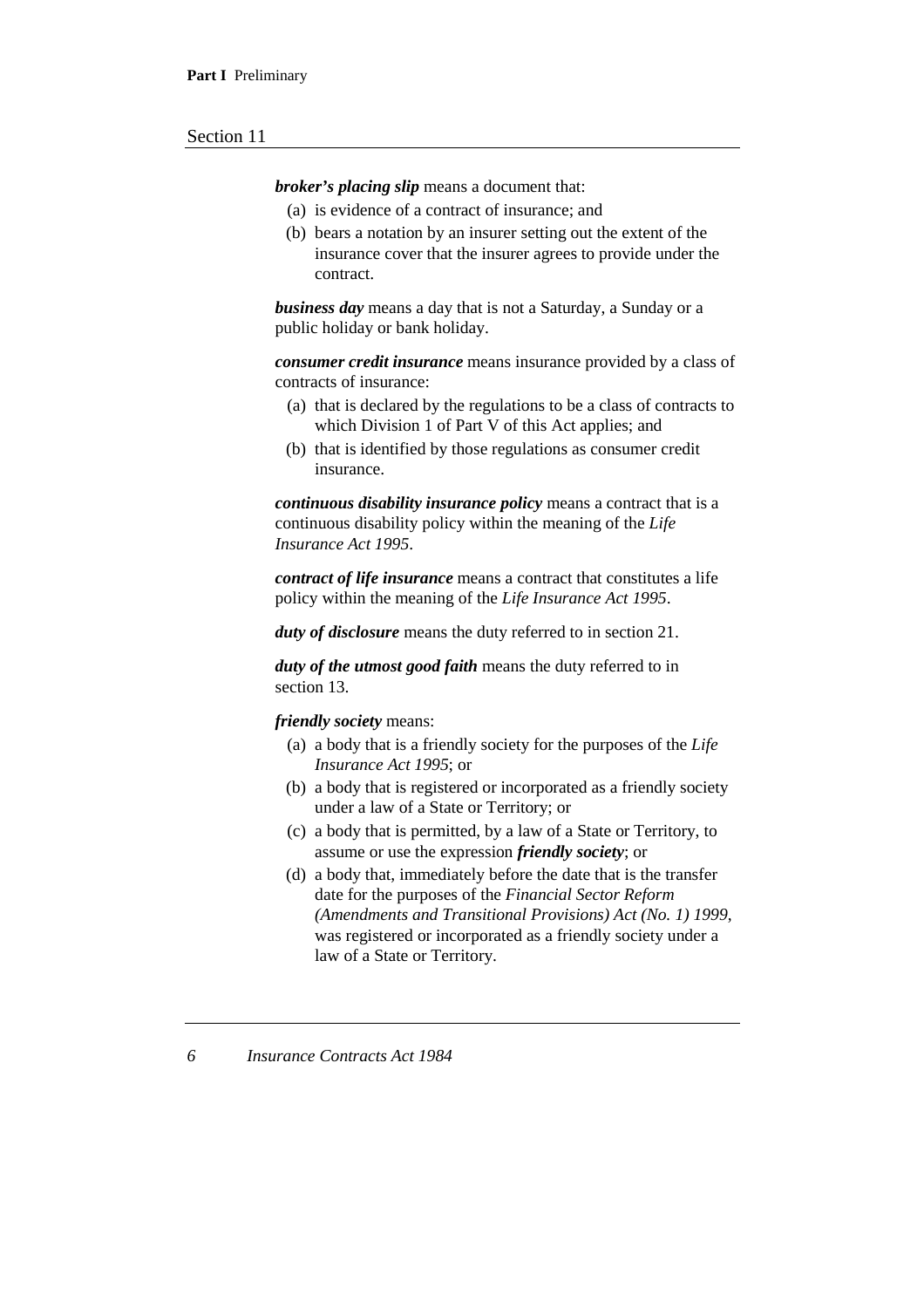*guardian*, in relation to a person who has not attained the age of 18 years, means a person who acts in the place of a parent of the person but does not include a person who so acts only for limited or particular purposes or periods.

*holder* has the same meaning as in the *Retirement Savings Accounts Act 1997*.

*insurance broker* means a person who carries on the business of arranging contracts of insurance, whether in Australia or elsewhere, as agent for intending insureds.

*insurance intermediary* means a person who:

- (a) for reward; and
- (b) as an agent for one or more insurers or as an agent for intending insureds;

arranges contracts of insurance in Australia or elsewhere, and includes an insurance broker.

*insured* and *insurer* include a proposed insured and a proposed insurer, respectively.

*policy document*, in relation to a contract of insurance, means:

- (a) a document prepared by the insurer as evidence of the contract; or
- (b) a broker's placing slip that constitutes evidence of the contract;

and includes, in relation to an interim contract of insurance, a document of the kind usually known as a cover note prepared by the insurer or by an insurance intermediary with the authority of the insurer.

#### *proposal form* includes:

- (a) a document containing questions to which a person is asked to give answers (whether in the document or not), where the answers are intended (whether by the person who answered them, by the insurer or by some other person) to be used in connection with a proposed contract of insurance; and
- (b) a form relating to the proposed membership of a person of a superannuation or retirement scheme.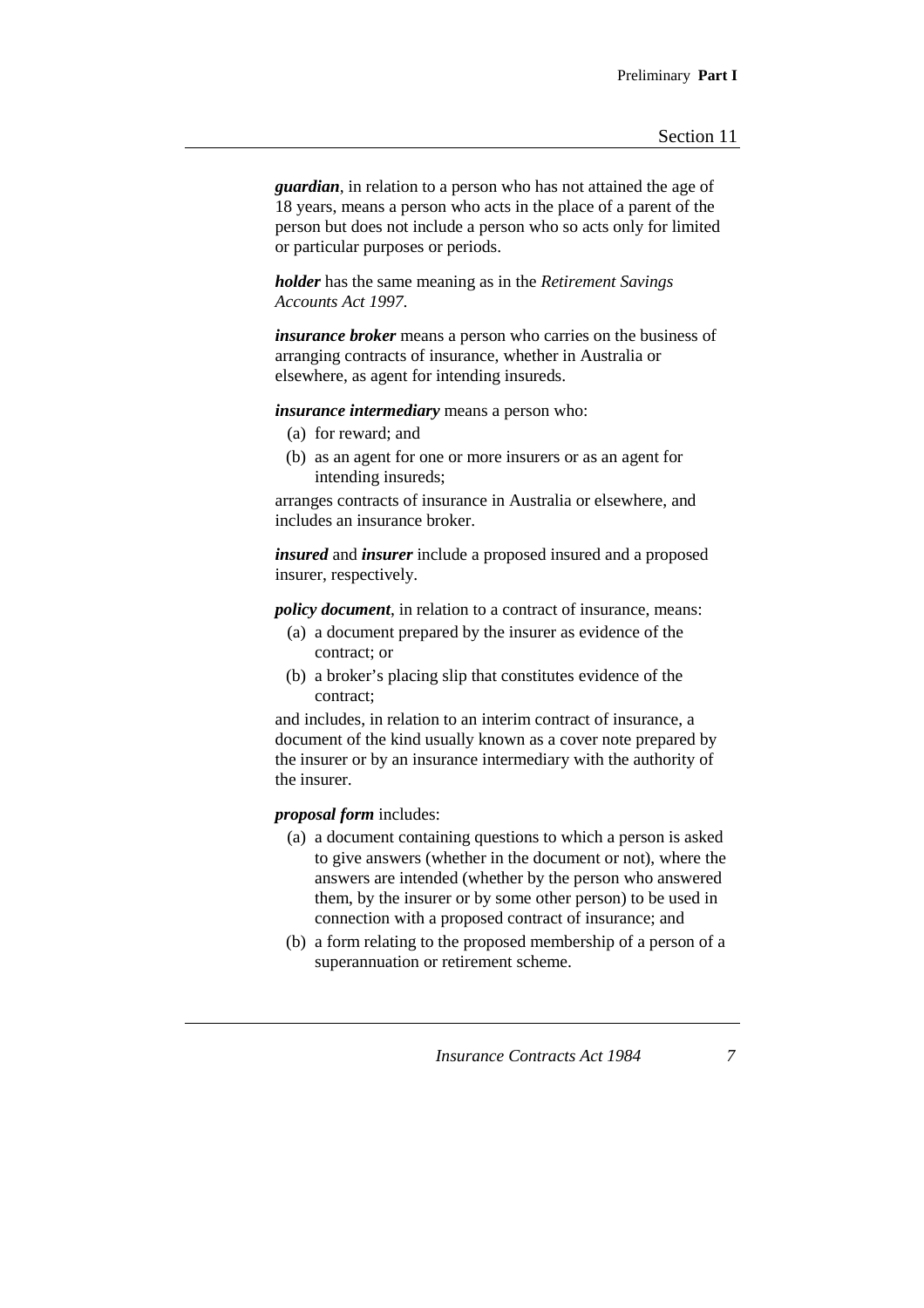*RSA* has the same meaning as in the *Retirement Savings Accounts Act 1997*.

*RSA provider* has the same meaning as in the *Retirement Savings Accounts Act 1997*.

*writing* means writing in the English language or in another language agreed between the insurer and the insured.

- (2) For the purposes of this Act, an interim contract of insurance is a contract of insurance that is intended by the insurer:
	- (a) to provide temporary insurance cover; and
	- (b) to be replaced or superseded by another contract of insurance;

whether or not the contract is evidenced by a document of the kind usually known as a cover note.

- (4) For the purposes of this Act:
	- (a) a superannuation contract is a contract of life insurance that is being maintained for the purposes of a superannuation or retirement scheme, where the insured is a trustee for the purposes of the scheme;
	- (b) an individual superannuation contract is a superannuation contract as referred to in paragraph (a) under which there can be one life insured only; and
	- (c) a blanket superannuation contract is a superannuation contract as referred to in paragraph (a) that is not an individual superannuation contract.
- (6) For the purposes of this Act, a contract of general insurance is a contract of insurance that is not a contract of life insurance.
- (7) For the purposes of this Act, a contract of liability insurance is a contract of general insurance that provides insurance cover in respect of the insured's liability for loss or damage caused to a person who is not the insured.
- (8) For the purposes of this Act, an instalment contract of general insurance is a contract of general insurance the premium for which is, by virtue of a provision of the contract, payable by 7 or more instalments in a year.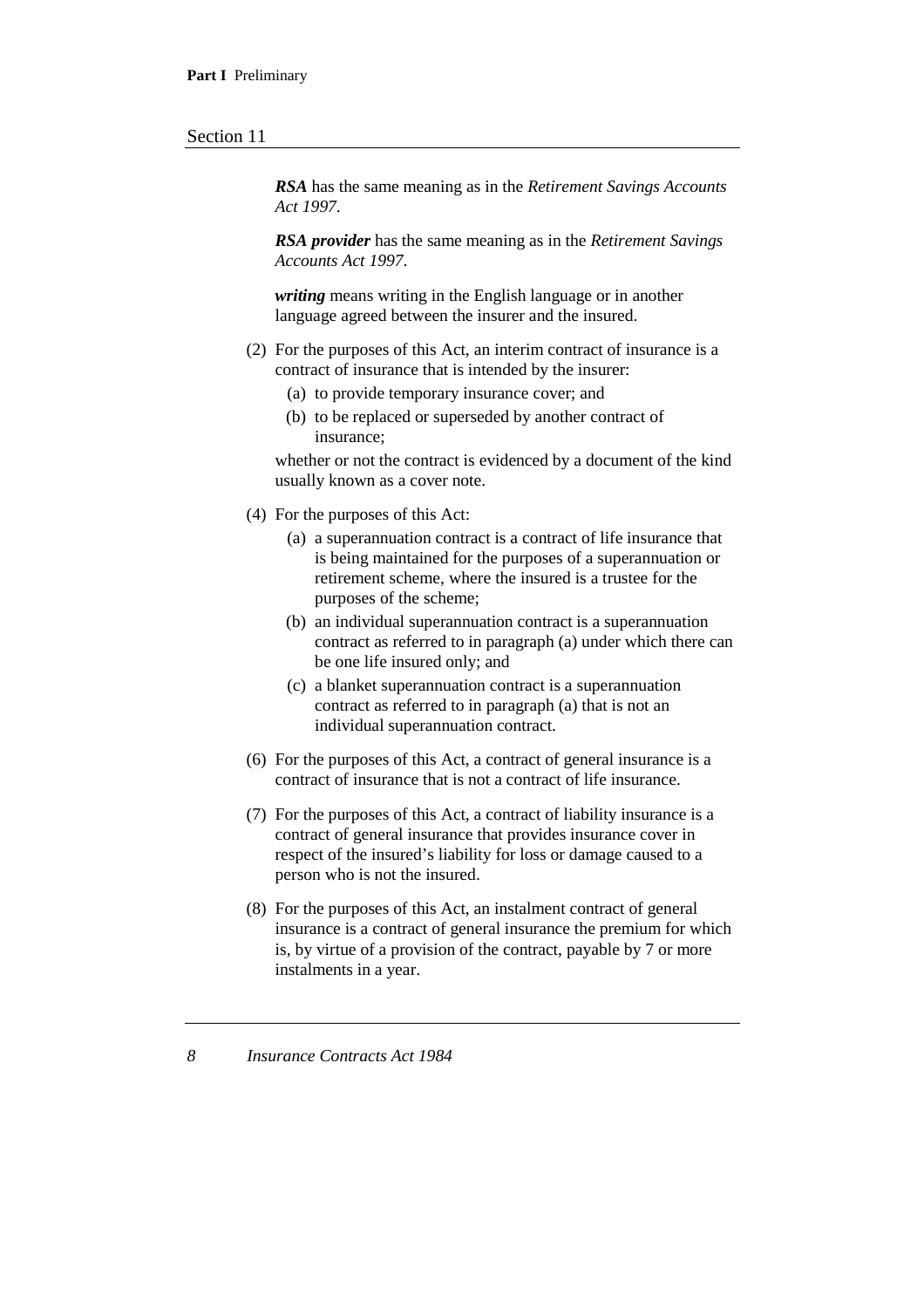- (9) Subject to subsection (10), a reference in this Act to the entering into of a contract of insurance includes a reference to:
	- (a) in the case of a contract of life insurance—the making of an agreement by the parties to the contract to extend or vary the contract;
	- (b) in the case of any other contract of insurance—the making of an agreement by the parties to the contract to renew, extend or vary the contract; or
	- (c) the reinstatement of any previous contract of insurance.
- (10) Notwithstanding subsection (9):
	- (a) subject to paragraph (c), where, after the commencement of this Act and at or before the original entering into, or the renewal, extension or reinstatement, of a contract of insurance, the insurer has given information to the insured as required by section 22, 35, 37, 40, 44, 49 or 68, the requirement by that section to give information to the insured shall be deemed to be satisfied at or before any subsequent renewal, extension or reinstatement of the contract;
	- (b) sections 22 and 40 do not require an insurer to give information to the insured at or before a variation of the relevant contract of insurance except where the variation is involved in a renewal, extension or reinstatement of the contract; and
	- (c) sections 35, 37, 44, 49 and 68 require an insurer to give information to the insured at or before a variation of the relevant contract of insurance, but only to the extent that the information relates to the provision or provisions varied or proposed to be varied.
- (11) Where a provision of this Act requires anything to be done before a particular contract is entered into, it is sufficient compliance with that provision if that thing is done at the time when the contract is entered into.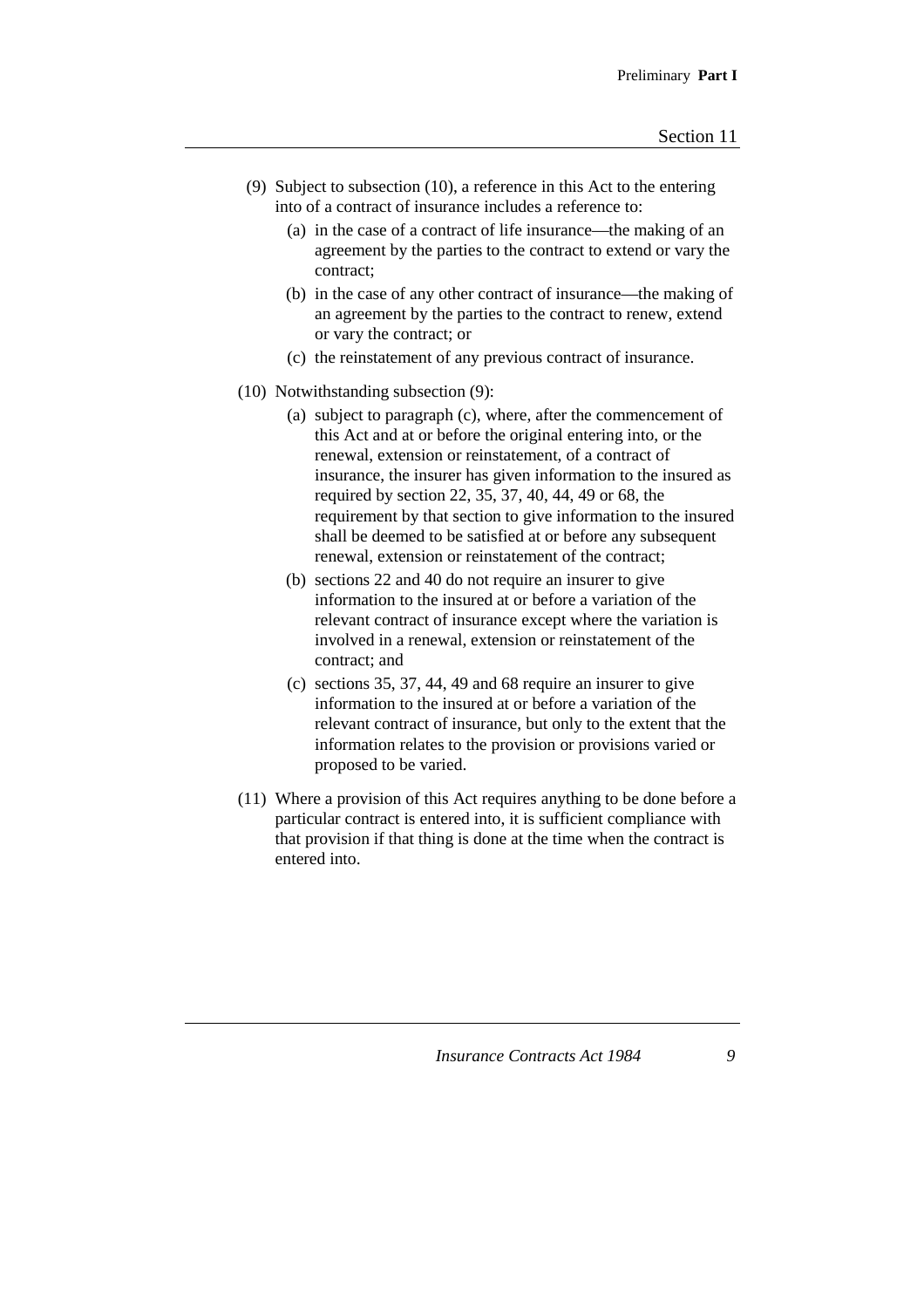# Section 11AA

# **11AA Application of the** *Criminal Code*

 Chapter 2 of the *Criminal Code* applies to all offences against this Act.

Note: Chapter 2 of the *Criminal Code* sets out the general principles of criminal responsibility.

*10 Insurance Contracts Act 1984*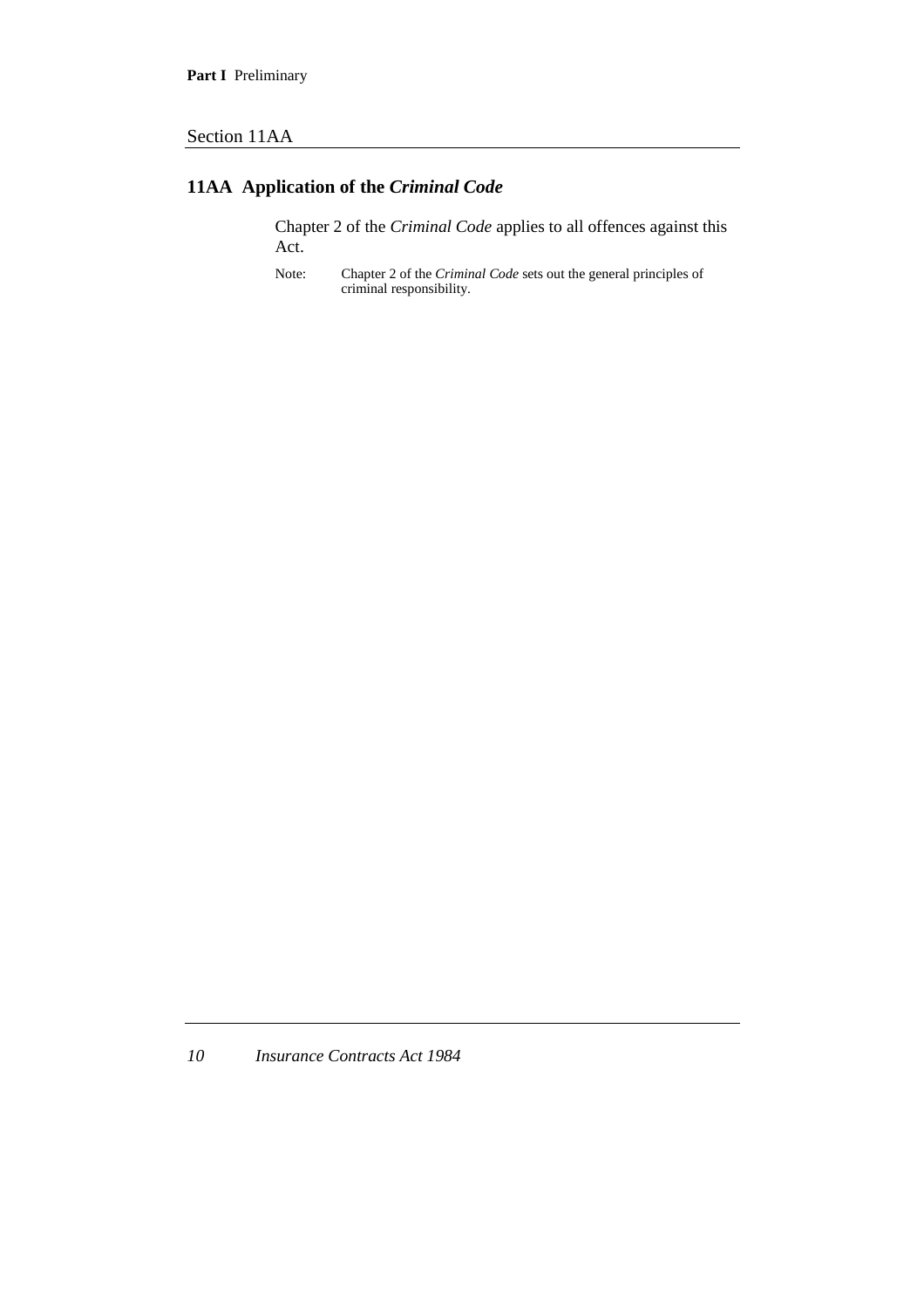# **Part IA—Administration**

## **11AAA Definition**

In this Part, unless the contrary intention appears:

*relevant legislation* means:

- (a) this Act; or
- (b) Part 3 of the *Medical Indemnity (Prudential Supervision and Product Standards) Act 2003*.

## **11A ASIC responsible for general administration of Act**

 Subject to any directions of the Treasurer, ASIC has the general administration of this Act.

## **11B Powers of the ASIC**

 For the purpose of undertaking the general administration of the relevant legislation, ASIC has power to do all things that are necessary or convenient to be done in connection with the administration of the relevant legislation and, without limiting the generality of that power, has power:

- (a) to promote the development of facilities for handling inquiries in relation to insurance matters; and
- (b) to monitor complaints in relation to insurance matters; and
- (c) to liaise generally with other persons or bodies having a responsibility to deal with inquiries, complaints and disputes concerning insurance matters; and
- (d) to review documents (including documents promoting particular kinds of insurance cover) issued by insurers and given to ASIC in compliance with section 11C; and
- (e) to review particulars, statistics and documents given to ASIC in compliance with section 11D; and
- (f) to monitor legal judgments, industry trends and the development of community expectations that are, or are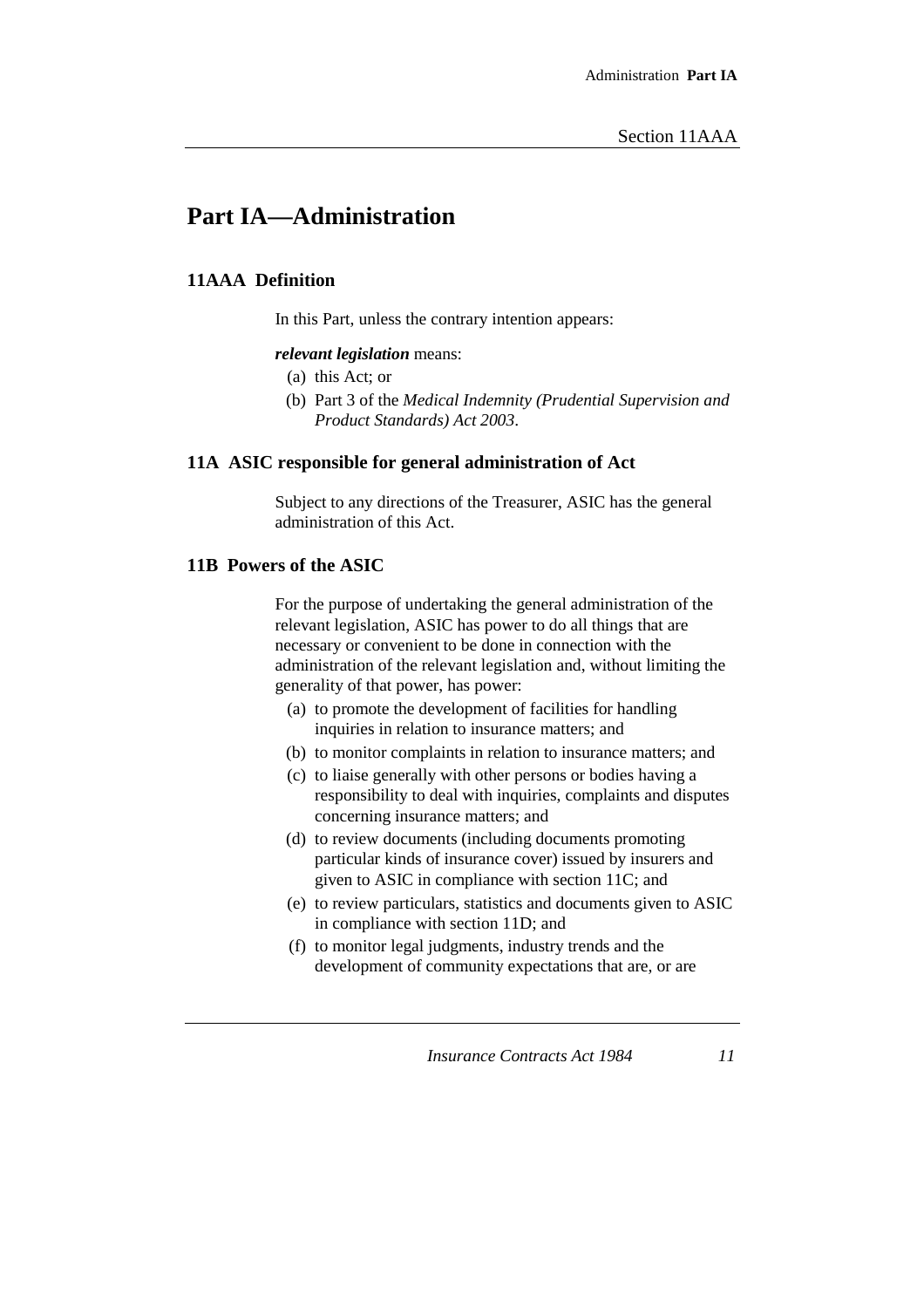#### Section 11C

likely to be, of relevance to the efficient operation of the relevant legislation; and

 (g) to promote the education of the insurance industry, the legal profession and consumers as to the objectives and requirements of the relevant legislation.

#### **11C Supervisory powers—ASIC may obtain insurance documents**

- (1) ASIC may, for any purpose connected with the general administration of the relevant legislation, by notice in writing given to an insurer, require the insurer to give to ASIC, within 30 days of receipt of the notice, or such longer period as is specified in the notice, copies of:
	- (a) documents specified in the notice relating to insurance cover provided, or proposed to be provided, by the insurer; or
	- (b) documents relating to insurance cover of a kind specified in the notice provided, or proposed to be provided, by the insurer.
- (2) An insurer must not fail, without reasonable excuse, to comply with the requirements of a notice under subsection (1).

Penalty: 150 penalty units.

(2A) An offence against subsection (2) is a strict liability offence.

Note: For *strict liability*, see section 6.1 of the *Criminal Code*.

- (3) Subsection (1) does not require an insurer to give to ASIC any document dealing with the insurance cover provided to a particular person unless:
	- (a) that person, or another person having an entitlement to claim under that insurance cover, has given a written authorisation to ASIC permitting ASIC to require the giving of that document; and
	- (b) ASIC has given a copy of the authorisation to the insurer with the notice.
	- Note: A defendant bears an evidential burden in relation to the matters in subsection (3), see subsection 13.3(3) of the *Criminal Code*.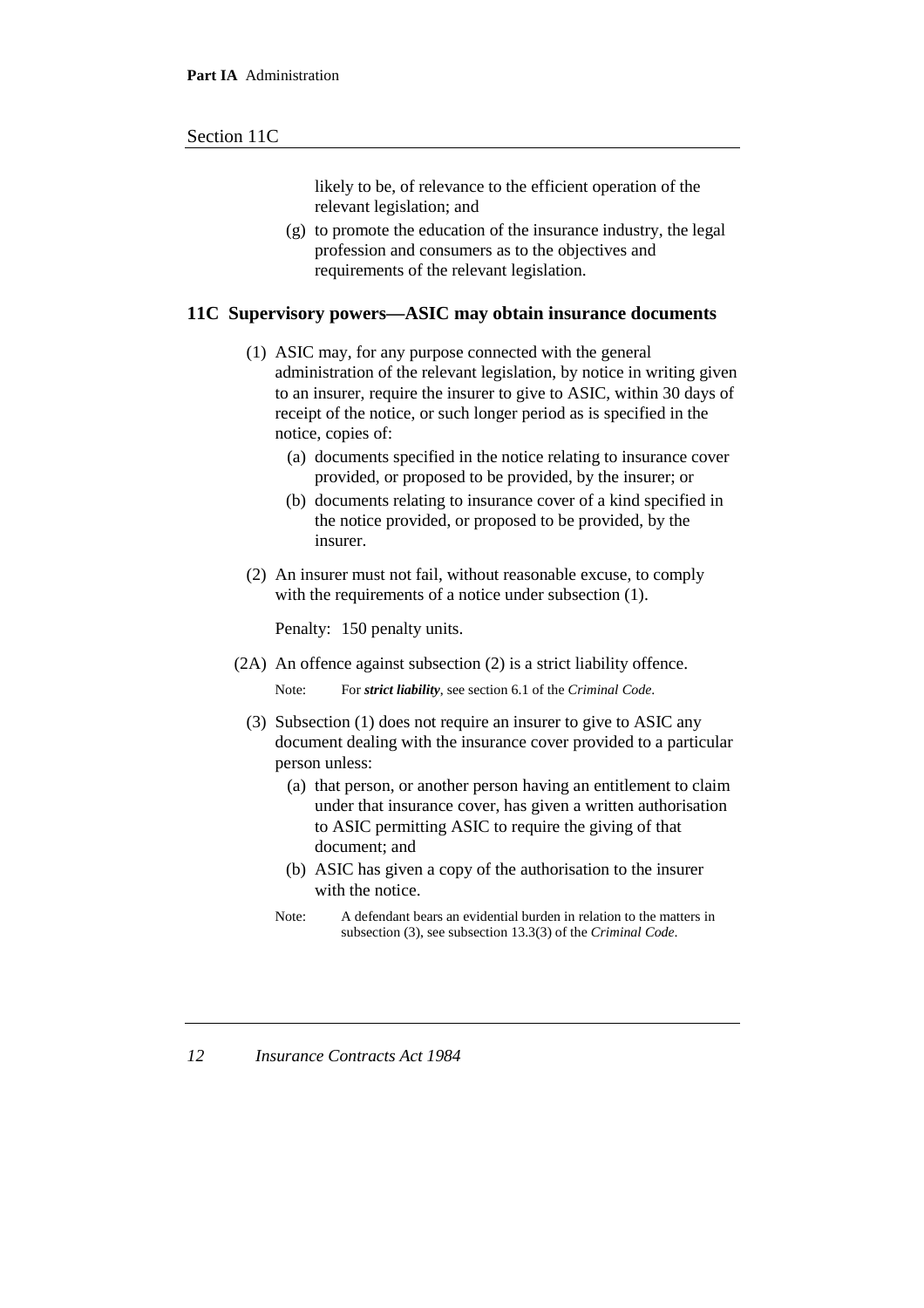(4) It is a reasonable excuse for an insurer to refuse or fail to comply with the requirements of a notice under subsection (1) if to do so would tend to incriminate the insurer.

## **11D Supervisory powers—ASIC may review administrative arrangements etc.**

- (1) ASIC may, for any purpose connected with the general administration of the relevant legislation, by notice in writing given to an insurer, require the insurer to give to ASIC, within 30 days of receipt of the notice or such longer period as is specified in the notice:
	- (a) written particulars of the organisational structure and administrative arrangements of the insurer either generally or in a particular area of insurance; or
	- (b) statistics relating to the nature and volume of the insurance business of the insurer either generally or in a particular area of insurance; or
	- (c) copies of any training guides, work manuals or other materials of a similar nature used by an insurer in instructing its employees or any insurance intermediaries dealing with persons who have, or may be likely to seek, insurance cover from the insurer.
- (2) An insurer must not, intentionally or recklessly, give ASIC, in purported compliance with a requirement under subsection (1), particulars or statistics that are false or misleading in a material particular.

Penalty: 150 penalty units.

 (3) An insurer must not fail, without reasonable excuse, to comply with the requirements of a notice under subsection  $(1)$ .

Penalty: 150 penalty units.

(3A) An offence against subsection (3) is a strict liability offence.

Note: A defendant bears an evidential burden in relation to the matters in subsection (4) (see subsection 13.3(3) of the *Criminal Code*.

Note: For *strict liability*, see section 6.1 of the *Criminal Code*.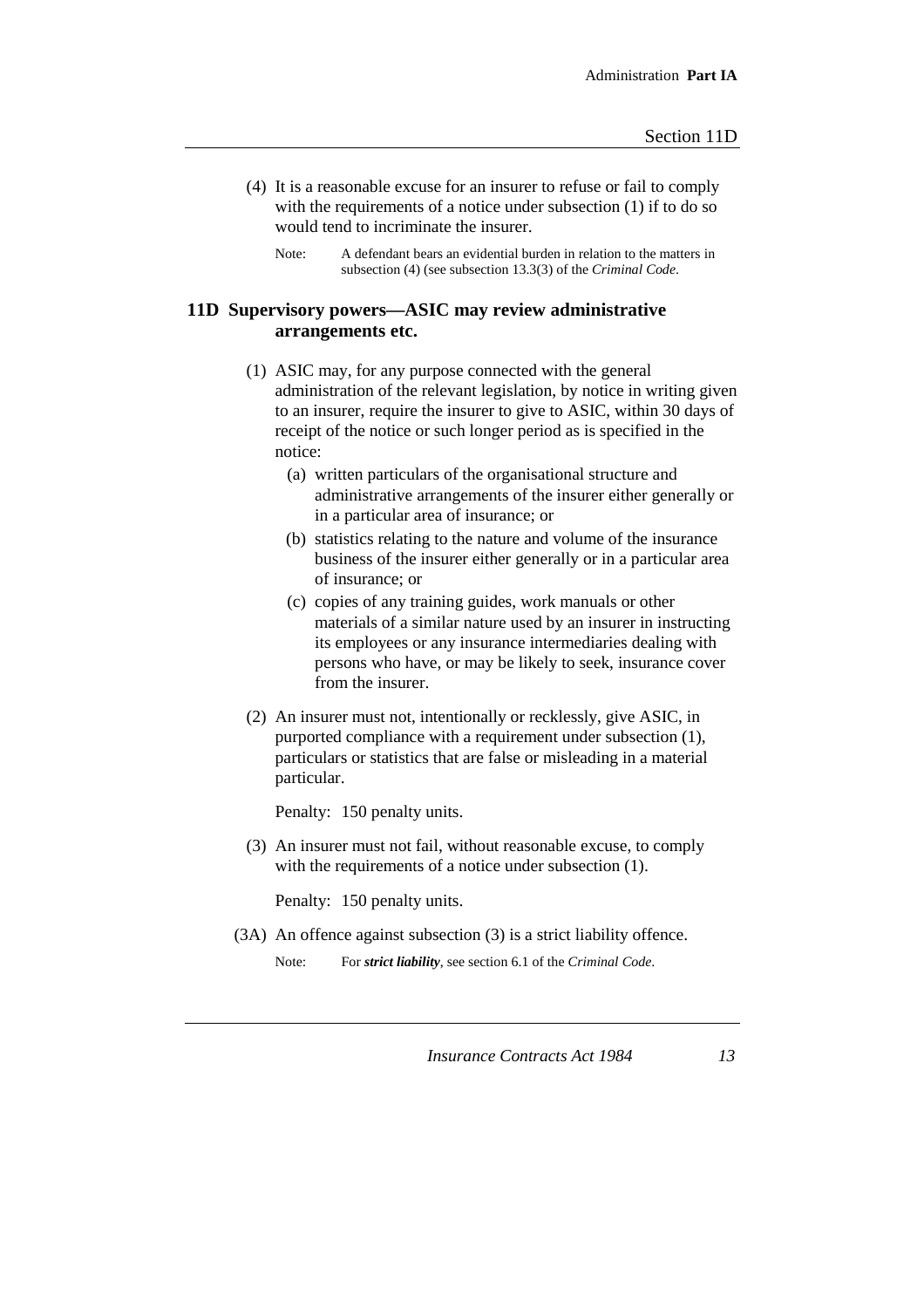- (4) Subsection (1) does not require an insurer to give ASIC a copy of any document or any information:
	- (a) that reveals the identity of a particular insured or third party claimant; or
	- (b) from which the identity of a particular insured or third party claimant can be deduced.
	- Note: A defendant bears an evidential burden in relation to the matters in subsection (4), see subsection 13.3(3) of the *Criminal Code*.
- (5) It is a reasonable excuse for an insurer to refuse or fail to comply with the requirements of a notice under subsection (1) if to do so would tend to incriminate the insurer.
	- Note: A defendant bears an evidential burden in relation to the matters in subsection (5), see subsection 13.3(3) of the *Criminal Code*.
- (6) In this section:

*third party claimant* means a person, other than the insured, who is, or might be, entitled to make a claim under a contract of insurance.

## **11E Examination of documents by ASIC not to imply compliance with relevant legislation**

 The fact that documents in use by an insurer previously have been given to ASIC under section 11C or 11D does not imply:

- (a) that ASIC has found that the documents comply with the requirements of the relevant legislation; or
- (b) that ASIC endorses any practice or procedure described in the documents.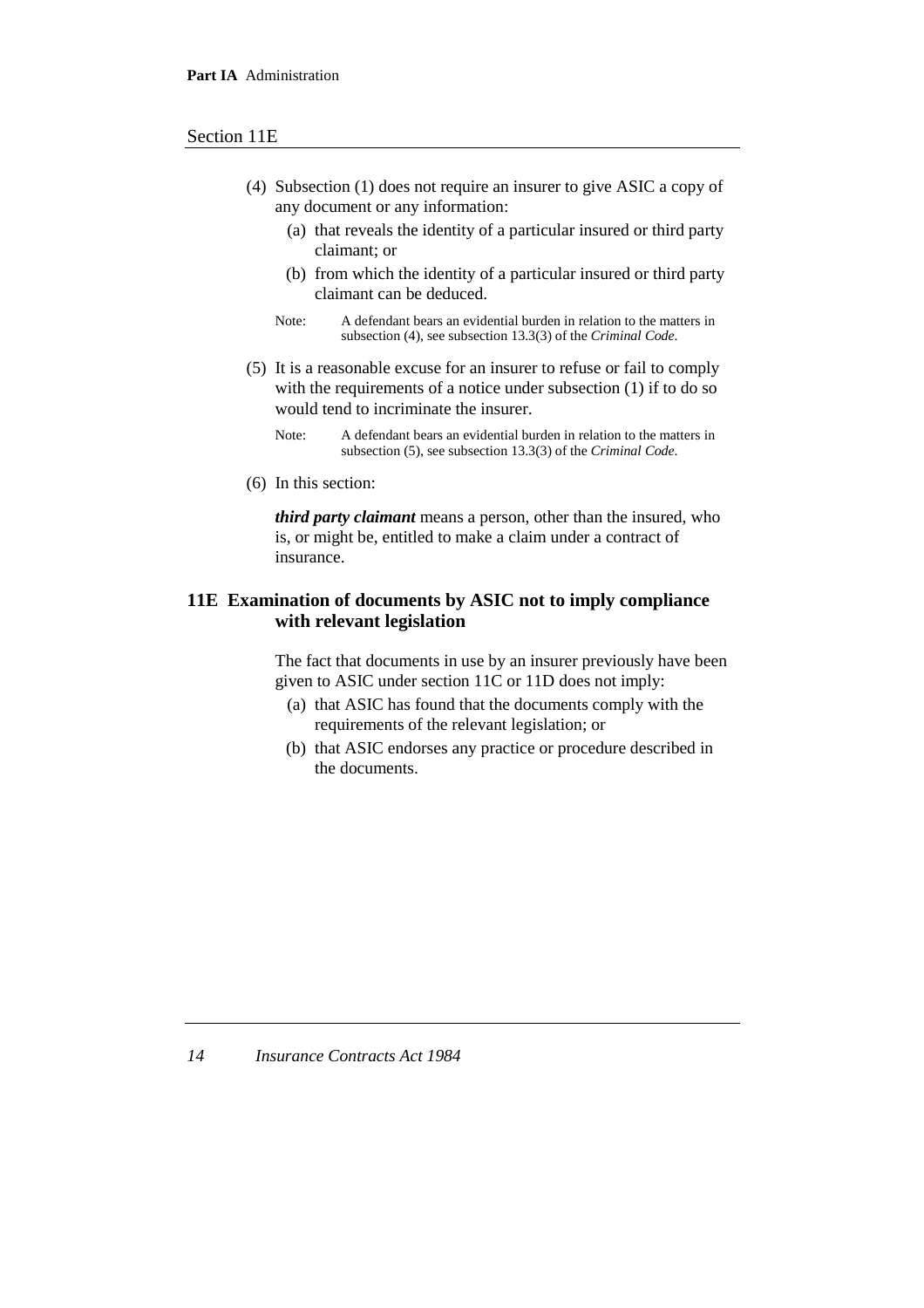# **Part II—The duty of the utmost good faith**

## **12 This Part not to be read down**

 The effect of this Part is not limited or restricted in any way by any other law, including the subsequent provisions of this Act, but this Part does not have the effect of imposing on an insured, in relation to the disclosure of a matter to the insurer, a duty other than the duty of disclosure.

#### **13 The duty of the utmost good faith**

 A contract of insurance is a contract based on the utmost good faith and there is implied in such a contract a provision requiring each party to it to act towards the other party, in respect of any matter arising under or in relation to it, with the utmost good faith.

#### **14 Parties not to rely on provisions except in the utmost good faith**

- (1) If reliance by a party to a contract of insurance on a provision of the contract would be to fail to act with the utmost good faith, the party may not rely on the provision.
- (2) Subsection (1) does not limit the operation of section 13.
- (3) In deciding whether reliance by an insurer on a provision of the contract of insurance would be to fail to act with the utmost good faith, the court shall have regard to any notification of the provision that was given to the insured, whether a notification of a kind mentioned in section 37 or otherwise.

### **15 Certain other laws not to apply**

- (1) A contract of insurance is not capable of being made the subject of relief under:
	- (a) any other Act; or
	- (b) a State Act; or
	- (c) an Act or Ordinance of a Territory.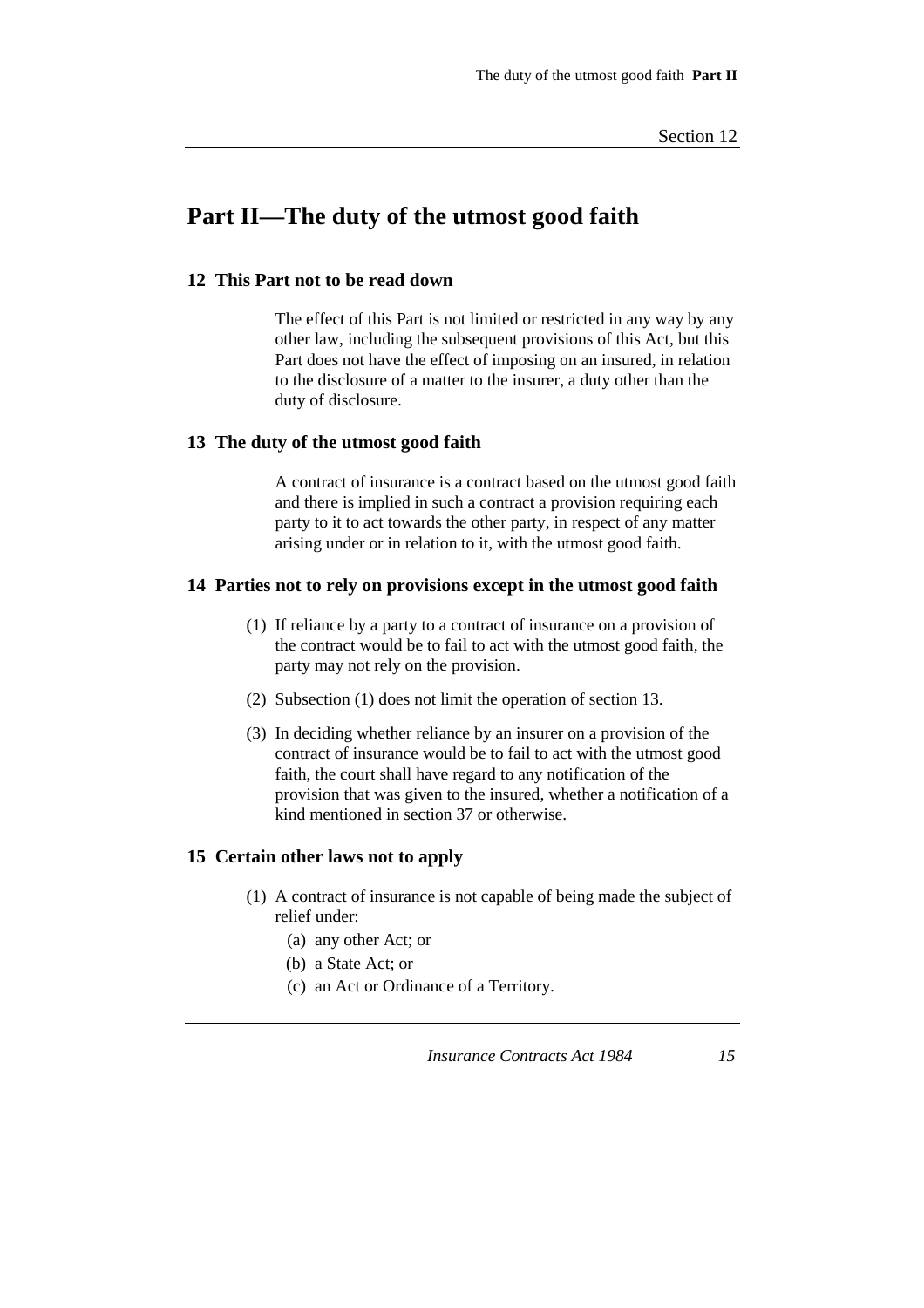- (2) Relief to which subsection (1) applies means relief in the form of:
	- (a) the judicial review of a contract on the ground that it is harsh, oppressive, unconscionable, unjust, unfair or inequitable; or
	- (b) relief for insureds from the consequences in law of making a misrepresentation;

but does not include relief in the form of compensatory damages.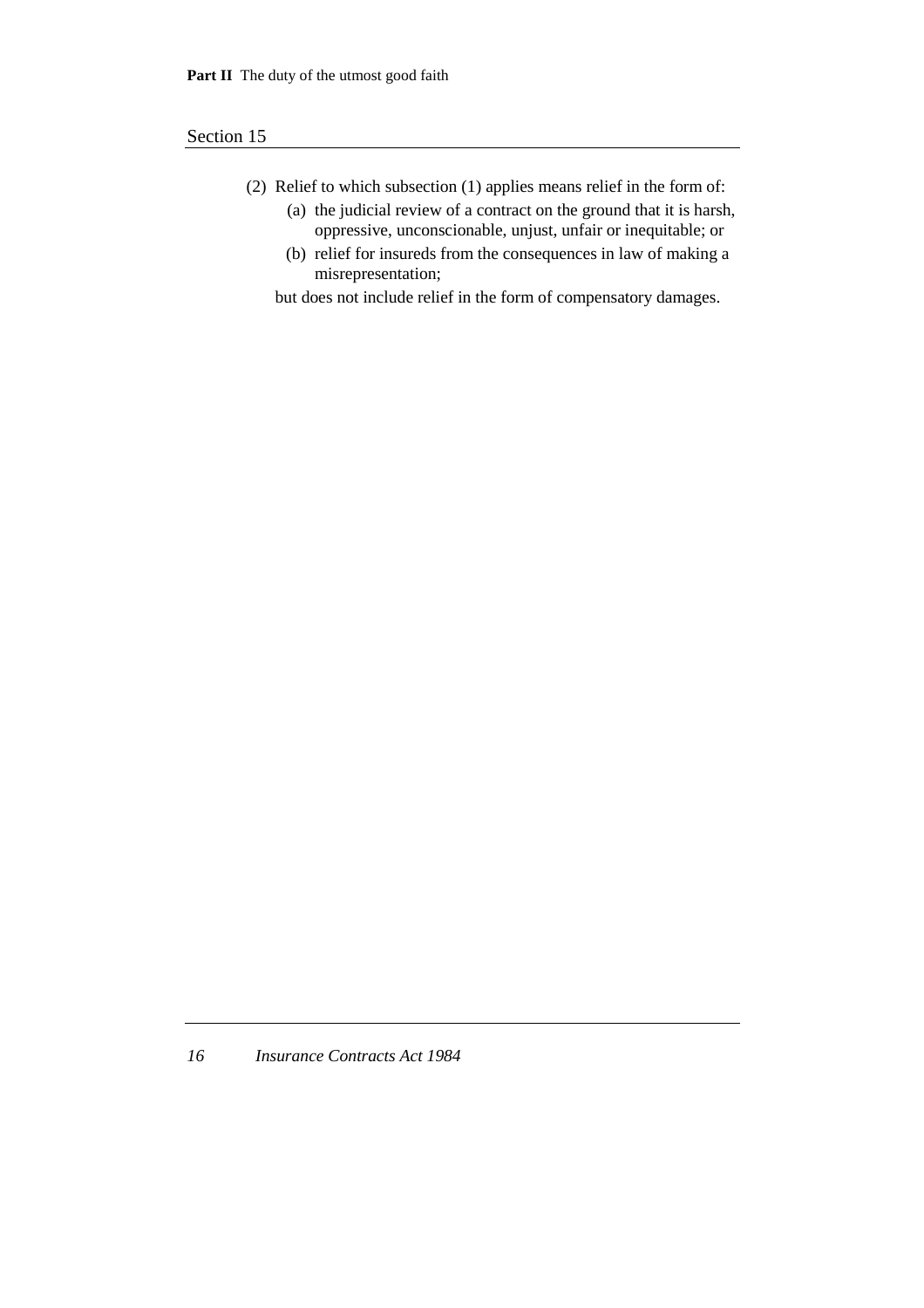# **Part III—Insurable interests**

# **Division 1—General insurance**

# **16 Insurable interest not required**

 (1) A contract of general insurance is not void by reason only that the insured did not have, at the time when the contract was entered into, an interest in the subject-matter of the contract.

# **17 Legal or equitable interest not required at time of loss**

 Where the insured under a contract of general insurance has suffered a pecuniary or economic loss by reason that property the subject-matter of the contract has been damaged or destroyed, the insurer is not relieved of liability under the contract by reason only that, at the time of the loss, the insured did not have an interest at law or in equity in the property.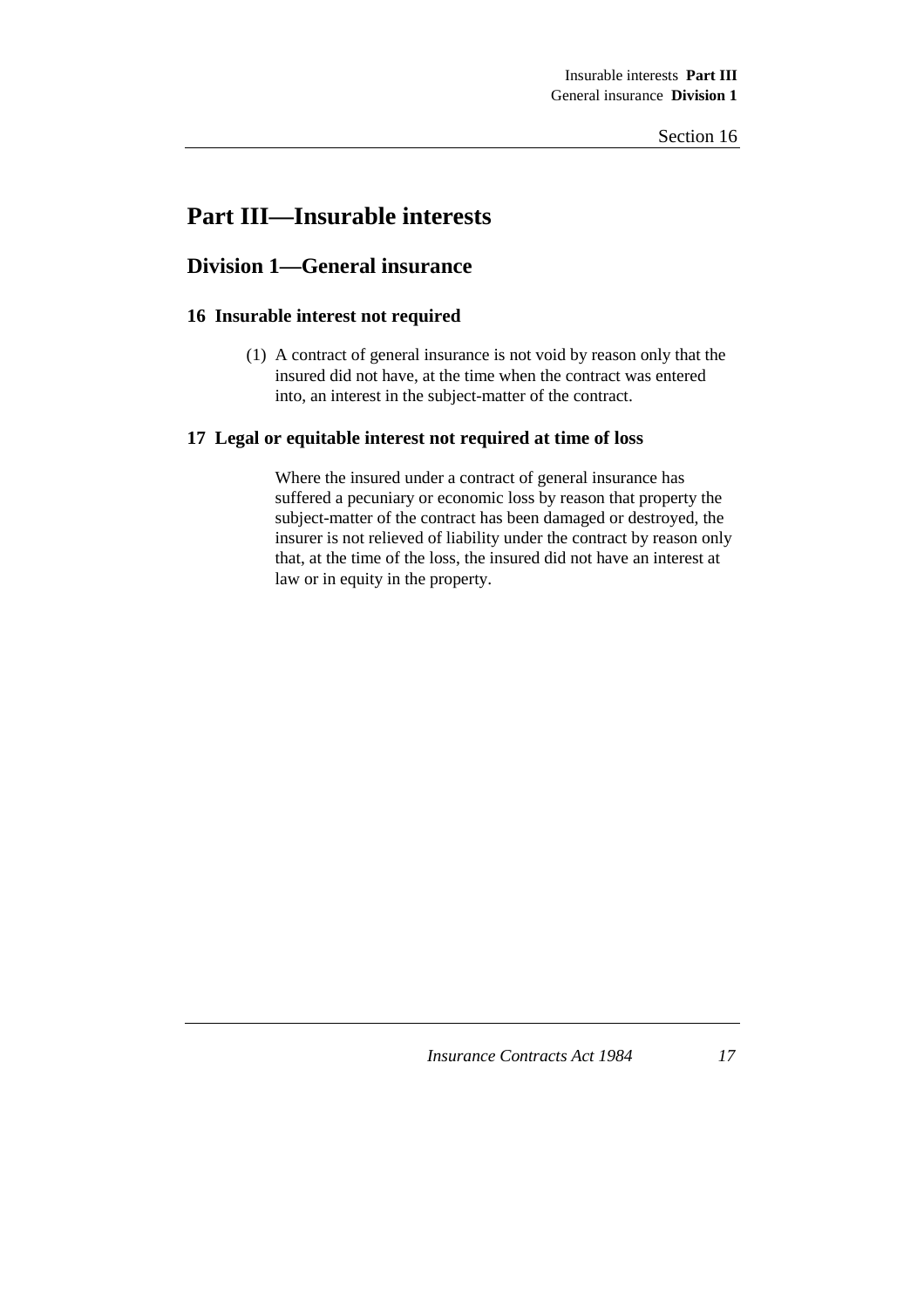# **Division 2—Other contracts of insurance**

# **18 Insurable interest not required**

- (1) This section applies to:
	- (a) a contract of life insurance; or
	- (b) a contract that provides for the payment of money on the death of a person by sickness or accident.
- (2) A contract to which this section applies is not void by reason only that the insured did not have, at the time when the contract was entered into, an interest in the subject-matter of the contract.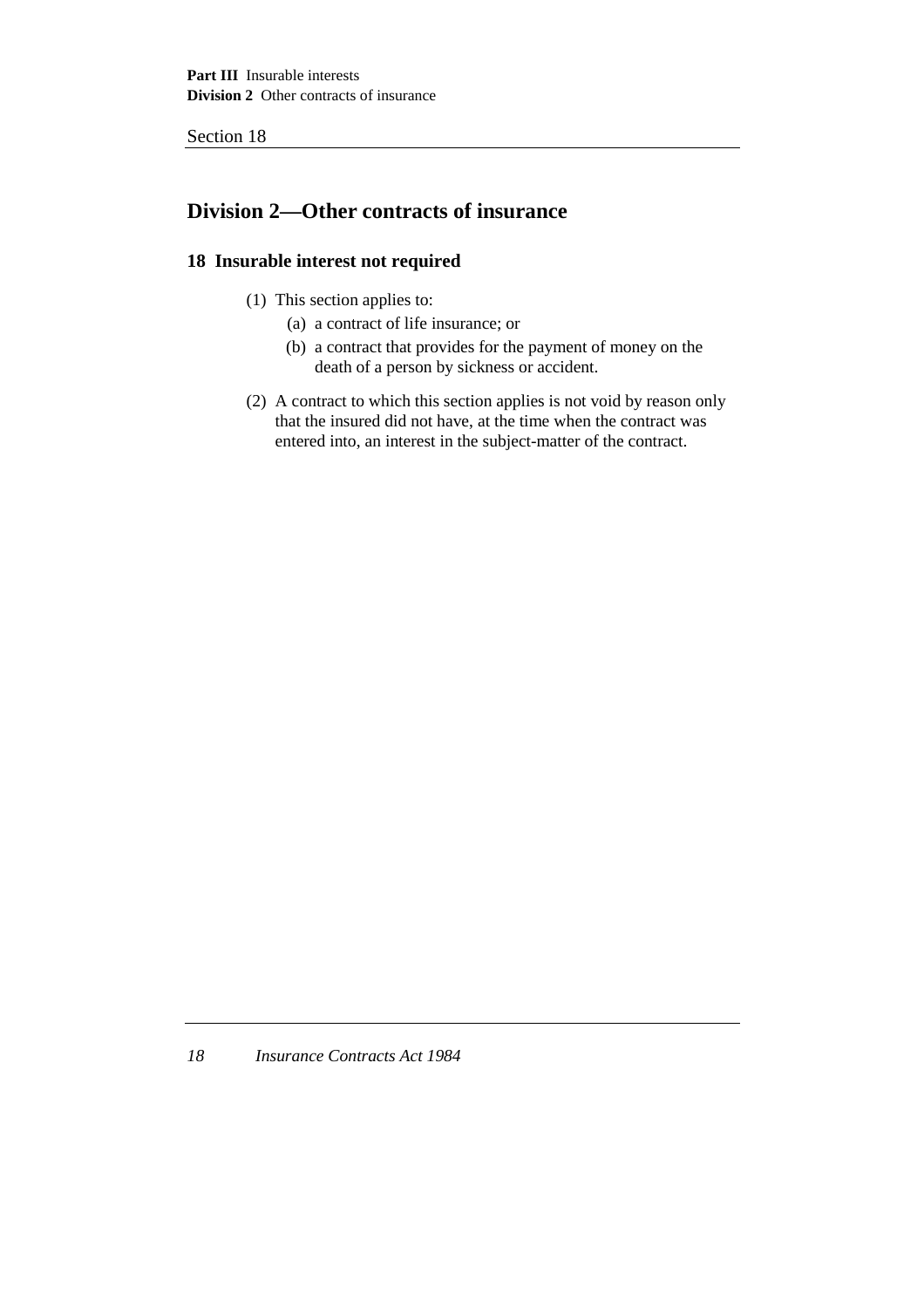# **Division 3—Naming of persons benefited**

# **20 Persons benefited need not be named**

 An insurer under a contract of insurance is not relieved of liability under the contract by reason only that the names of the persons who may benefit under the contract are not specified in the policy document.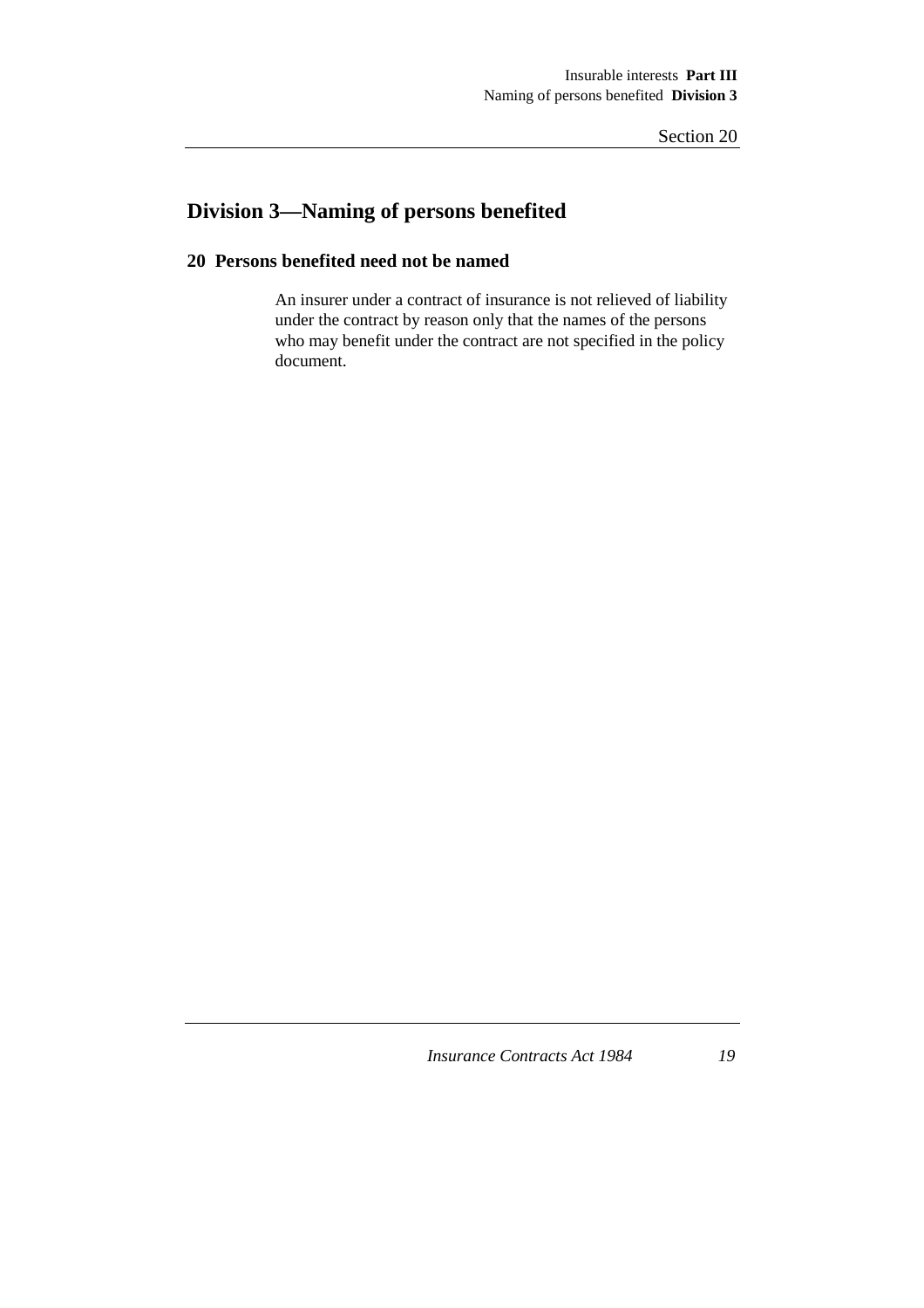# **Part IV—Disclosures and misrepresentations**

# **Division 1—The duty of disclosure**

# **21 The insured's duty of disclosure**

- (1) Subject to this Act, an insured has a duty to disclose to the insurer, before the relevant contract of insurance is entered into, every matter that is known to the insured, being a matter that:
	- (a) the insured knows to be a matter relevant to the decision of the insurer whether to accept the risk and, if so, on what terms; or
	- (b) a reasonable person in the circumstances could be expected to know to be a matter so relevant.
- (2) The duty of disclosure does not require the disclosure of a matter:
	- (a) that diminishes the risk;
	- (b) that is of common knowledge;
	- (c) that the insurer knows or in the ordinary course of the insurer's business as an insurer ought to know; or
	- (d) as to which compliance with the duty of disclosure is waived by the insurer.
- (3) Where a person:
	- (a) failed to answer; or
	- (b) gave an obviously incomplete or irrelevant answer to;

a question included in a proposal form about a matter, the insurer shall be deemed to have waived compliance with the duty of disclosure in relation to the matter.

# **21A Eligible contracts of insurance—disclosure of specified matters**

 (1) This section applies to an eligible contract of insurance unless it is entered into by way of renewal.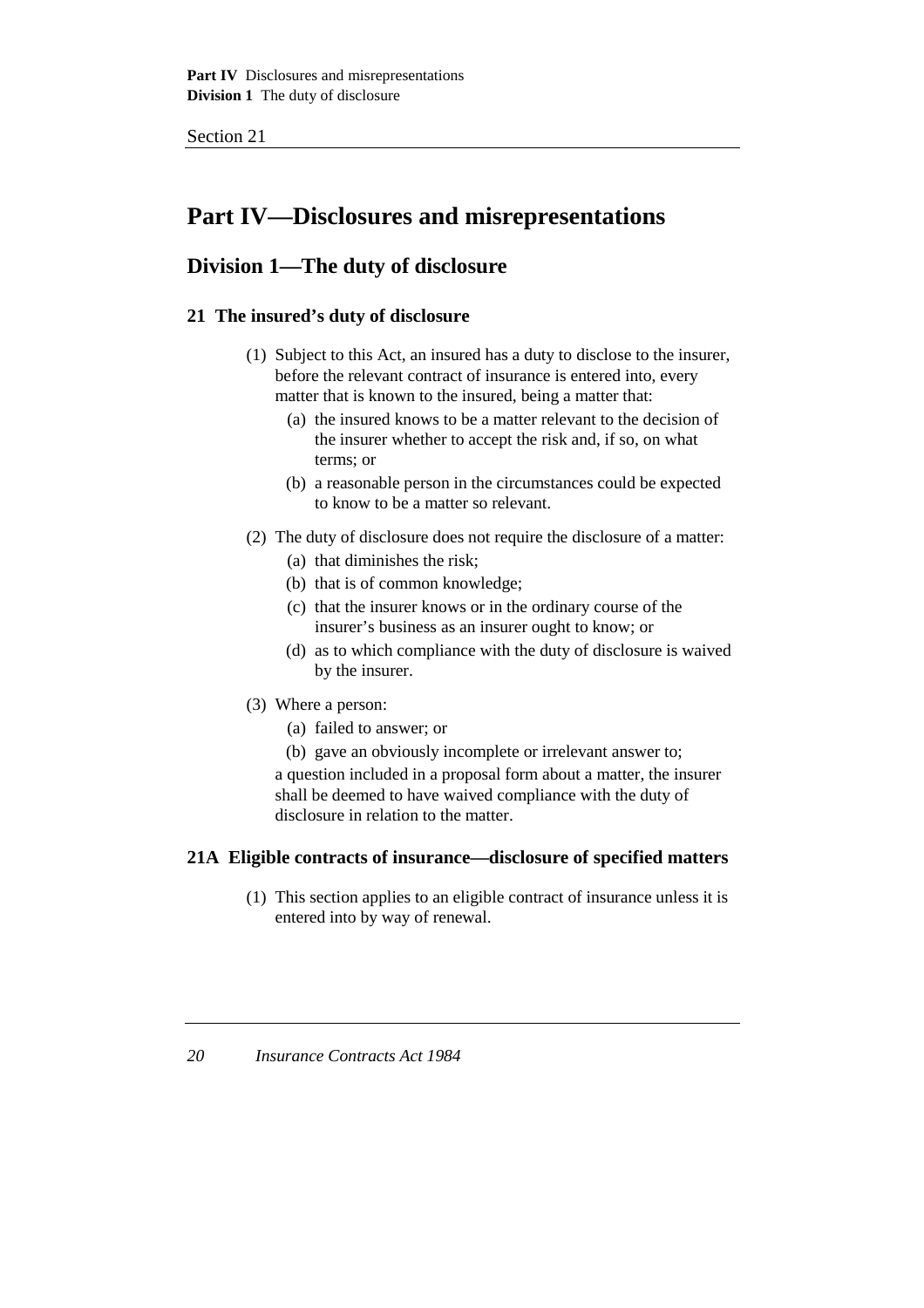*Position of the insurer* 

- (2) The insurer is taken to have waived compliance with the duty of disclosure in relation to the contract unless the insurer complies with either subsection (3) or (4).
- (3) Before the contract is entered into, the insurer requests the insured to answer one or more specific questions that are relevant to the decision of the insurer whether to accept the risk and, if so, on what terms.
- (4) Before the contract is entered into, both:
	- (a) the insurer requests the insured to answer one or more specific questions that are relevant to the decision of the insurer whether to accept the risk and, if so, on what terms; and
	- (b) the insurer expressly requests the insured to disclose each exceptional circumstance that:
		- (i) is known to the insured; and
		- (ii) the insured knows, or a reasonable person in the circumstances could be expected to know, is a matter relevant to the decision of the insurer whether to accept the risk and, if so, on what terms; and
		- (iii) is not a matter that the insurer could reasonably be expected to make the subject of a question under paragraph (a); and
		- (iv) is not a matter covered by subsection 21(2).
- (5) If:
	- (a) the insurer complies with subsection (3) or (4); and
	- (b) the insurer asks the insured to disclose to the insurer any other matters that would be covered by the duty of disclosure in relation to the contract;

the insurer is taken to have waived compliance with the duty of disclosure in relation to those matters.

#### *Position of the insured*

- (6) If:
	- (a) the insurer complies with subsection (3); and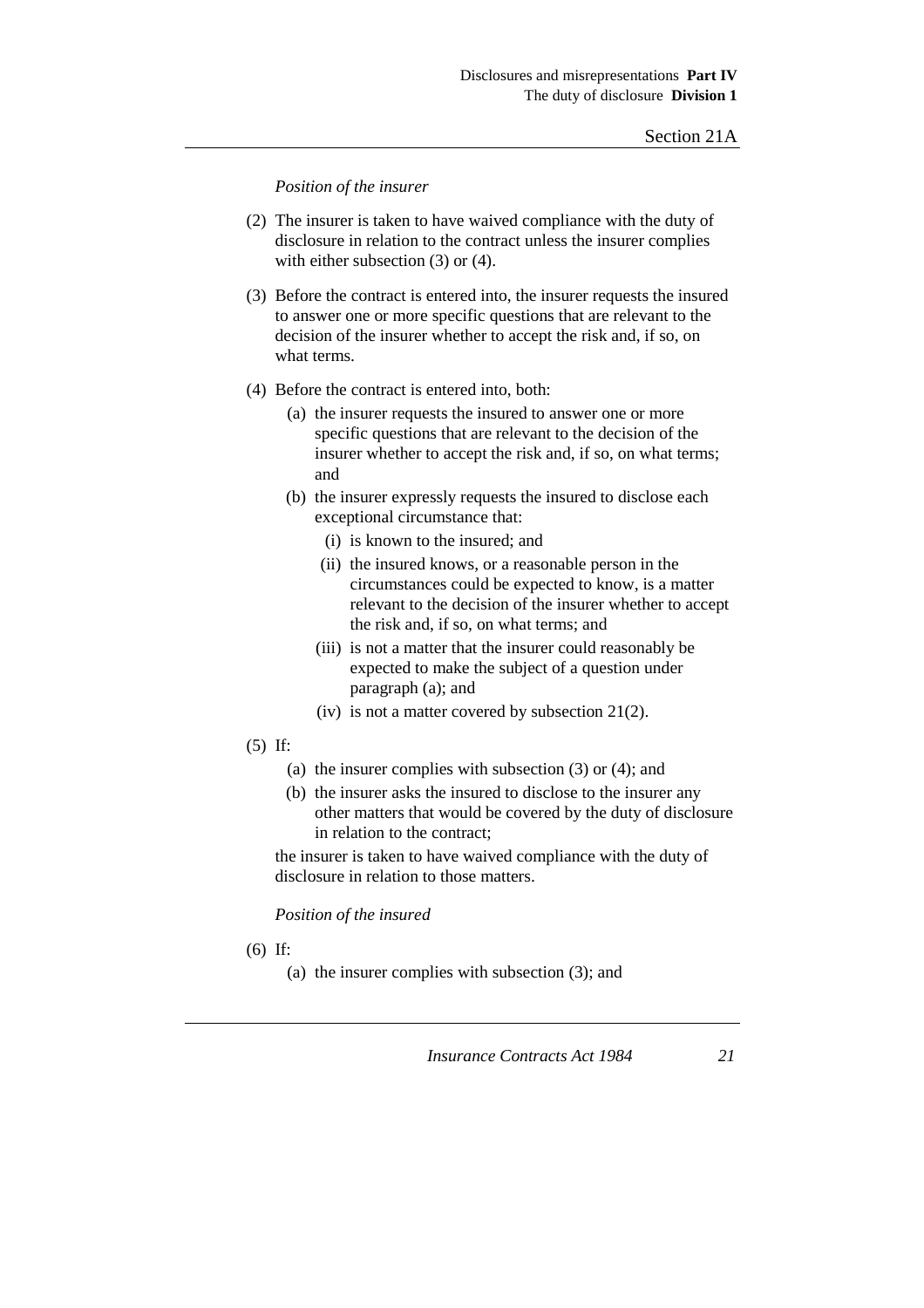- (b) in answer to each question referred to in subsection (3), the insured discloses each matter that:
	- (i) is known to the insured; and
	- (ii) a reasonable person in the circumstances could be expected to have disclosed in answer to that question;

the insured is taken to have complied with the duty of disclosure in relation to the contract.

- (7) If:
	- (a) the insurer complies with subsection (4); and
	- (b) in answer to each question referred to in paragraph (4)(a), the insured discloses each matter that:
		- (i) is known to the insured; and
		- (ii) a reasonable person in the circumstances could be expected to have disclosed in answer to that question; and
	- (c) the insured complies with the request referred to in paragraph  $(4)(b);$

the insured is taken to have complied with the duty of disclosure in relation to the contract.

#### *Onus of proof—exceptional circumstance*

 (8) In any proceedings relating to this section, the onus of proving that a matter is an exceptional circumstance covered by subparagraph  $(4)(b)(iii)$  lies on the insurer.

*Definition* 

(9) In this section:

*eligible contract of insurance* means a contract of insurance that is specified in the regulations.

#### **22 Insurer to inform of duty of disclosure**

 (1) The insurer shall, before a contract of insurance is entered into, clearly inform the insured in writing of the general nature and effect of the duty of disclosure and, if section 21A applies to the contract, also clearly inform the insured in writing of the general nature and effect of section 21A.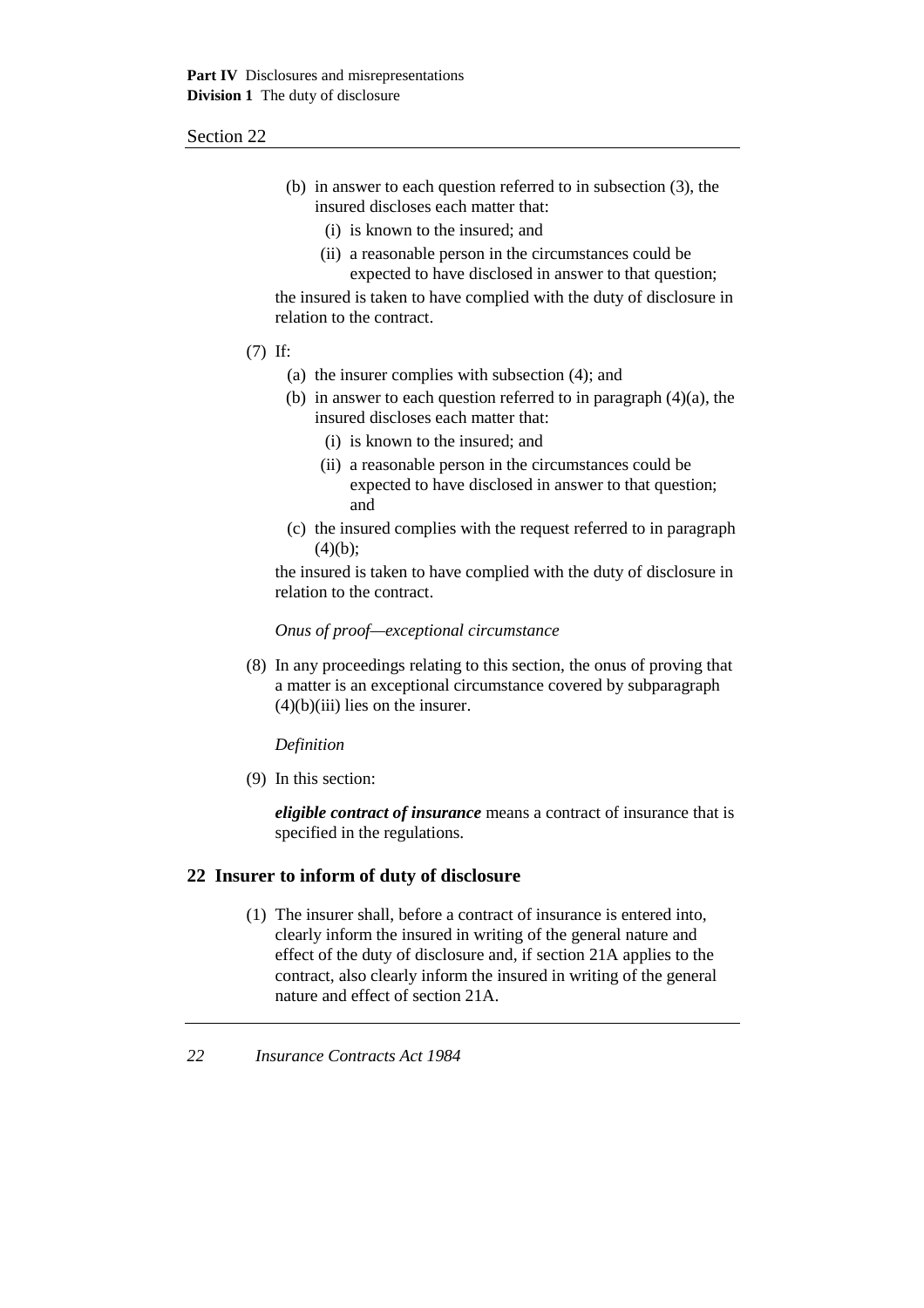- (2) If the regulations prescribe a form of writing to be used for informing an insured of the matters referred to in subsection (1), the writing to be used may be in accordance with the form so prescribed.
- (3) An insurer who has not complied with subsection (1) may not exercise a right in respect of a failure to comply with the duty of disclosure unless that failure was fraudulent.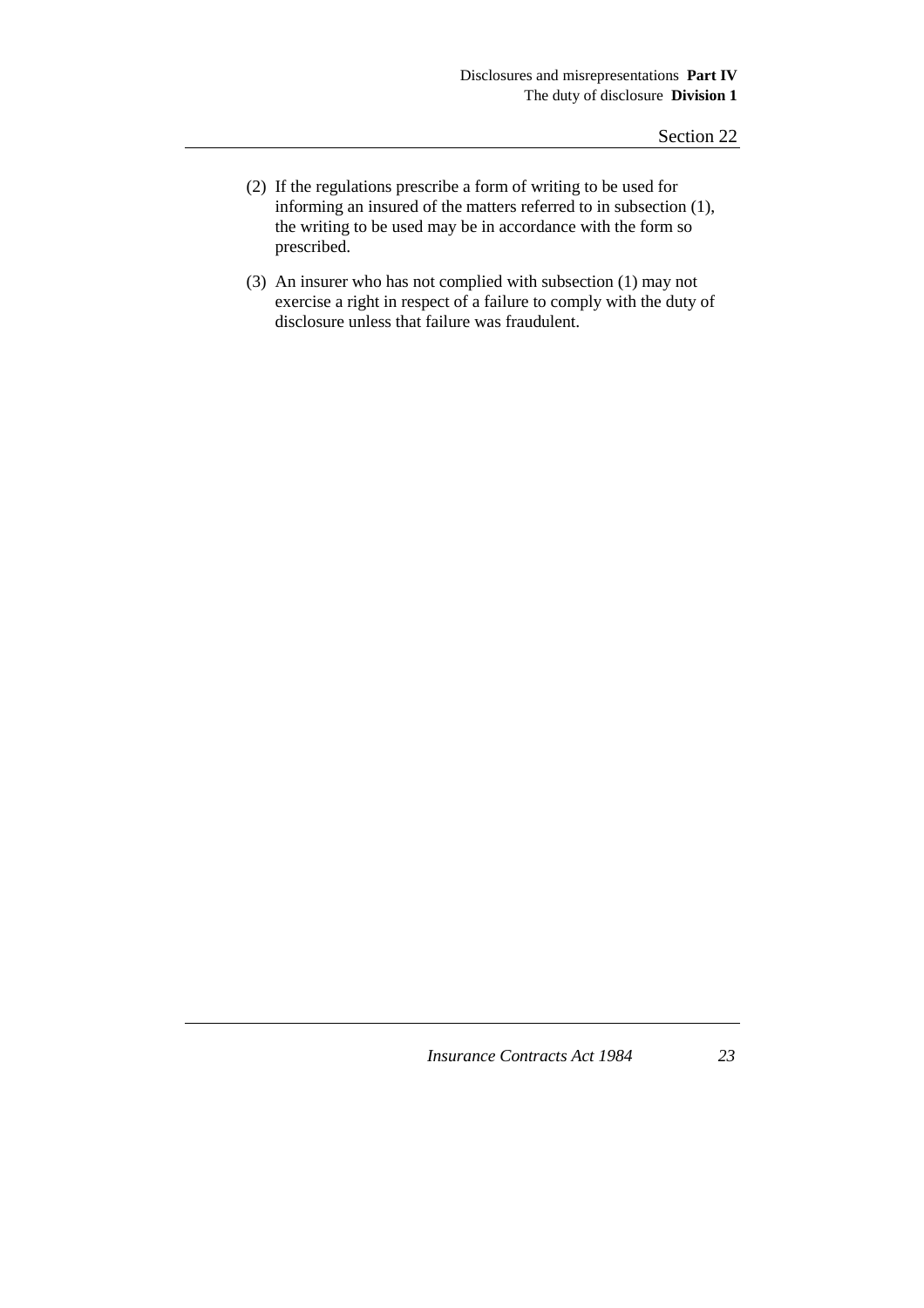# **Division 2—Misrepresentations**

# **23 Ambiguous questions**

## Where:

- (a) a statement is made in answer to a question asked in relation to a proposed contract of insurance or the provision of insurance cover in respect of a person who is seeking to become a member of a superannuation or retirement scheme; and
- (b) a reasonable person in the circumstances would have understood the question to have the meaning that the person answering the question apparently understood it to have;

that meaning shall, in relation to the person who made the statement, be deemed to be the meaning of the question.

# **24 Warranties of existing facts to be representations**

 A statement made in or in connection with a contract of insurance, being a statement made by or attributable to the insured, with respect to the existence of a state of affairs does not have effect as a warranty but has effect as though it were a statement made to the insurer by the insured during the negotiations for the contract but before it was entered into.

# **25 Misrepresentation by life insured**

 Where, during the negotiations for a contract of life insurance but before it was entered into, a misrepresentation was made to the insurer by a person who, under the contract, became the life insured or one of the life insureds, this Act has effect as though the misrepresentation had been so made by the insured.

# **26 Certain statements not misrepresentations**

 (1) Where a statement that was made by a person in connection with a proposed contract of insurance was in fact untrue but was made on the basis of a belief that the person held, being a belief that a

### *24 Insurance Contracts Act 1984*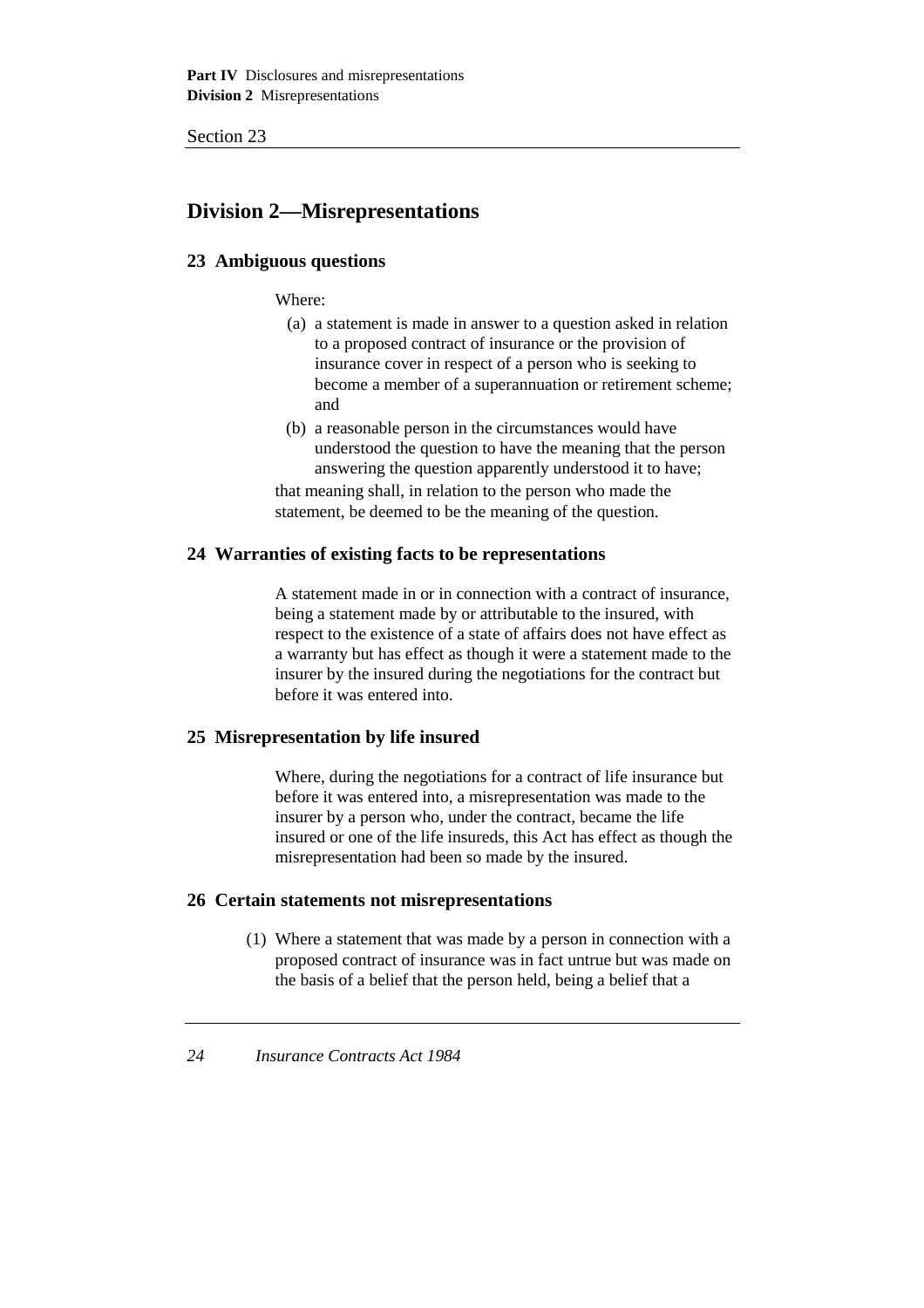reasonable person in the circumstances would have held, the statement shall not be taken to be a misrepresentation.

- (2) A statement that was made by a person in connection with a proposed contract of insurance shall not be taken to be a misrepresentation unless the person who made the statement knew, or a reasonable person in the circumstances could be expected to have known, that the statement would have been relevant to the decision of the insurer whether to accept the risk and, if so, on what terms.
- (3) This section extends to the provision of insurance cover in respect of:
	- (a) a person who is seeking to become a member of a superannuation or retirement scheme; or
	- (b) a person who is a holder, or is applying to become a holder, of an RSA.

### **27 Failure to answer questions**

 A person shall not be taken to have made a misrepresentation by reason only that the person failed to answer a question included in a proposal form or gave an obviously incomplete or irrelevant answer to such a question.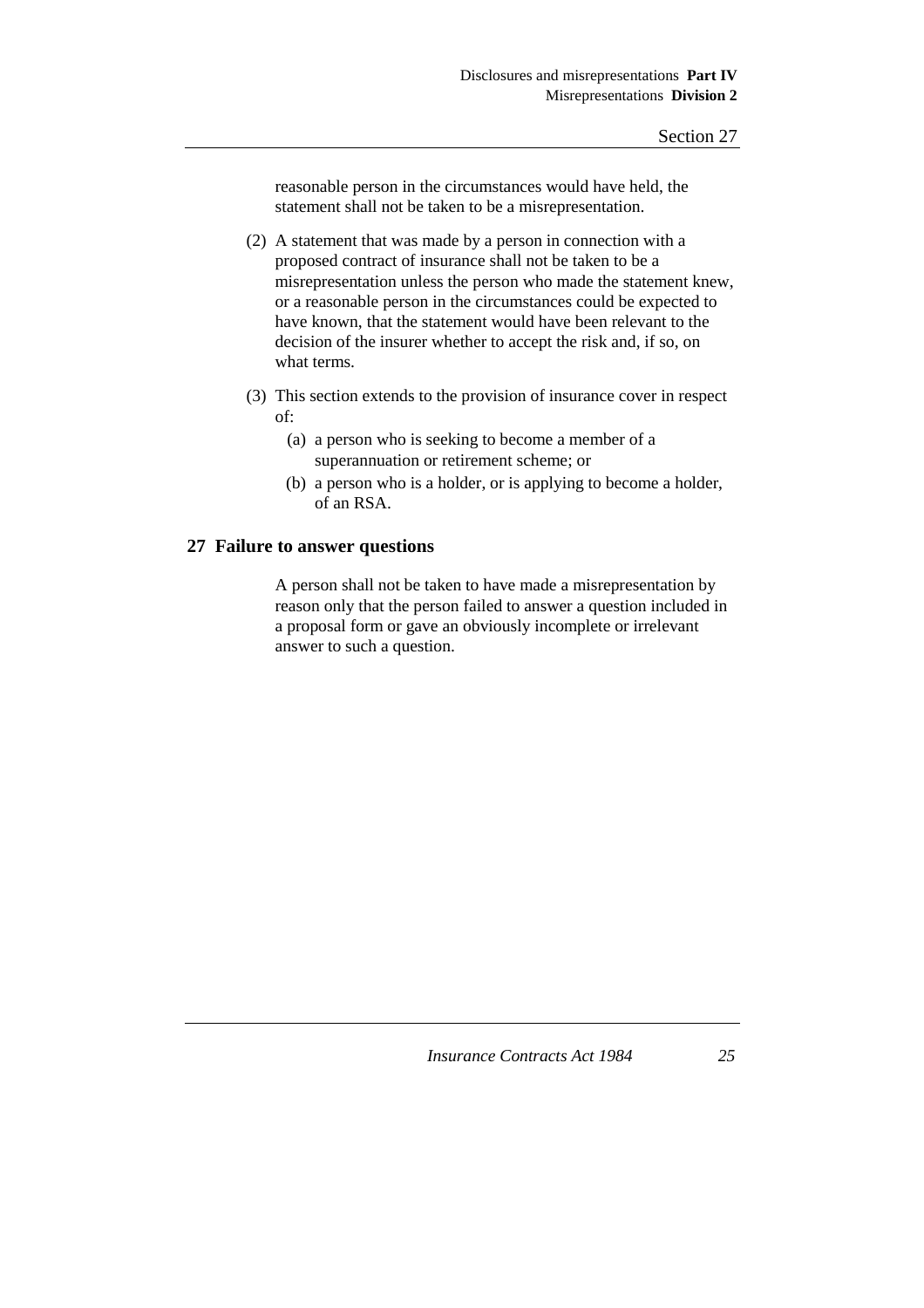# **Division 3—Remedies for non-disclosure and misrepresentation**

# **28 General insurance**

- (1) This section applies where the person who became the insured under a contract of general insurance upon the contract being entered into:
	- (a) failed to comply with the duty of disclosure; or
	- (b) made a misrepresentation to the insurer before the contract was entered into;

but does not apply where the insurer would have entered into the contract, for the same premium and on the same terms and conditions, even if the insured had not failed to comply with the duty of disclosure or had not made the misrepresentation before the contract was entered into.

- (2) If the failure was fraudulent or the misrepresentation was made fraudulently, the insurer may avoid the contract.
- (3) If the insurer is not entitled to avoid the contract or, being entitled to avoid the contract (whether under subsection (2) or otherwise) has not done so, the liability of the insurer in respect of a claim is reduced to the amount that would place the insurer in a position in which the insurer would have been if the failure had not occurred or the misrepresentation had not been made.

# **29 Life insurance**

- (1) This section applies where the person who became the insured under a contract of life insurance upon the contract being entered into:
	- (a) failed to comply with the duty of disclosure; or
	- (b) made a misrepresentation to the insurer before the contract was entered into;

but does not apply where:

 (c) the insurer would have entered into the contract even if the insured had not failed to comply with the duty of disclosure

*26 Insurance Contracts Act 1984*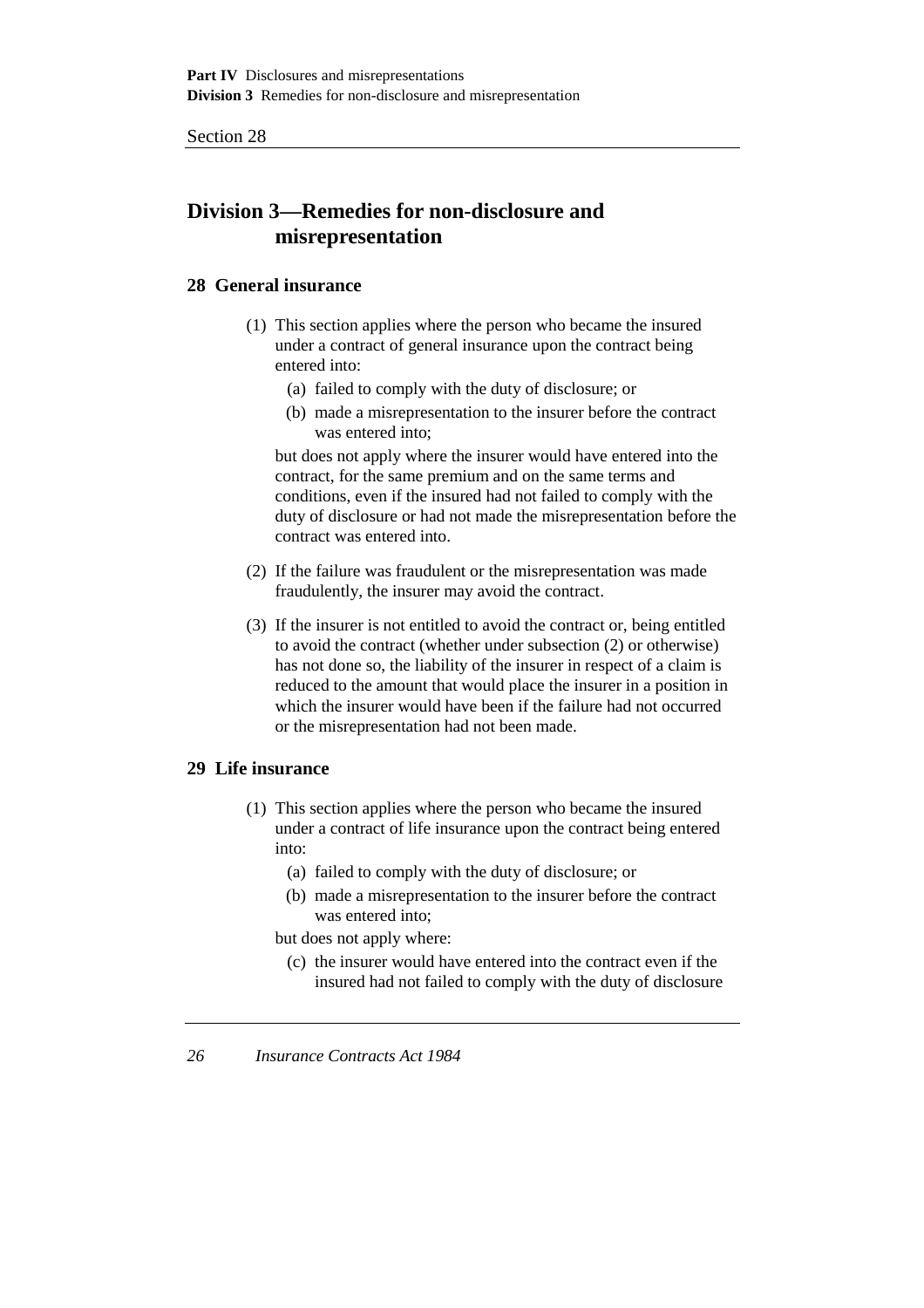or had not made the misrepresentation before the contract was entered into; or

- (d) the failure or misrepresentation was in respect of the date of birth of one or more of the life insureds.
- (2) If the failure was fraudulent or the misrepresentation was made fraudulently, the insurer may avoid the contract.
- (3) If the insurer would not have been prepared to enter into a contract of life insurance with the insured on any terms if the duty of disclosure had been complied with or the misrepresentation had not been made, the insurer may, within 3 years after the contract was entered into, avoid the contract.
- (4) If the insurer has not avoided the contract, whether under subsection (2) or (3) or otherwise, the insurer may, by notice in writing given to the insured before the expiration of 3 years after the contract was entered into, vary the contract by substituting for the sum insured (including any bonuses) a sum that is not less than the sum ascertained in accordance with the formula

```
SP
\overline{0}
```
where:

*S* is the number of dollars that is equal to the sum insured (including any bonuses).

*P* is the number of dollars that is equal to the premium that has, or to the sum of the premiums that have, become payable under the contract; and

*Q* is the number of dollars that is equal to the premium, or to the sum of the premiums, that the insurer would have been likely to have charged if the duty of disclosure had been complied with or the misrepresentation had not been made.

- (5) In the application of subsection (4) in relation to a contract that provides for periodic payments, *the sum insured* means each such payment (including any bonuses).
- (6) A variation of a contract under subsection (4) has effect from the time when the contract was entered into.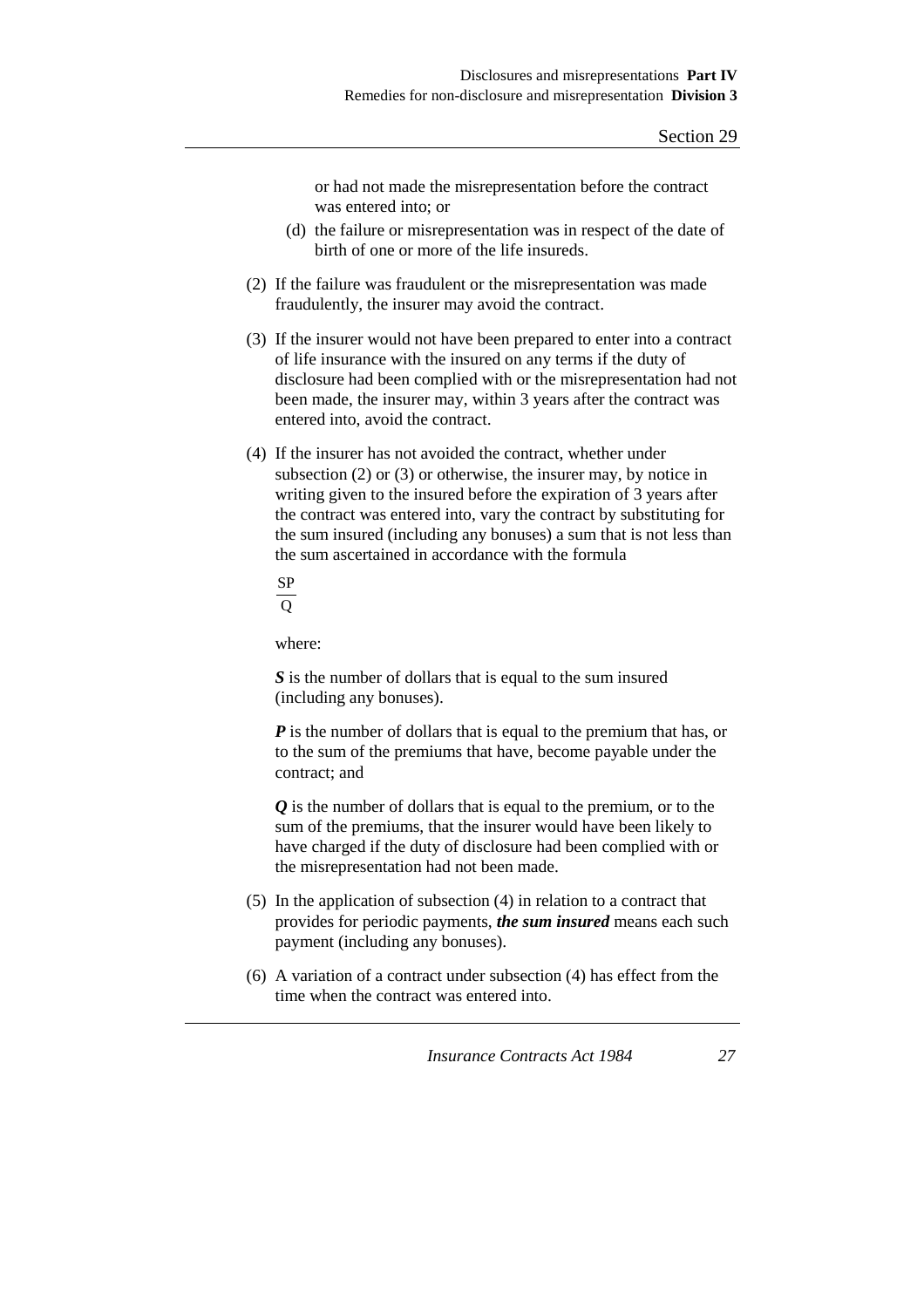#### **30 Misstatements of age**

 (1) In this section, *the standard formula*, in relation to a contract of life insurance means the formula

SP  $\overline{Q}$ 

where:

*S* is the number of dollars that is equal to the sum insured (including any bonuses).

*P* is the number of dollars that is equal to the premium that has, or to the sum of the premiums that have, become payable under the contract; and

*Q* is the number of dollars that is equal to the premium, or to the sum of the premiums, that would have become payable under the contract if it or they had been ascertained on the basis of the correct date of birth or dates of birth.

- (2) If the date of birth of one or more of the life insureds under a contract of life insurance was not correctly stated to the insurer at the time when the contract was entered into:
	- (a) where the sum insured (including any bonuses) exceeds the amount in dollars ascertained in accordance with the standard formula—the insurer may at any time vary the contract by substituting for the sum insured (including any bonuses) an amount that is not less than the amount in dollars so ascertained; and
	- (b) where the sum insured (including any bonuses) is less than the amount so ascertained, the insurer shall either:
		- (i) reduce, as from the date on which the contract was entered into, the premium payable to the amount that would have been payable if the contract had been based on the correct date of birth or correct dates of birth and repay the amount of overpayments of premium (less any amount that has been paid as the cash value of bonuses in excess of the cash value that would have been paid if the contract had been based on the correct date of birth or correct dates of birth) together with interest on that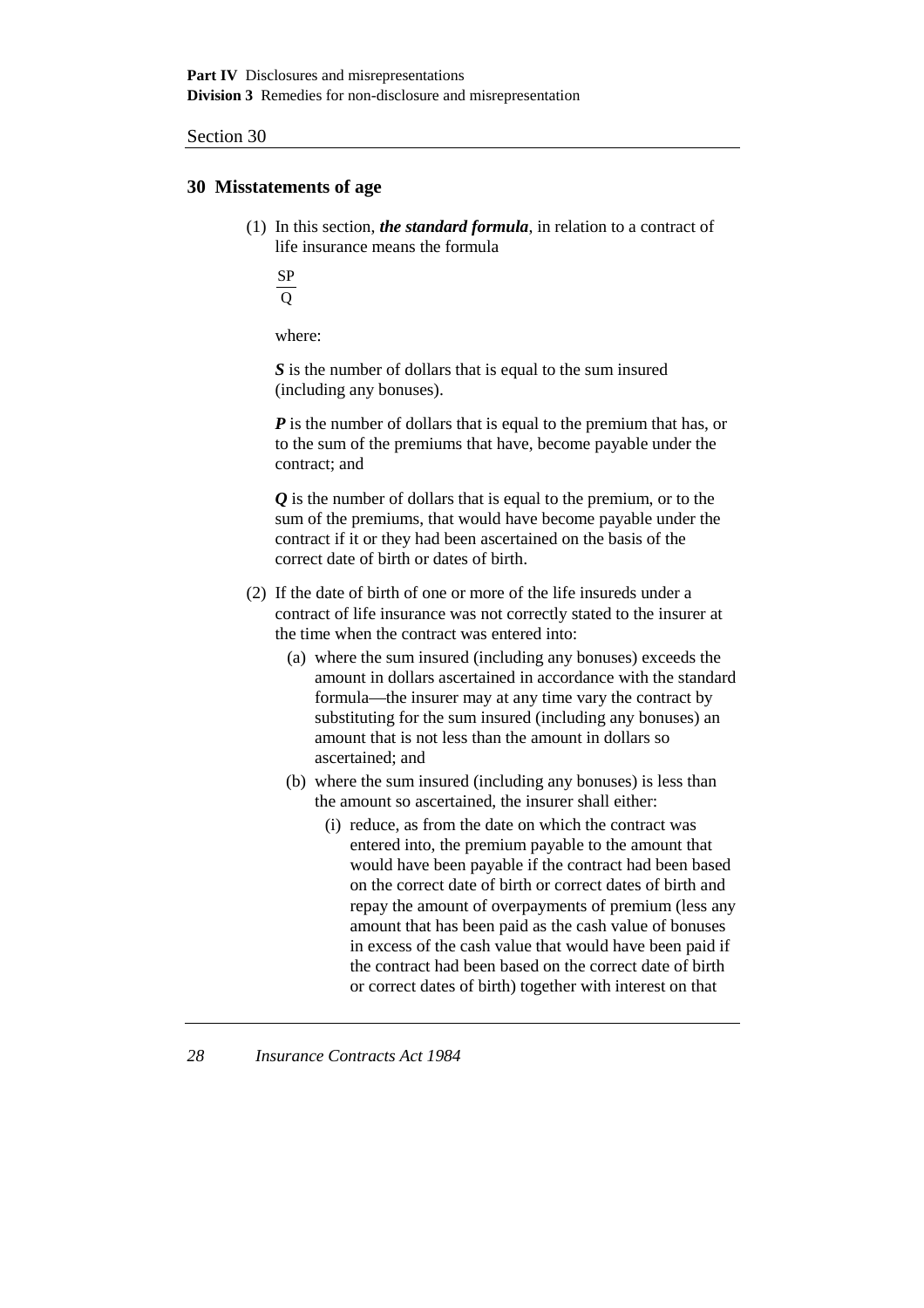amount at the prescribed rate computed from the date on which the contract was entered into; or

- (ii) vary the contract by substituting for the sum insured (including any bonuses) the amount in dollars so ascertained.
- (3) In the application of subsection (2) in relation to a contract that provides for periodic payments, *the sum insured* means each such payment (including any bonuses).
- (4) A variation of a contract under subsection (2) has effect from the time when the contract was entered into.

## **31 Court may disregard avoidance in certain circumstances**

- (1) In any proceedings by the insured in respect of a contract of insurance that has been avoided on the ground of fraudulent failure to comply with the duty of disclosure or fraudulent misrepresentation, the court may, if it would be harsh and unfair not to do so, but subject to this section, disregard the avoidance and, if it does so, shall allow the insured to recover the whole, or such part as the court thinks just and equitable in the circumstances, of the amount that would have been payable if the contract had not been avoided.
- (2) The power conferred by subsection (1) may be exercised only where the court is of the opinion that, in respect of the loss that is the subject of the proceedings before the court, the insurer has not been prejudiced by the failure or misrepresentation or, if the insurer has been so prejudiced, the prejudice is minimal or insignificant.
- (3) In exercising the power conferred by subsection (1), the court:
	- (a) shall have regard to the need to deter fraudulent conduct in relation to insurance; and
	- (b) shall weigh the extent of the culpability of the insured in the fraudulent conduct against the magnitude of the loss that would be suffered by the insured if the avoidance were not disregarded;

but may also have regard to any other relevant matter.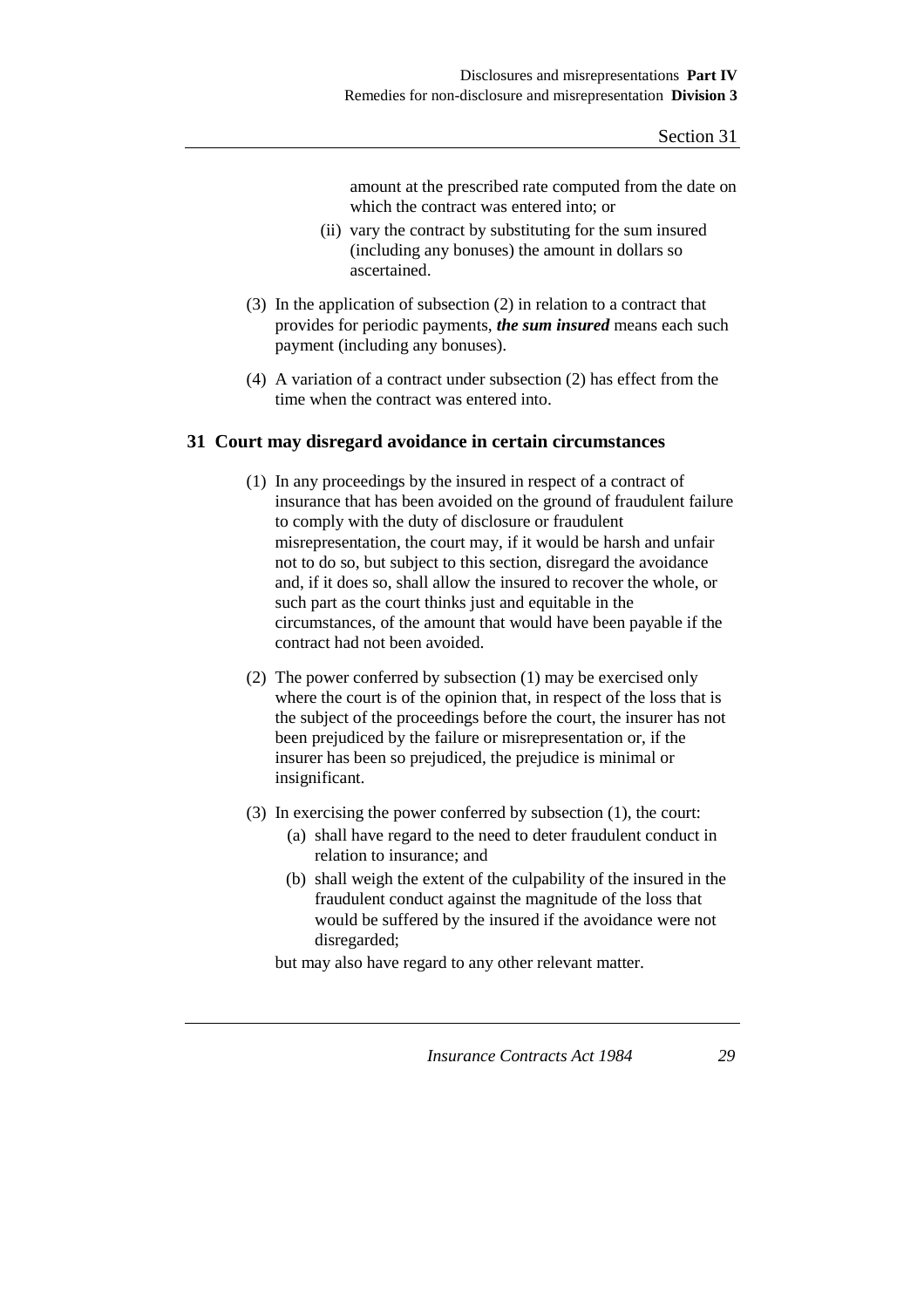(4) The power conferred by subsection (1) applies only in relation to the loss that is the subject of the proceedings before the court, and any disregard by the court of the avoidance does not otherwise operate to reinstate the contract.

## **32 Non-disclosure or misrepresentation by member of scheme**

 This Division extends to the case where there was a failure to comply with the duty of disclosure, or a misrepresentation was made, to the insurer under a blanket superannuation contract in respect of a proposed member of the relevant superannuation or retirement scheme as though:

- (a) the insurance cover provided by that contract in respect of that member were provided by an individual superannuation contract between the insurer as insurer and the trustee for the purposes of the scheme as the insured; and
- (b) that contract had been entered into at the time when the proposed member became a member of the scheme.

## **32A Non-disclosure or misrepresentation by holder of RSA**

 This Division extends to the case where there was a failure to comply with the duty of disclosure, or a misrepresentation was made, to the insurer in relation to a holder, or a person applying to become a holder, of an RSA as though:

- (a) the insurance cover provided in relation to that RSA in respect of that person were provided by a contract between the insurer as insurer and the RSA provider as the insured; and
- (b) that contract has been entered into at the time when the holder became the holder, or the person applying to become the holder, became the holder.

### **33 No other remedies**

 The provisions of this Division are exclusive of any right that the insurer has otherwise than under this Act in respect of a failure by the insured to disclose a matter to the insurer before the contract was entered into and in respect of a misrepresentation or incorrect statement.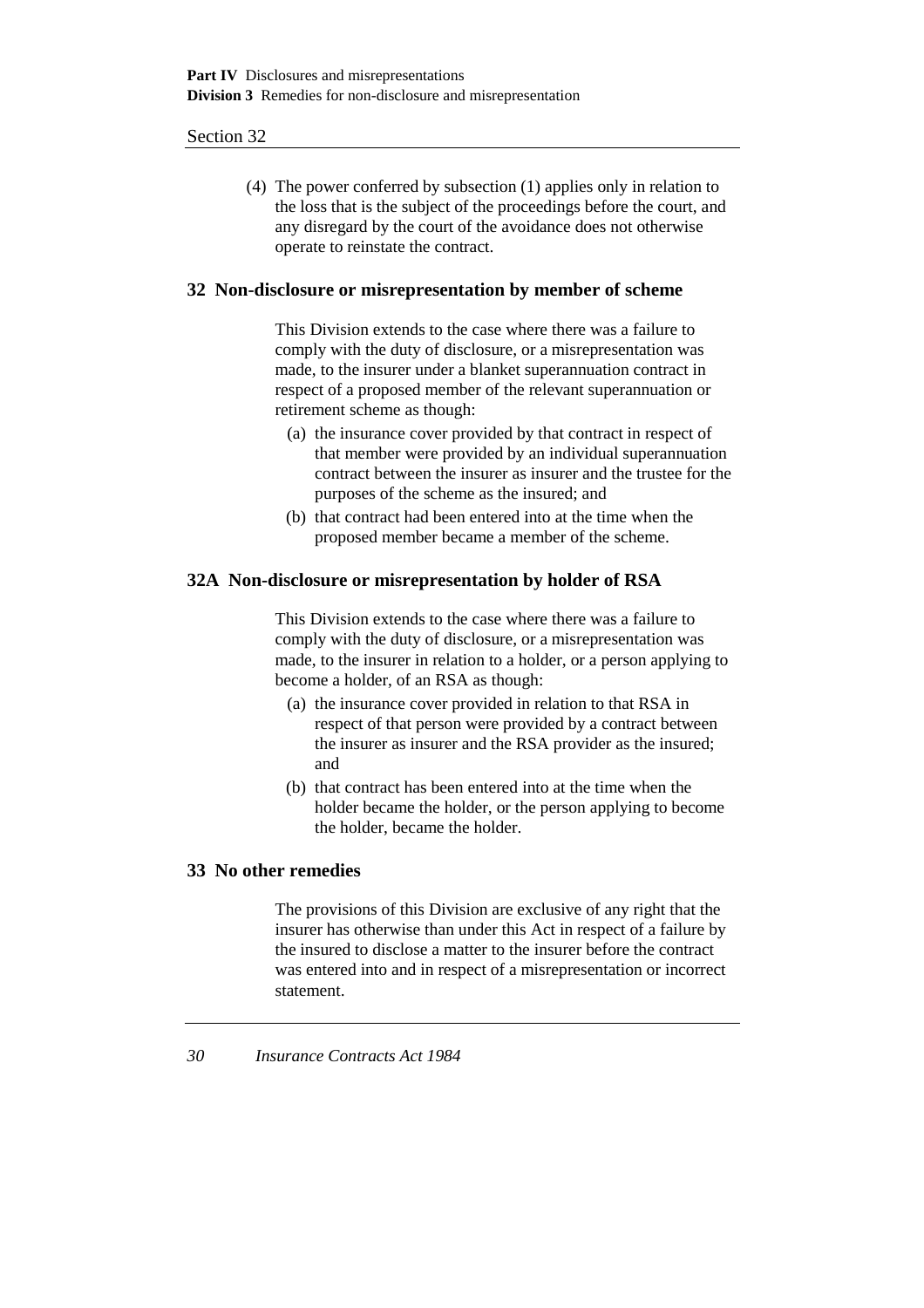The contract **Part V** Standard cover **Division 1**

# **Part V—The contract**

## **Division 1—Standard cover**

## **34 Interpretation**

In this Division:

*minimum amount*, in relation to a claim, means the amount declared by the regulations to be the minimum amount in relation to a class of claims in which that claim is included.

*prescribed contract* means a contract of insurance that is included in a class of contracts of insurance declared by the regulations to be a class of contracts in relation to which this Division applies.

*prescribed event*, in relation to a prescribed contract, means an event that is declared by the regulations to be a prescribed event in relation to that contract.

## **35 Notification of certain provisions**

- (1) Where:
	- (a) a claim is made under a prescribed contract; and
	- (b) the event the happening of which gave rise to the claim is a prescribed event in relation to the contract;

the insurer may not refuse to pay an amount equal to the minimum amount in relation to the claim by reason only that the effect of the contract, but for this subsection, would be that the event the happening of which gave rise to the claim was an event in respect of which:

- (c) the amount of the insurance cover provided by the contract was less than the minimum amount; or
- (d) insurance cover was not provided by the contract.
- (2) Subsection (1) does not have effect where the insurer proves that, before the contract was entered into, the insurer clearly informed the insured in writing (whether by providing the insured with a document containing the provisions, or the relevant provisions, of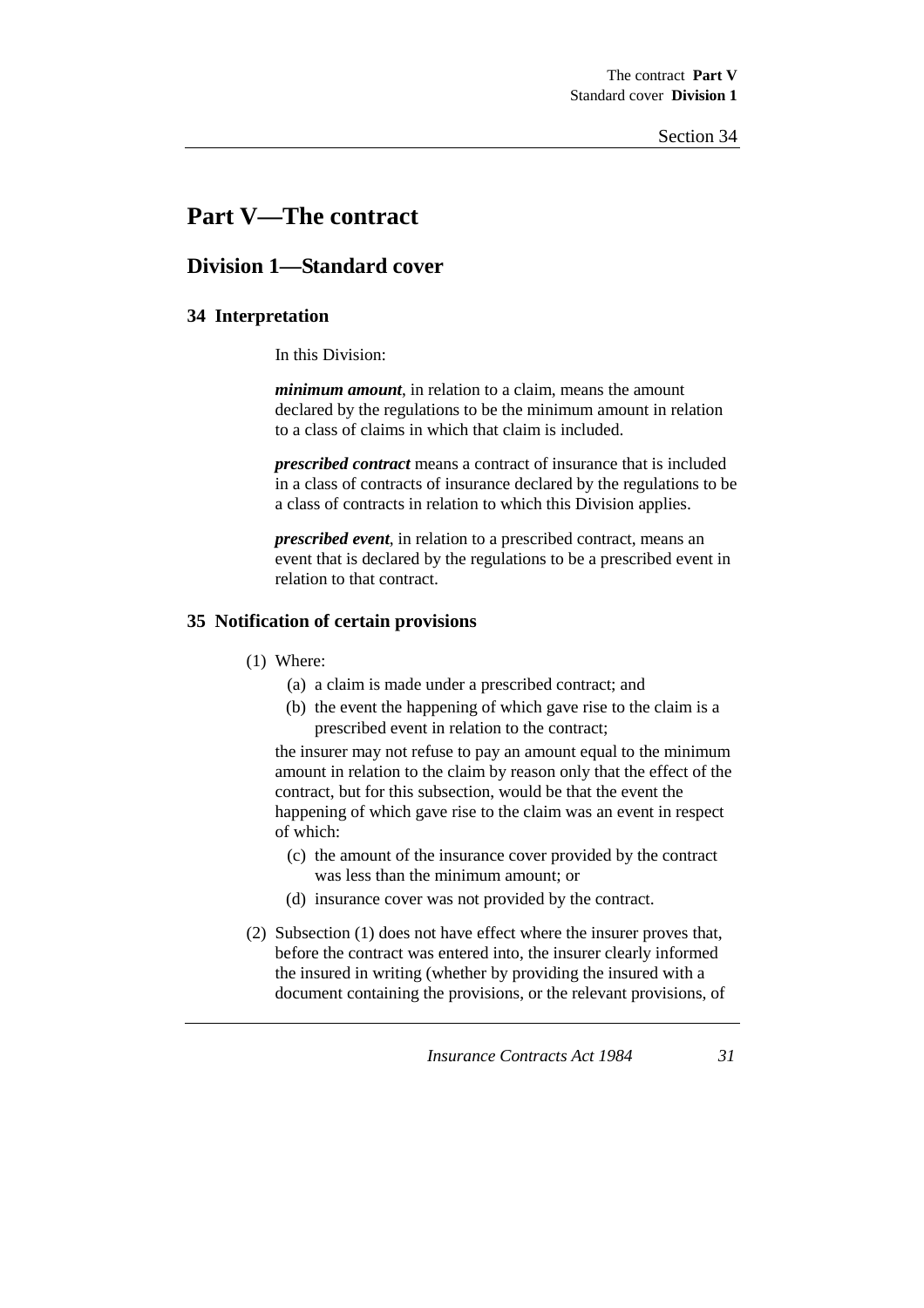the proposed contract or otherwise) or the insured knew, or a reasonable person in the circumstances could be expected to have known:

- (a) where the effect of the contract, but for subsection (1), would be that the liability of the insurer in respect of a claim arising upon the happening of the event would be less than the minimum amount—what the extent of the insurer's liability under the contract in respect of such a claim would be; or
- (b) where the effect of the contract, but for subsection (1), would be that the insurer would be under no liability in respect of such a claim—that the contract would not provide insurance cover in respect of the happening of that event.
- (3) Regulations made for the purposes of this section take effect at the expiration of 60 days after the day on which they are notified in the *Gazette.*
- (4) Where regulations made for the purposes of this section are amended after the day on which a particular contract of insurance is entered into, the amendments shall be disregarded in relation to the application of subsection (1) to that contract.

## **36 Interpretation of regulations**

 If a question arises whether an event is a prescribed event, the relevant provisions of the regulations shall be construed as though they were provisions of a contract put forward by the insurer.

### **37 Notification of unusual terms**

 An insurer may not rely on a provision included in a contract of insurance (not being a prescribed contract) of a kind that is not usually included in contracts of insurance that provide similar insurance cover unless, before the contract was entered into the insurer clearly informed the insured in writing of the effect of the provision (whether by providing the insured with a document containing the provisions, or the relevant provisions, of the proposed contract or otherwise).

*32 Insurance Contracts Act 1984*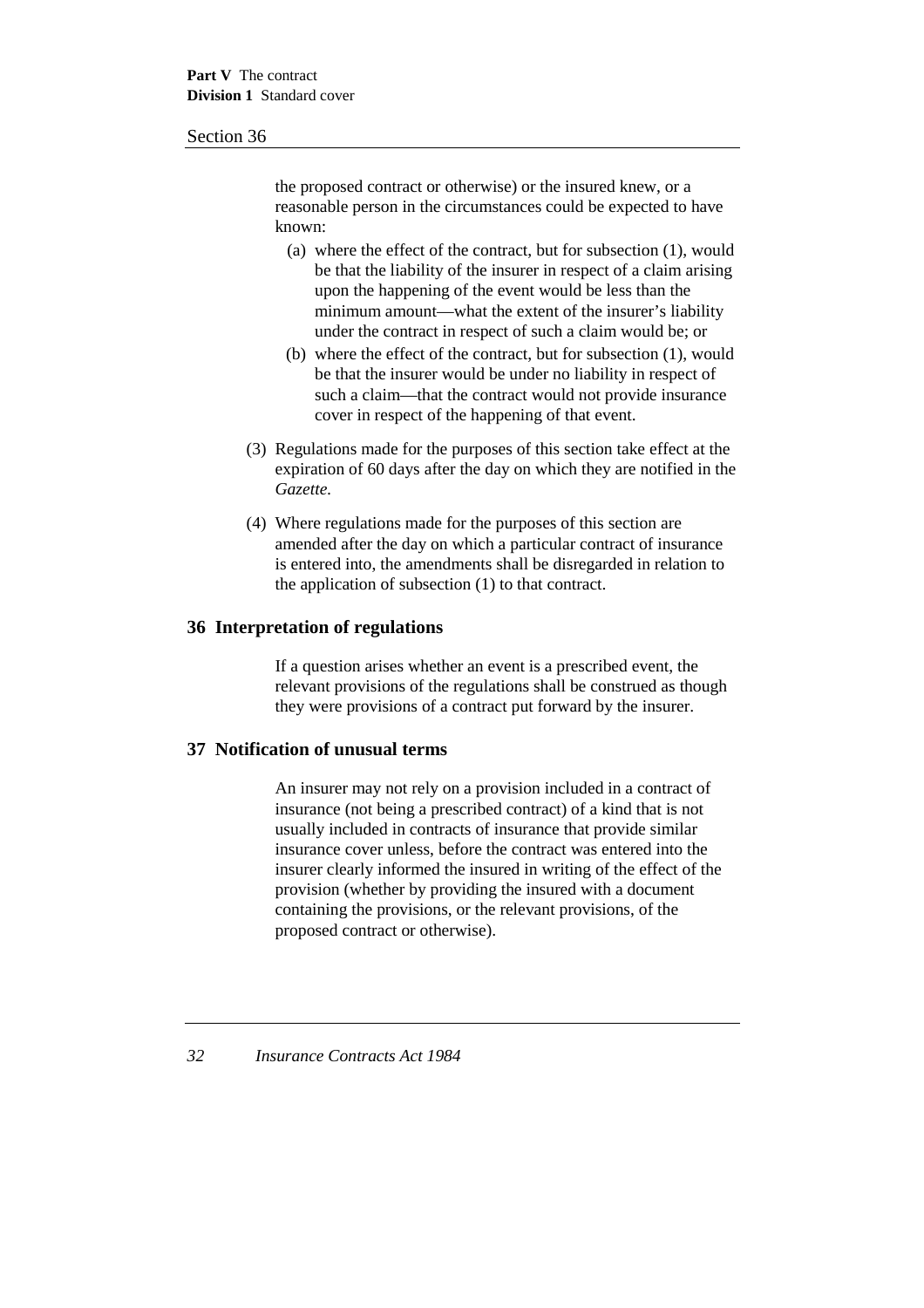## **Division 2—General provisions relating to insurance contracts**

## **38 Interim contracts of insurance**

- (1) Where, under a provision included in an interim contract of insurance, the liability of the insurer is dependent upon the submission to, or the acceptance by, the insurer of a proposal for a contract of insurance intended to replace the interim contract of insurance, the provision is void.
- (2) Where:
	- (a) an insurer has entered into an interim contract of insurance; and
	- (b) before the insurance cover provided by the contract has expired, the insured has submitted a proposal to the insurer for a contract of insurance intended to replace the interim contract of insurance;

the insurer remains liable in accordance with the interim contract of insurance until the earliest of the following times:

- (c) the time when insurance cover commences under another contract of insurance (whether or not it is an interim contract of insurance) between the insured and the insurer or some other insurer, being insurance cover that is intended to replace the insurance cover provided by the interim contract of insurance;
- (d) the time when the interim contract of insurance is cancelled;
- (e) if the insured withdraws the proposal—the time of withdrawal.
- (3) Sections 35, 37, 40 and 44 and subsection 68(1) do not apply in relation to interim contracts of insurance.

## **39 Instalment contracts of general insurance**

 Where a provision included in an instalment contract of general insurance has the effect of limiting the liability of the insurer by reference to non-payment of an instalment of the premium, the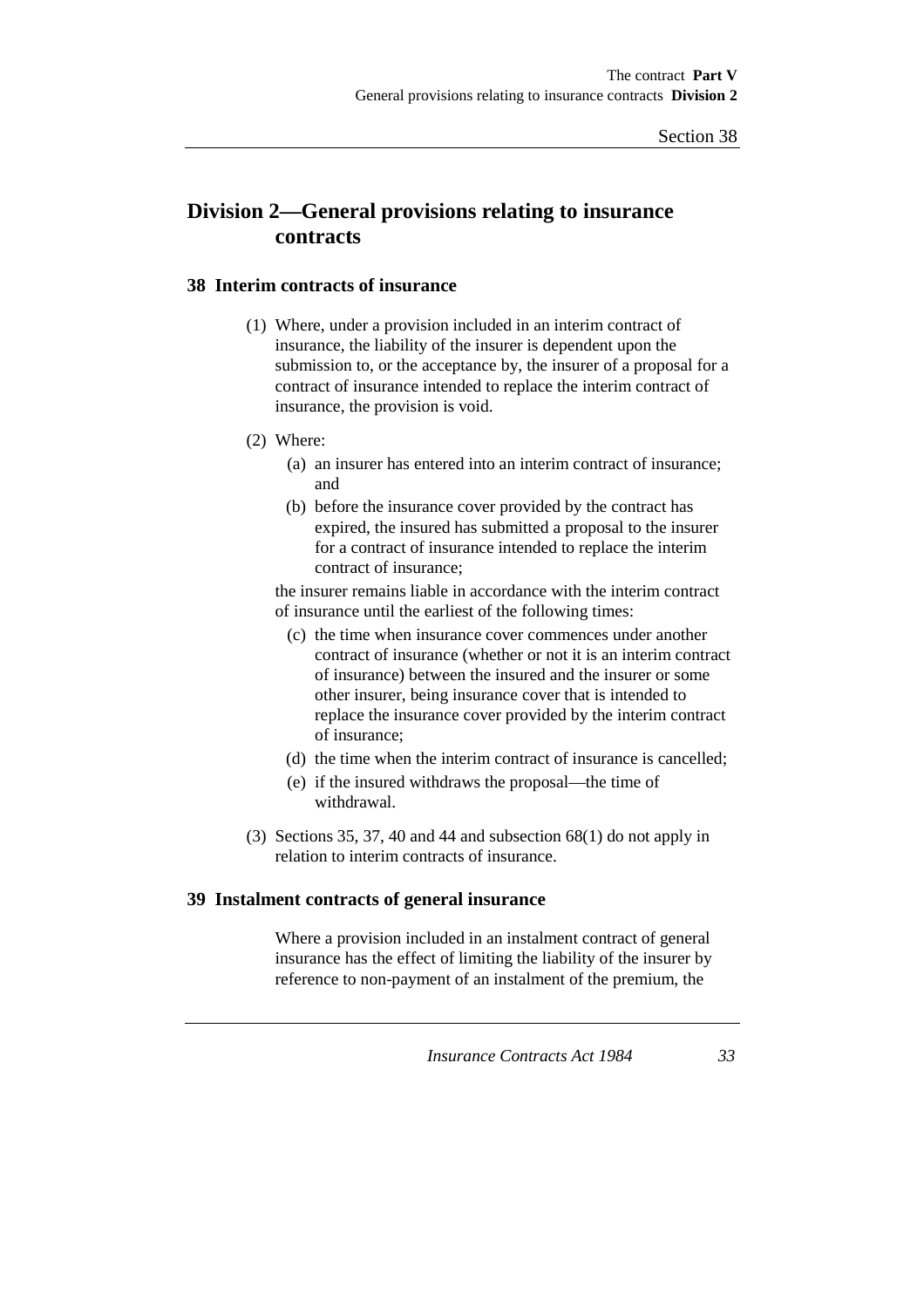insurer may not refuse to pay a claim, in whole or in part, by reason only of the operation of that provision unless:

- (a) at least one instalment of the premium has remained unpaid for a period of at least 14 days; and
- (b) before the contract was entered into, the insurer clearly informed the insured, in writing, of the effect of the provision.

## **40 Certain contracts of liability insurance**

- (1) This section applies in relation to a contract of liability insurance the effect of which is that the insurer's liability is excluded or limited by reason that notice of a claim against the insured in respect of a loss suffered by some other person is not given to the insurer before the expiration of the period of the insurance cover provided by the contract.
- (2) The insurer shall, before the contract is entered into:
	- (a) clearly inform the insured in writing of the effect of subsection (3); and
	- (b) if the contract does not provide insurance cover in relation to events that occurred before the contract was entered into, clearly inform the insured in writing that the contract does not provide such cover.

Penalty: 300 penalty units.

 (3) Where the insured gave notice in writing to the insurer of facts that might give rise to a claim against the insured as soon as was reasonably practicable after the insured became aware of those facts but before the insurance cover provided by the contract expired, the insurer is not relieved of liability under the contract in respect of the claim, when made, by reason only that it was made after the expiration of the period of the insurance cover provided by the contract.

### **41 Liability insurance: insured may require insurer to elect**

 (1) This section applies where it would constitute a breach of a contract of liability insurance if, without the consent of the insurer, the insured were to: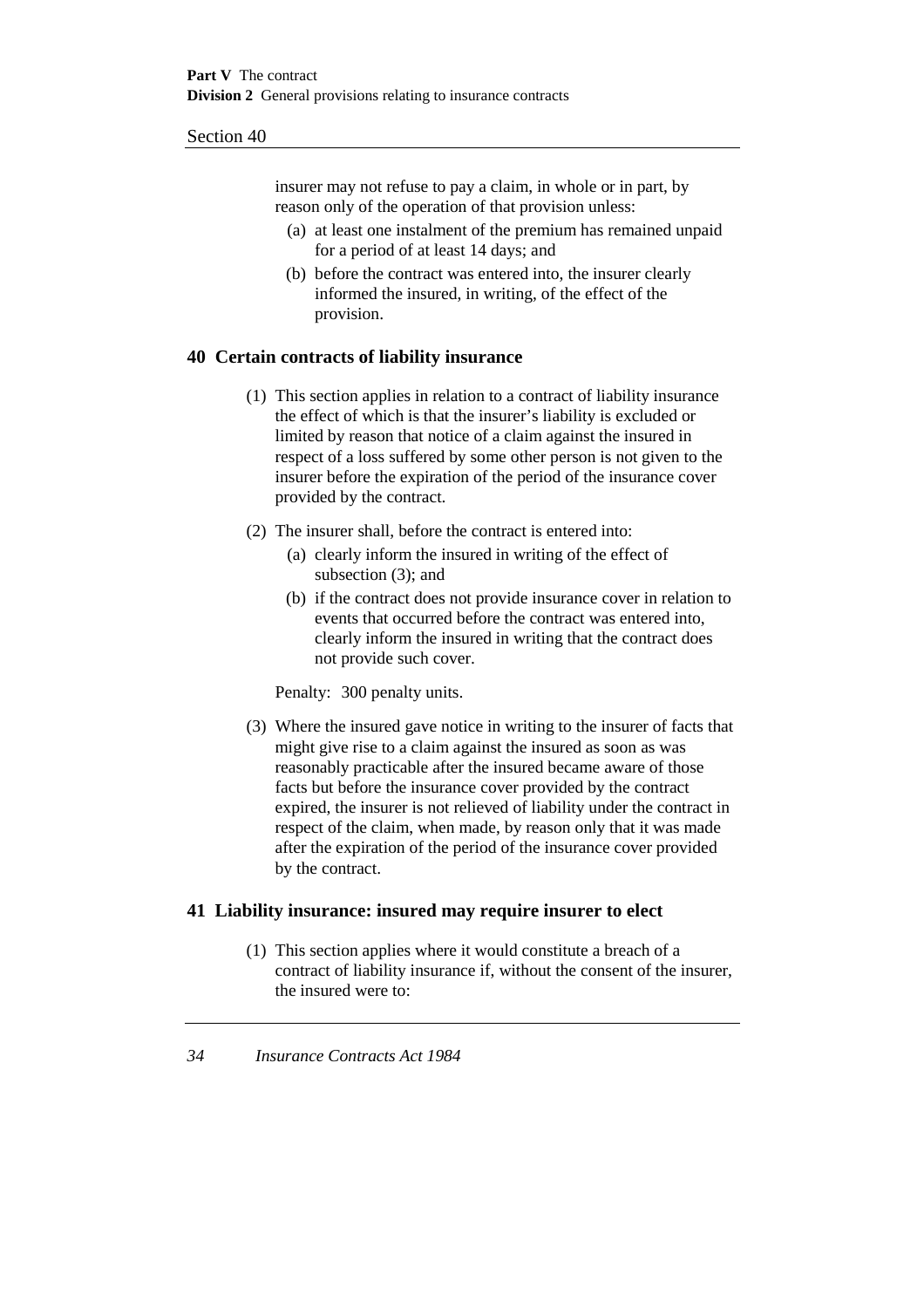- (a) settle or compromise a claim made against the insured; or
- (b) make an admission or payment in respect of such a claim.
- (2) An insured who has made a claim under a contract of liability insurance may at any time, by notice in writing given to the insurer, require the insurer to inform the insured in writing:
	- (a) whether the insurer admits that the contract applies to the claim; and
	- (b) if the insurer so admits, whether the insurer proposes to conduct, on behalf of the insured, the negotiations and any legal proceedings in respect of the claim made against the insured.
- (3) Where the insurer does not, within a reasonable time after the notice was given, inform the insured that the insurer admits that the contract of liability insurance applies to the claim and that the insurer proposes to conduct, on behalf of the insured, the negotiations and any legal proceedings in respect of the claim made against the insured, the insurer may not refuse payment of the claim, and the amount payable in respect of the claim is not reduced, by reason only that the insured breached the contract as mentioned in subsection (1).

### **42 Maximum cover for premium**

 The maximum liability of the insurer under a contract of general insurance is the highest amount of insurance cover that the insurer would, at the time when the contract was entered into, have been prepared to provide under a contract that was, apart from the maximum liability under that contract, in the same terms and in respect of the same subject-matter and risk as those of the first-mentioned contract.

### **43 Arbitration provisions**

- (1) Where a provision included in a contract of insurance has the effect of:
	- (a) requiring, authorizing or otherwise providing for differences or disputes in connection with the contract to be referred to arbitration; or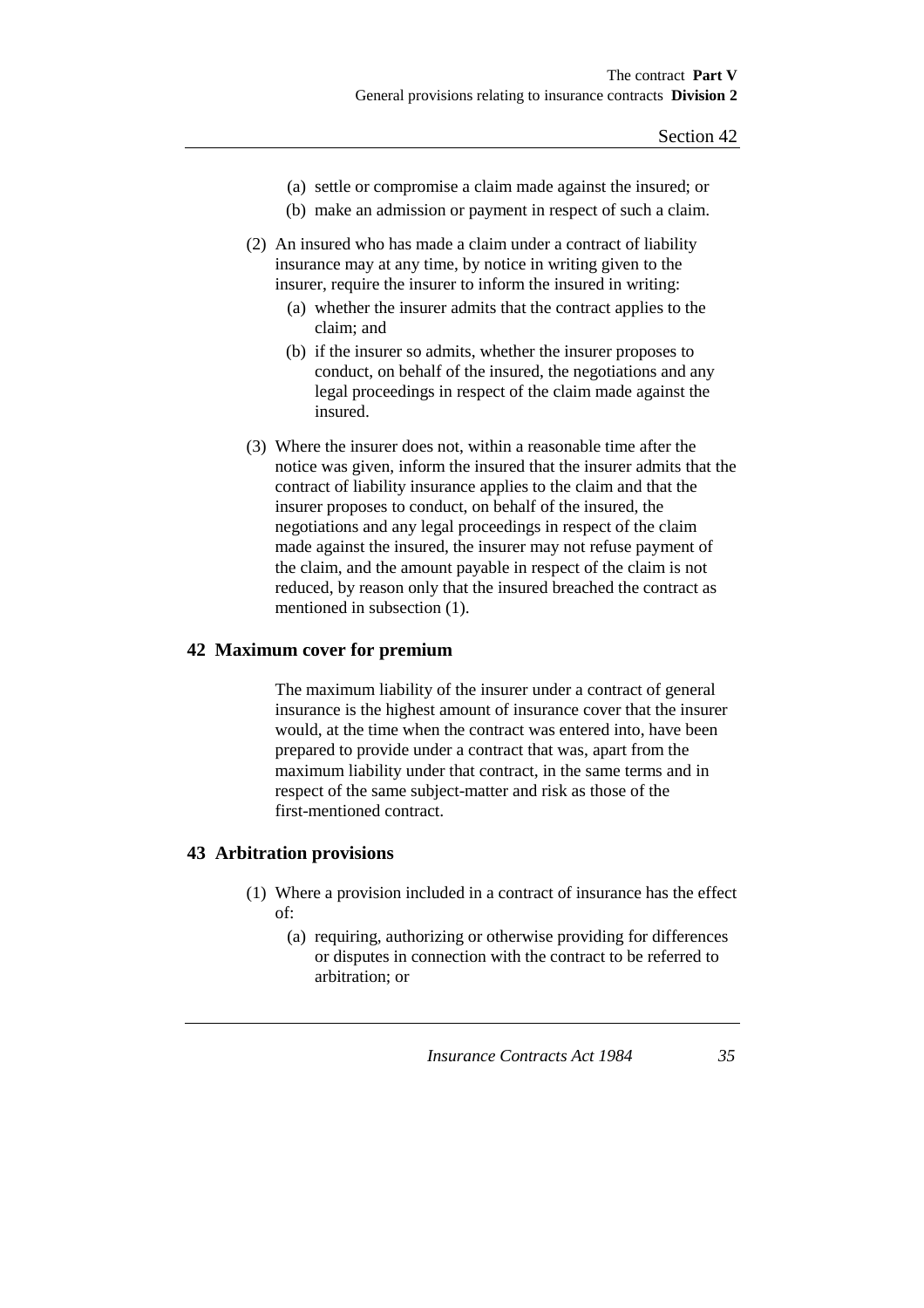(b) limiting the rights otherwise conferred by the contract on the insured by reference to an agreement to submit a difference or dispute to arbitration;

the provision is void.

 (2) Subsection (1) does not affect an agreement to submit a dispute or difference to arbitration if the agreement was made after the dispute or difference arose.

## **44 Average provisions**

- (1) An insurer may not rely on an average provision included in a contract of general insurance unless, before the contract was entered into, the insurer clearly informed the insured in writing of the nature and effect of the provision including whether the provision is based on indemnity or on replacement value of the property that is the subject-matter of the contract.
- (2) Where the sum insured in respect of property that is the subject-matter of a contract of general insurance that provides insurance cover in respect of loss of or damage to a building used primarily and principally as a residence for the insured, for persons with whom the insured has a family or personal relationship, or for both the insured and such persons, or loss of or damage to the contents of such a building, or both, is not less than 80% of the value of the property, the liability of the insurer in respect of loss of or damage to the property is not reduced by reason only of the operation of an average provision included in the contract.
- (3) Where:
	- (a) the sum insured in respect of property that is the subject-matter of such a contract is less than 80% of the value of the property; and
	- (b) but for this subsection, an average provision included in the contract would have the effect of reducing the liability of the insurer in respect of loss of or damage to the property to an amount that is less than the amount ascertained in accordance with the formula
		- AS P
- *36 Insurance Contracts Act 1984*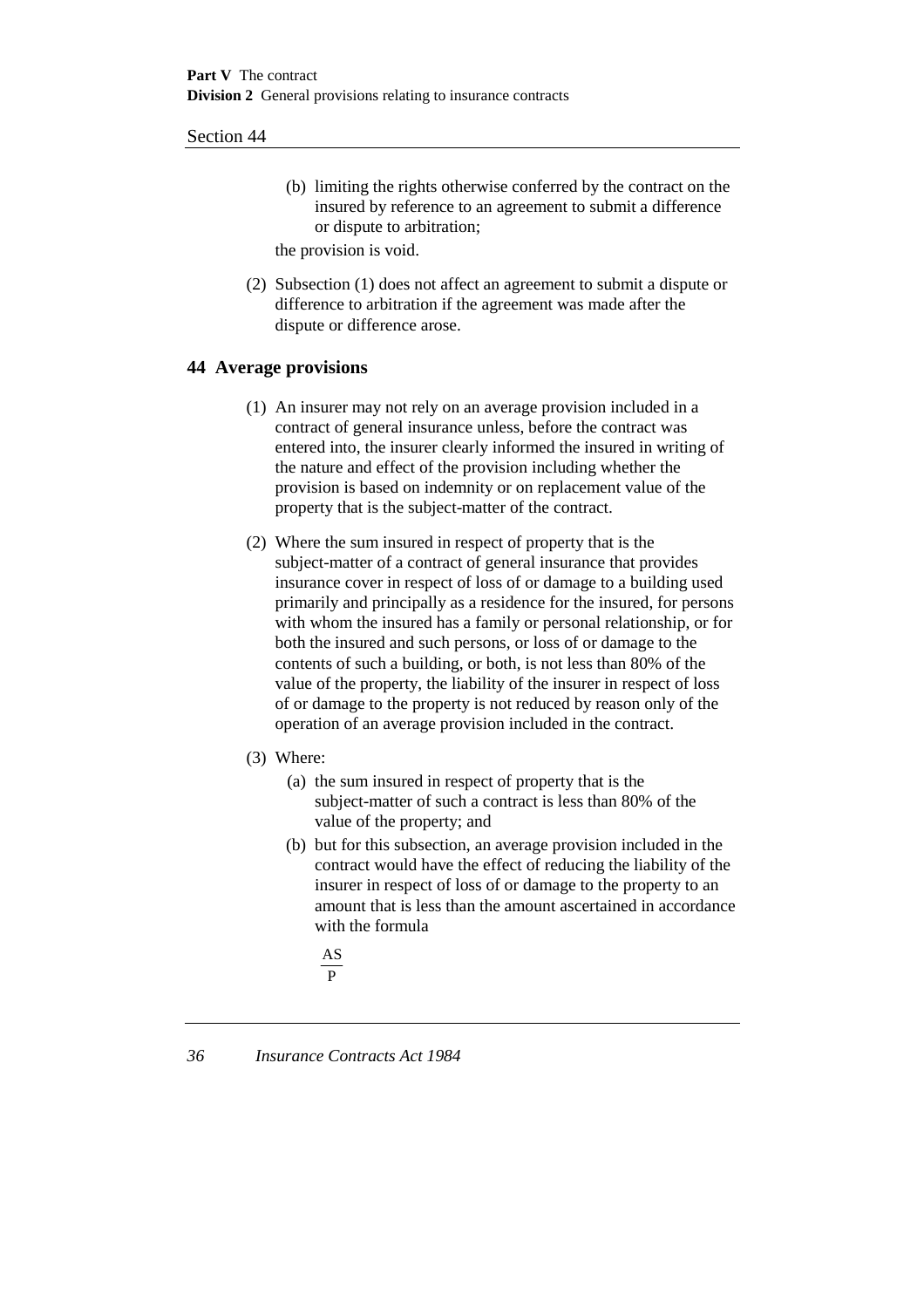where:

*A* is the number of dollars equal to the amount of the loss or damage.

*S* is the amount of the sum insured under the contract in respect of the property; and

*P* is 80% of the number of dollars equal to the value of the property.

the average provision has the effect of reducing the liability of the insurer to the amount so ascertained.

(4) In this section:

*value*, in relation to property, means:

- (a) if the relevant contract provides for indemnifying the insured in respect of loss of or damage to the property—the indemnity value of the property; or
- (b) if the relevant contract provides for reinstatement or replacement of the property—the reinstatement or replacement value of the property;

at the time when the relevant contract was entered into.

## **45 "Other insurance" provisions**

- (1) Where a provision included in a contract of general insurance has the effect of limiting or excluding the liability of the insurer under the contract by reason that the insured has entered into some other contract of insurance, not being a contract required to be effected by or under a law, including a law of a State or Territory, the provision is void.
- (2) Subsection (1) does not apply in relation to a contract that provides insurance cover in respect of some or all of so much of a loss as is not covered by a contract of insurance that is specified in the first-mentioned contract.

### **46 Pre-existing defect or imperfection**

 (1) This section applies where a claim under a contract of insurance (other than a contract of insurance that is included in a class of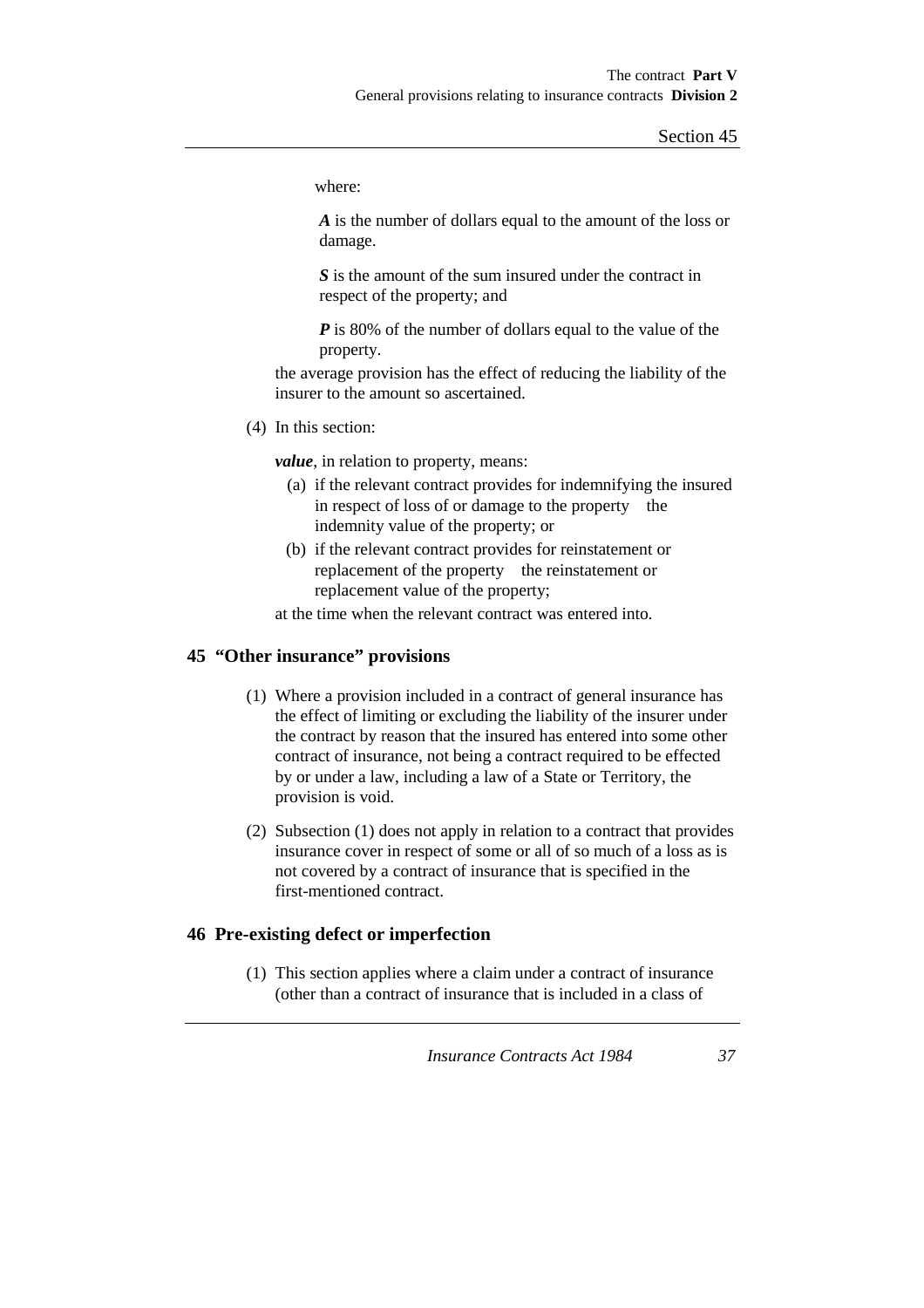contracts declared by the regulations to be a class of contracts in relation to which this section does not apply) is made in respect of a loss that occurred as a result, in whole or in part, of a defect or imperfection in a thing.

 (2) Where, at the time when the contract was entered into, the insured was not aware of, and a reasonable person in the circumstances could not be expected to have been aware of, the defect or imperfection, the insurer may not rely on a provision included in the contract that has the effect of limiting or excluding the insurer's liability under the contract by reference to the condition, at a time before the contract was entered into, of the thing.

### **47 Pre-existing sickness or disability**

- (1) This section applies where a claim under a contract of insurance is made in respect of a loss that occurred as a result, in whole or in part, of a sickness or disability to which a person was subject or had at any time been subject.
- (2) Where, at the time when the contract was entered into, the insured was not aware of, and a reasonable person in the circumstances could not be expected to have been aware of, the sickness or disability, the insurer may not rely on a provision included in the contract that has the effect of limiting or excluding the insurer's liability under the contract by reference to a sickness or disability to which the insured was subject at a time before the contract was entered into.

## **48 Entitlement of named persons to claim**

- (1) Where a person who is not a party to a contract of general insurance is specified or referred to in the contract, whether by name or otherwise, as a person to whom the insurance cover provided by the contract extends, that person has a right to recover the amount of the person's loss from the insurer in accordance with the contract notwithstanding that the person is not a party to the contract.
- (2) Subject to the contract, a person who has such a right: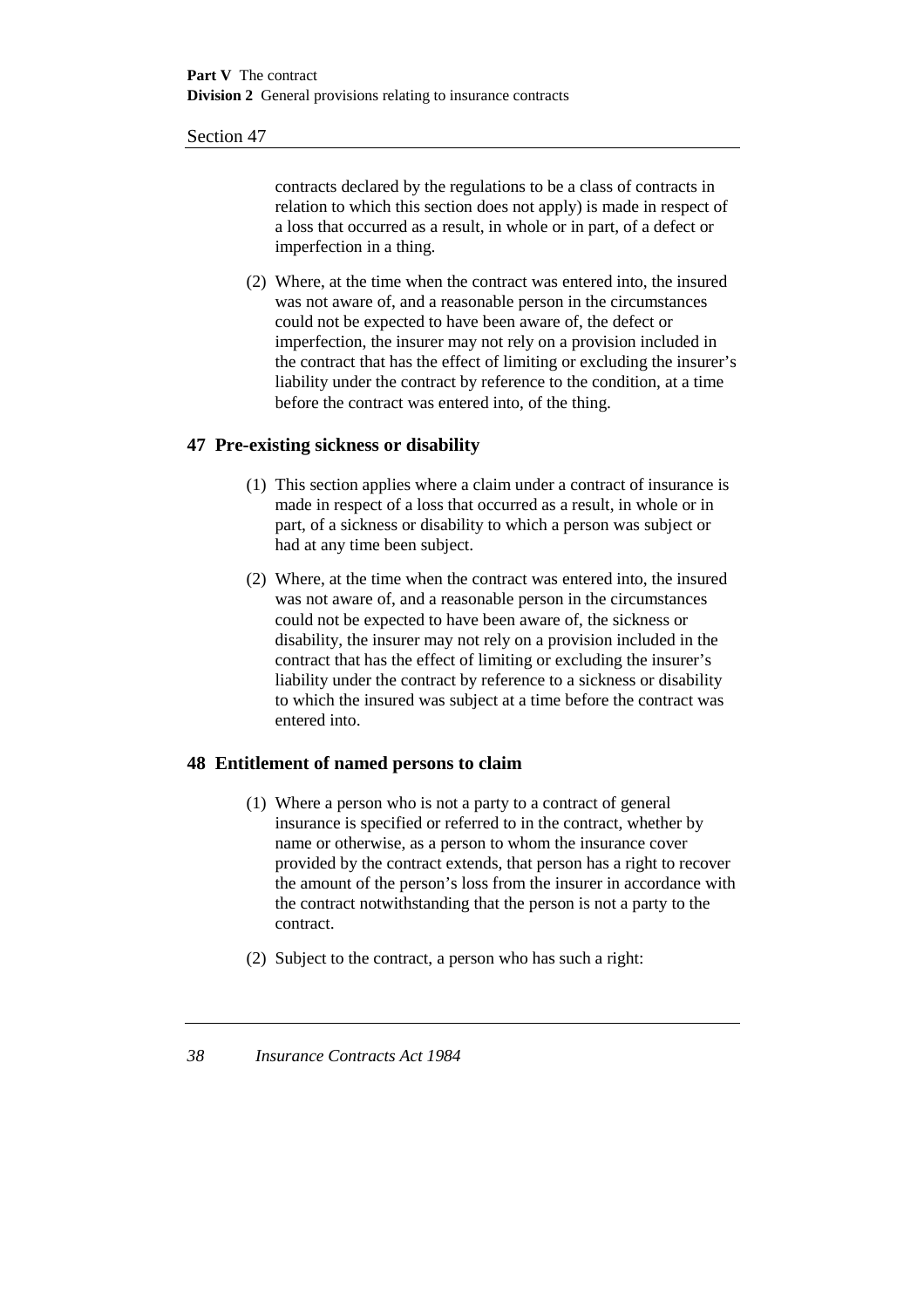- (a) has, in relation to the person's claim, the same obligations to the insurer as the person would have if he were the insured; and
- (b) may discharge the insured's obligations in relation to the loss.
- (3) The insurer has the same defences to an action under this section as the insurer would have in an action by the insured.

## **48AA Life policy in connection with an RSA for the benefit of another person**

- (1) Where a person who is not a party to a contract of life insurance entered into in connection with an RSA, where the owner of the policy is an RSA provider, is specified or referred to in the contract, whether by name or otherwise, as a person to whom the insurance cover provided by the contract extends, that person has a right to recover a benefit from the insurer in accordance with the contract notwithstanding that he or she is not a party to the contract.
- (2) Subject to the contract, a person who has such a right:
	- (a) has, in relation to his or her claim, the same obligations to the insurer as he or she would have if he or she were the insured; and
	- (b) may discharge the insured's obligations in relation to the payment of a benefit.
- (3) The insurer has the same defences to an action under this section as he or she would have in an action by the insured.

## **48A Life policy for the benefit of another person**

- (1) This section applies to a contract of life insurance effected on the life of a person but expressed to be for the benefit of another person specified in the contract (the *third party*).
- (2) The following provisions have effect in relation to a contract to which this section applies: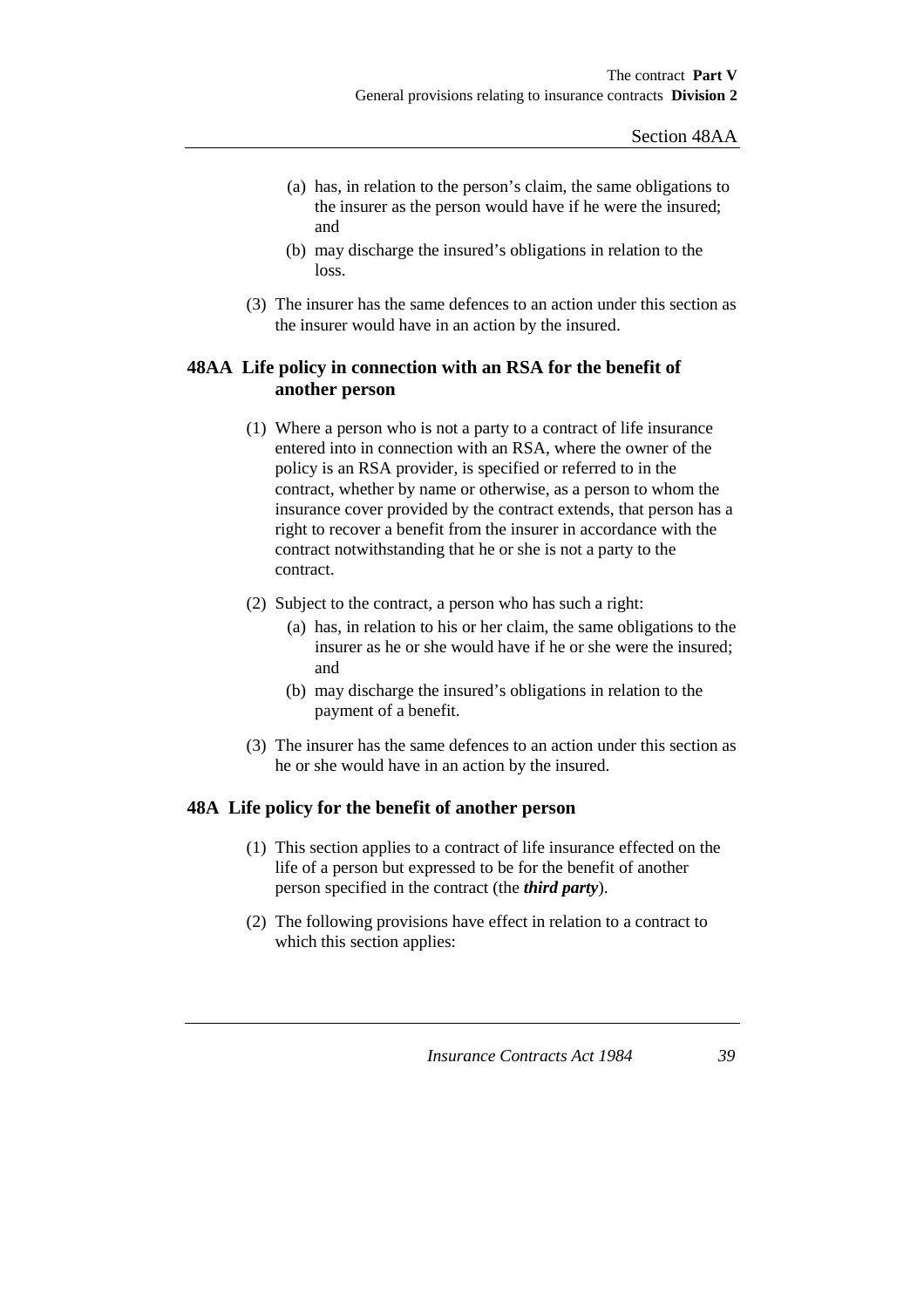- (a) any money that becomes payable under the contract is payable to the third party, even though he or she is not a party to the contract;
- (b) money paid under the contract does not form part of the estate of the person whose life is insured.
- (3) Nothing in this section restricts the capacity of a person to exercise any right or power under a contract of life insurance to which the person is a party. In particular, nothing in this section restricts the capacity of a person:
	- (a) to surrender a contract of life insurance to which the person is a party; or
	- (b) to borrow money on the security of a contract of life insurance; or
	- (c) to obtain a variation of a contract of life insurance, including a variation having the result that the contract ceases to be a contract to which this section applies.

## **49 Where sum insured exceeds value of insured's interest**

- (1) This section applies where:
	- (a) a loss occurs in respect of property that is the subject-matter of a contract of general insurance; and
	- (b) the insured and some other person each have an interest in the property;

but does not apply where:

- (c) the contract of insurance does not provide insurance cover in respect of an interest in the property that is not the insured's interest; and
- (d) before the contract was entered into, the insurer clearly informed the insured in writing that the insurance cover provided by the contract would not extend to such an interest.
- (2) A reference in this section to the amount of the insurer's notional liability is a reference to the amount for which the insurer would have been liable to the insured in respect of the particular claim if the insured had been the only person who had an interest in the property.
- (3) Where: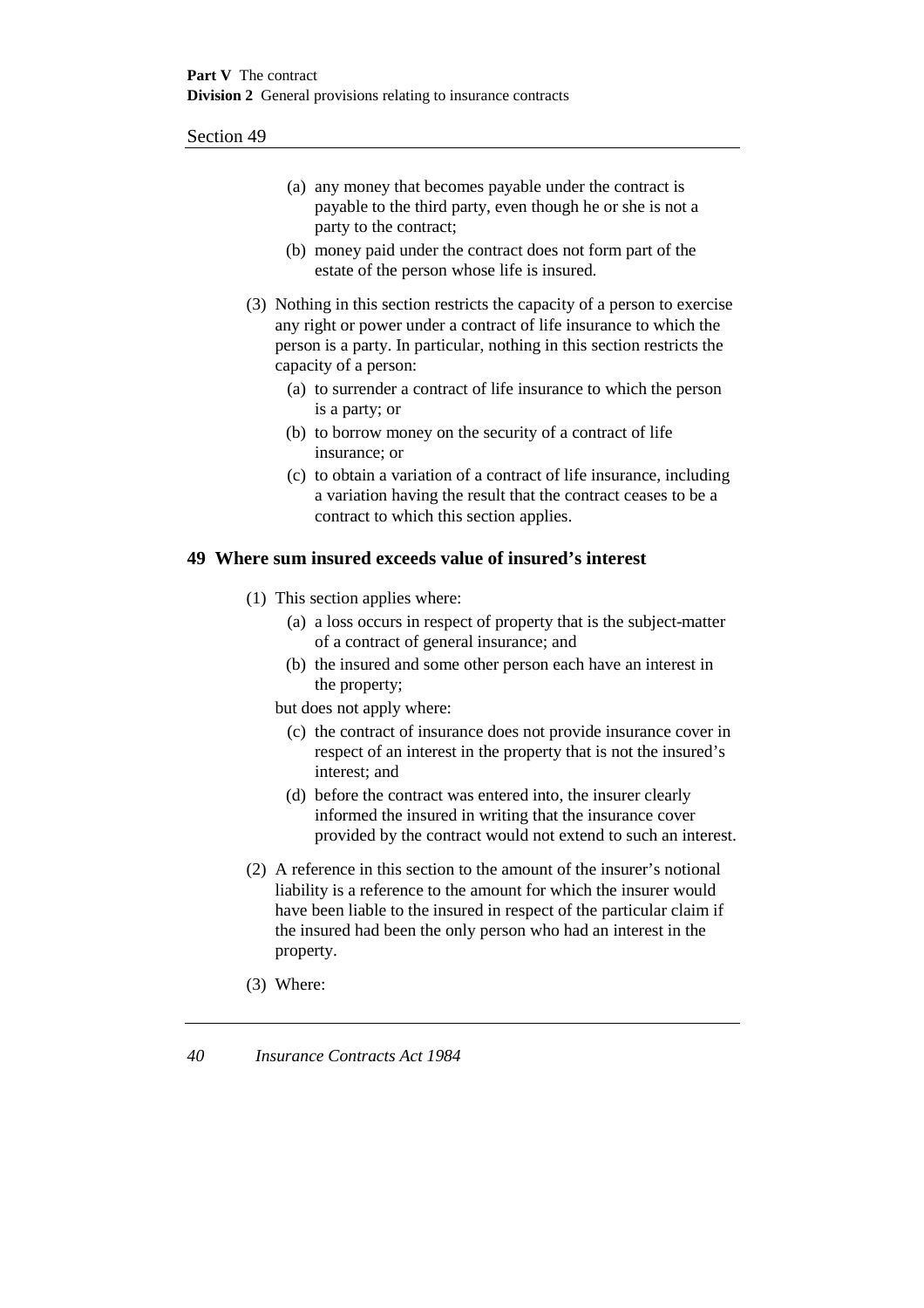- (a) the amount of the insurer's notional liability exceeds the amount of the insurer's liability to the insured in respect of the loss; and
- (b) within 3 months after the day on which the loss occurred, a person who is not the insured but has an interest in the property gives to the insurer a notice in writing informing the insurer of the person's interest;

the insurer is liable, at the expiration of that period, to pay to that person an amount equal to the amount by which the amount of the insurer's notional liability exceeds the amount of the insured's loss.

- (4) Where 2 or more persons have served notices under this section, the amount ascertained under subsection (3) shall be divided between them in proportion to the values of their interests in the property.
- (5) Nothing in subsection (3) renders the insurer liable to pay to a person an amount exceeding the amount of the loss suffered by that person.
- (6) Where:
	- (a) the amount of the insurer's notional liability exceeds the amount of the liability to the insured in respect of the loss;
	- (b) the insurer has paid to the insured the amount of the notional liability; and
	- (c) the insurer did not know, and could not reasonably be expected to have known, that a person other than the insured had an interest in the property;

subsection (3) does not apply, but a person who is not the insured may recover from the insured an amount that bears to the amount of the notional liability the same proportion as the value of that person's interests in the property bears to the total value of all persons' interests in the property.

## **50 Sale of insured property**

- (1) Where:
	- (a) a person (in this section called the *purchaser*) agrees to purchase, or to take an assignment of, property and in consequence the purchaser has, or will have, a right to occupy or use a building;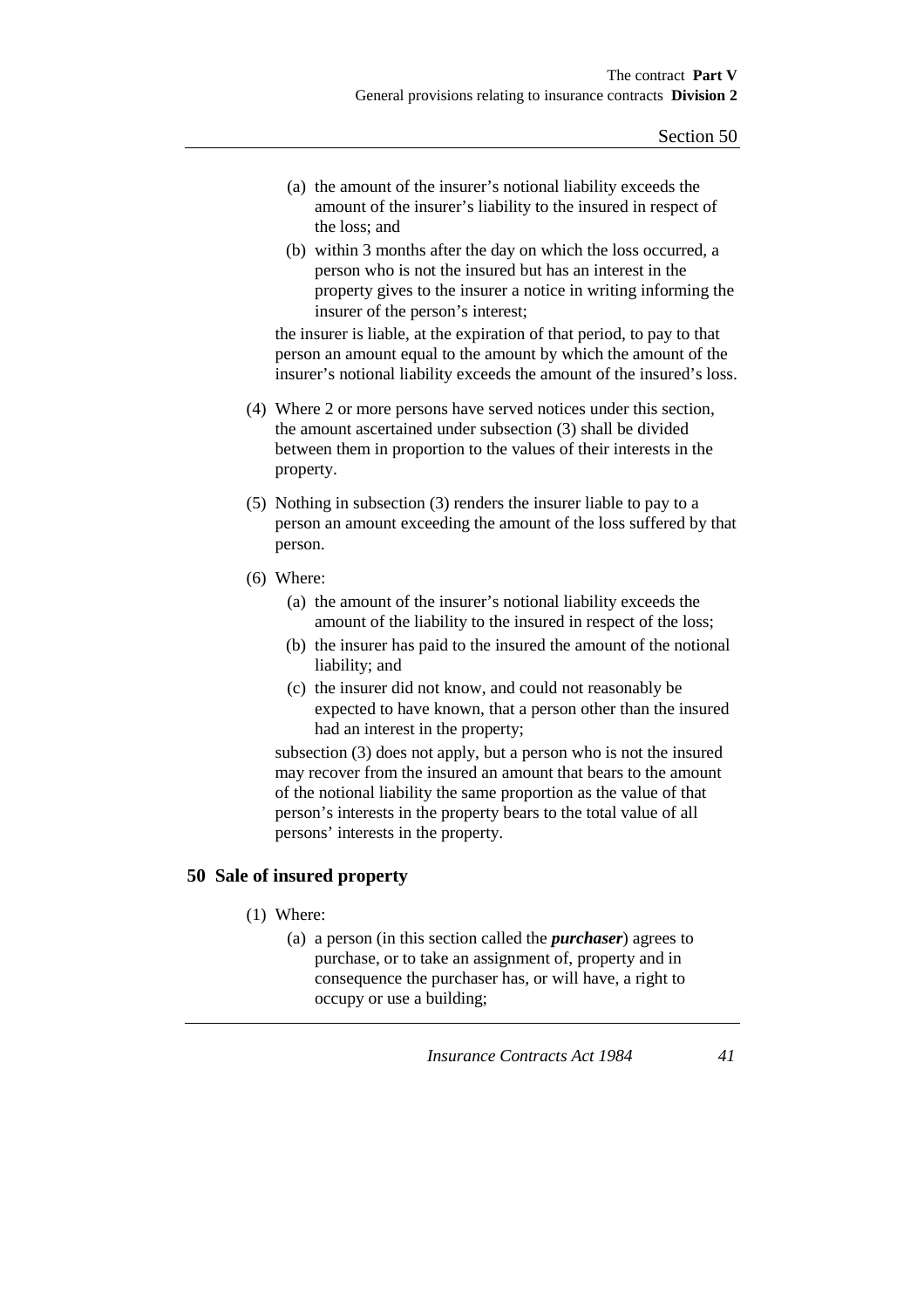- (b) the building is the subject-matter of a contract of general insurance to which the vendor or assignor under the agreement is a party; and
- (c) the risk in respect of loss of or damage to the building has passed to the purchaser;

the purchaser shall be deemed to be an insured under the contract of insurance, so far as the contract provides insurance cover in respect of loss of or damage to the building and such of the contents of the building as are being sold or assigned to the purchaser at the same time, during the period commencing on the day on which the risk so passed and ending at whichever of the following times is the earliest:

- (d) the time when the sale or assignment is completed;
- (e) the time when the purchaser enters into possession of the building;
- (f) the time when insurance cover under a contract of insurance effected by the purchaser in respect of the building commences;
- (g) the time when the sale or assignment is terminated.
- (2) A reference in this section to a building includes a reference to a part of a building and also includes a reference to a structure.

## **51 Right of third party to recover against insurer**

- (1) Where:
	- (a) the insured under a contract of liability insurance is liable in damages to a person (in this section called the *third party*);
	- (b) the insured has died or cannot, after reasonable enquiry, be found; and
	- (c) the contract provides insurance cover in respect of the liability;

the third party may recover from the insurer an amount equal to the insurer's liability under the contract in respect of the insured's liability in damages.

- (2) A payment under subsection (1) is a discharge, to the extent of the payment, in respect of:
	- (a) the insurer's liability under the contract; and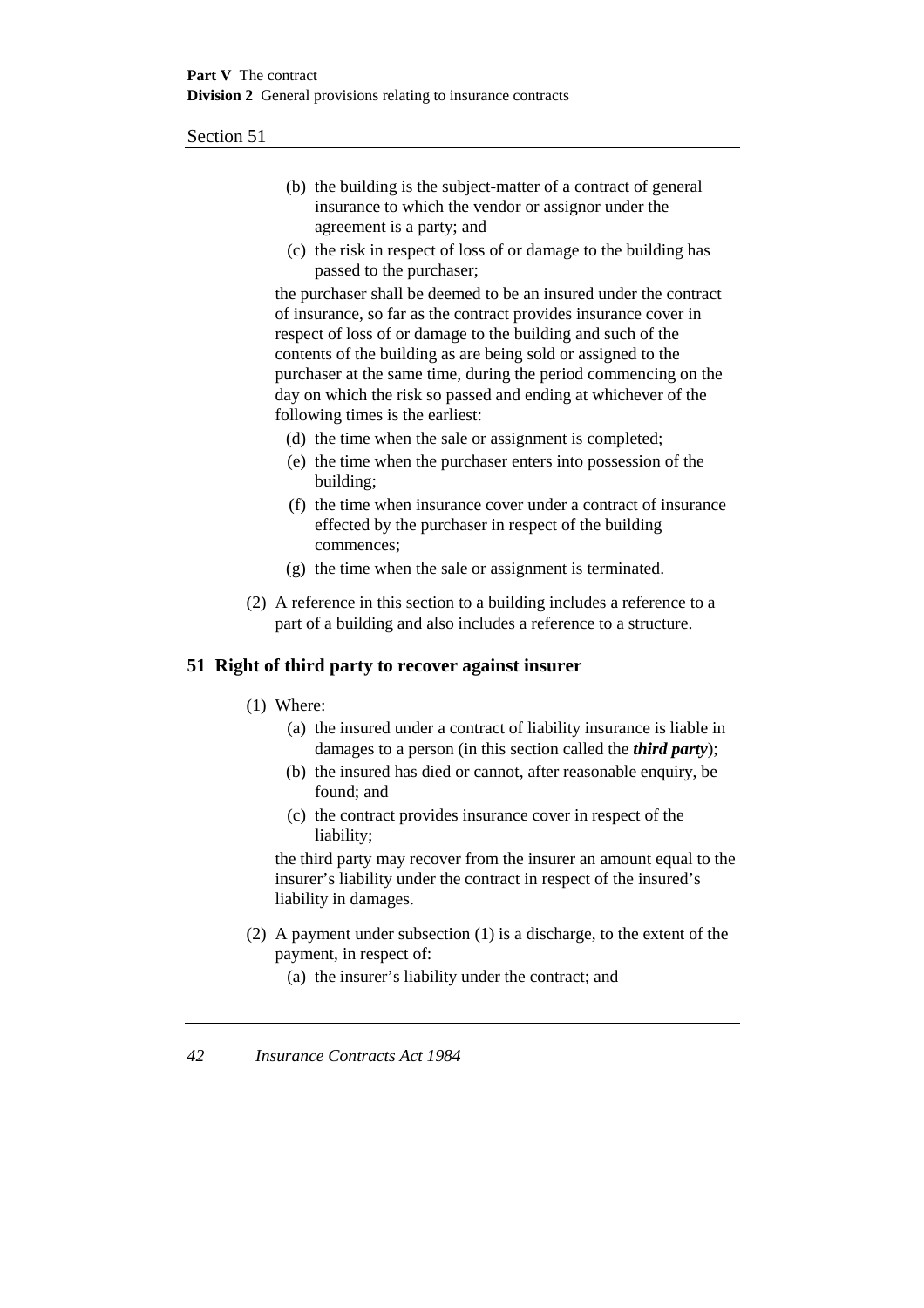- (b) the liability of the insured or of the insured's legal personal representative to the third party.
- (3) This section does not affect any right that the third party has in respect of the insured's liability, being a right under some other law of the Commonwealth or under a law of a State or Territory.

## **52 "Contracting out" prohibited**

- (1) Where a provision of a contract of insurance (including a provision that is not set out in the contract but is incorporated in the contract by another provision of the contract) purports to exclude, restrict or modify, or would, but for this subsection, have the effect of excluding, restricting or modifying, to the prejudice of a person other than the insurer, the operation of this Act, the provision is void.
- (2) Subsection (1) does not apply to or in relation to a provision the inclusion of which in the contract is expressly authorized by this Act.

### **53 Variation of contracts of insurance**

 Where a provision included in a contract of insurance (other than a contract of insurance that is included in a class of contracts declared by the regulations to be a class of contracts in relation to which this section does not apply) authorizes or permits the insurer to vary, to the prejudice of a person other than the insurer, the contract, the provision is void.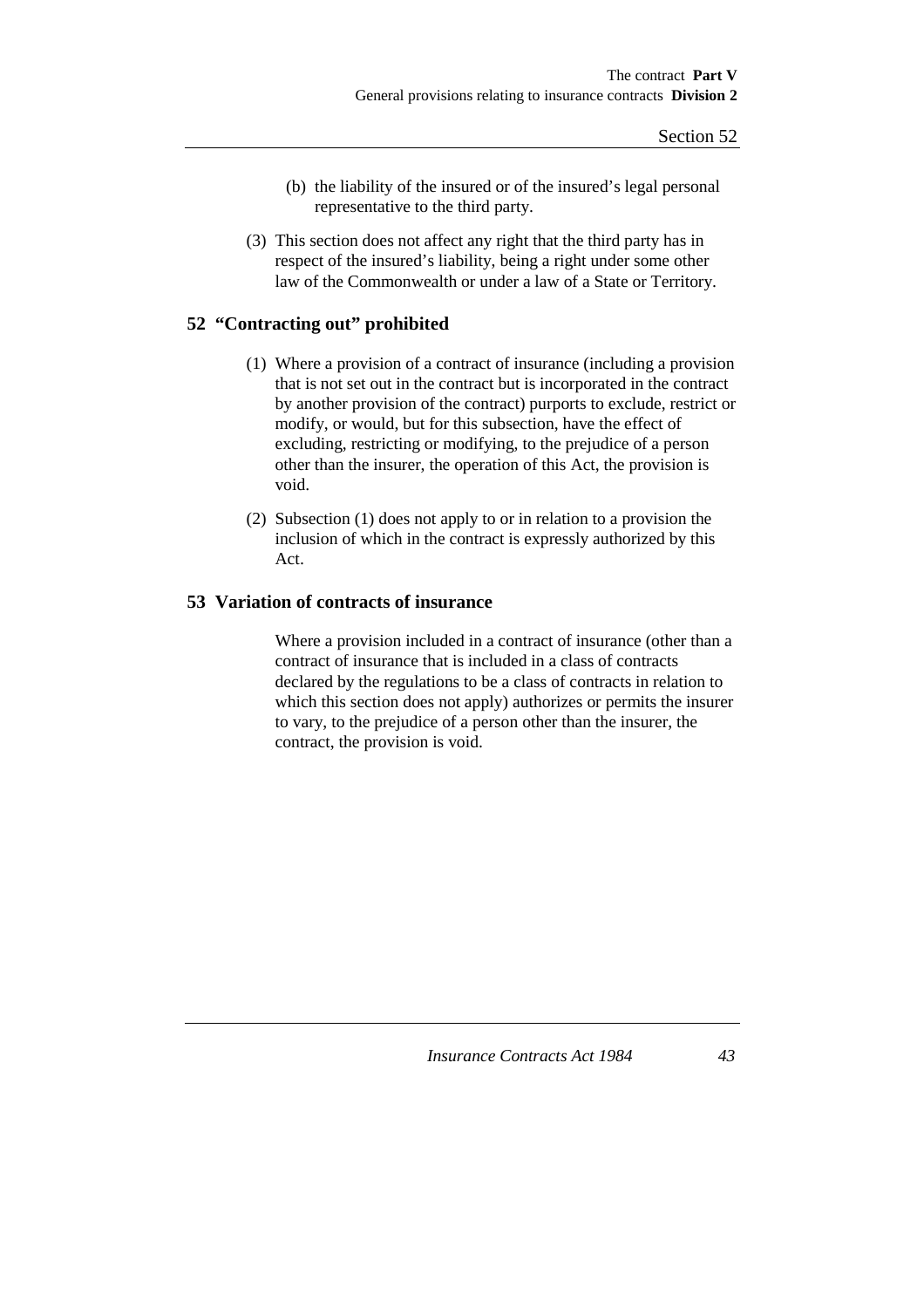## **Division 3—Remedies**

## **54 Insurer may not refuse to pay claims in certain circumstances**

- (1) Subject to this section, where the effect of a contract of insurance would, but for this section, be that the insurer may refuse to pay a claim, either in whole or in part, by reason of some act of the insured or of some other person, being an act that occurred after the contract was entered into but not being an act in respect of which subsection (2) applies, the insurer may not refuse to pay the claim by reason only of that act but the insurer's liability in respect of the claim is reduced by the amount that fairly represents the extent to which the insurer's interests were prejudiced as a result of that act.
- (2) Subject to the succeeding provisions of this section, where the act could reasonably be regarded as being capable of causing or contributing to a loss in respect of which insurance cover is provided by the contract, the insurer may refuse to pay the claim.
- (3) Where the insured proves that no part of the loss that gave rise to the claim was caused by the act, the insurer may not refuse to pay the claim by reason only of the act.
- (4) Where the insured proves that some part of the loss that gave rise to the claim was not caused by the act, the insurer may not refuse to pay the claim, so far as it concerns that part of the loss, by reason only of the act.
- (5) Where:
	- (a) the act was necessary to protect the safety of a person or to preserve property; or
	- (b) it was not reasonably possible for the insured or other person not to do the act;

the insurer may not refuse to pay the claim by reason only of the act.

- (6) A reference in this section to an act includes a reference to:
	- (a) an omission; and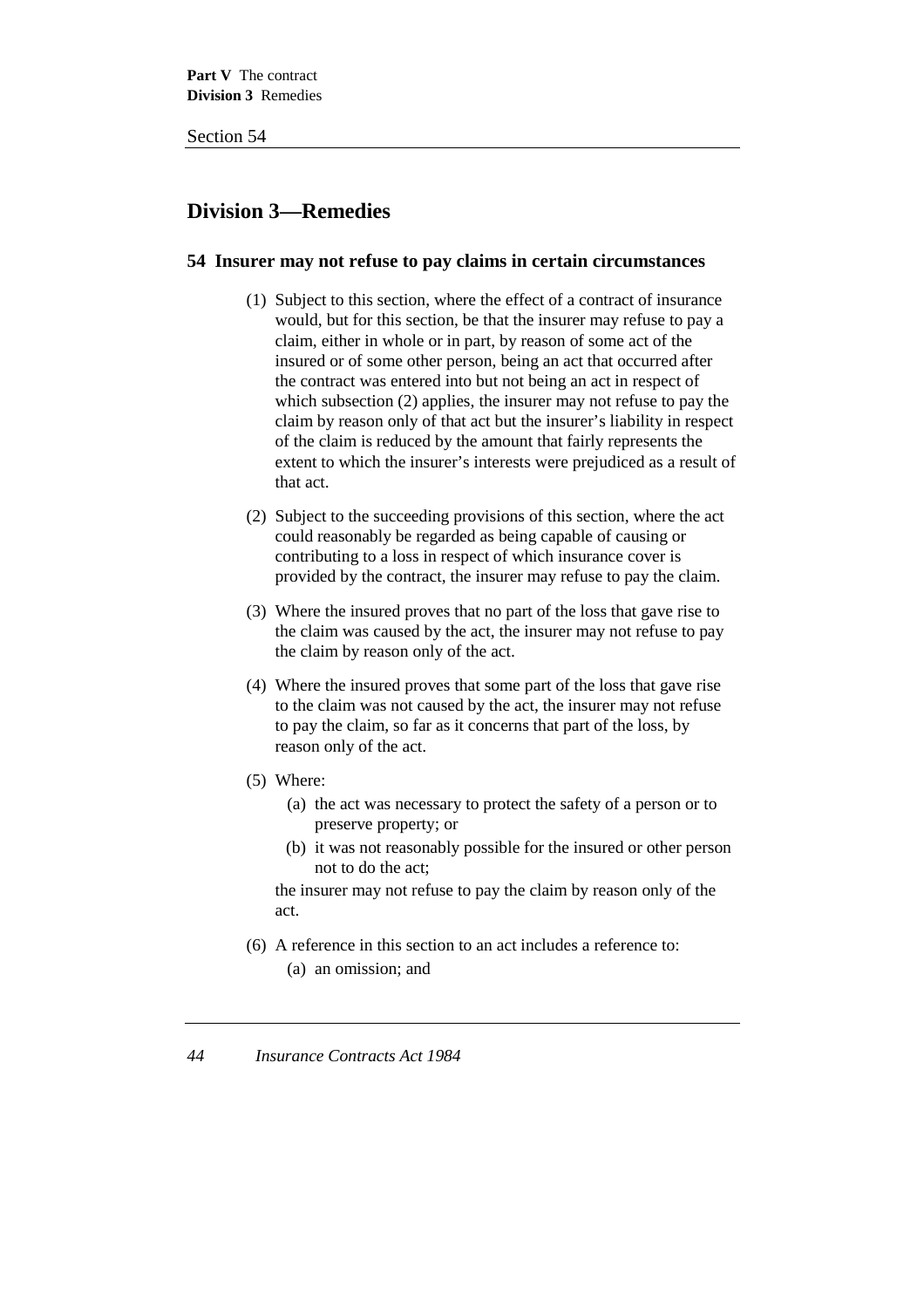(b) an act or omission that has the effect of altering the state or condition of the subject-matter of the contract or of allowing the state or condition of that subject-matter to alter.

## **55 No other remedies**

 The provisions of this Division with respect to an act or omission are exclusive of any right that the insurer has otherwise than under this Act in respect of the act or omission.

## **55A Representative actions by the ASIC**

- (1) If:
	- (a) an insured has entered into a contract of insurance with an insurer; and
	- (b) ASIC is satisfied that the insured has suffered damage, or is likely to suffer damage, because the terms of the contract, or the conduct of the insurer, breaches the requirements of this Act;

ASIC may, by application, if ASIC is of the opinion that it is in the public interest to do so:

- (c) bring an action against the insurer on behalf of the insured under or in respect of that contract; or
- (d) take over and continue, on behalf of the insured, an action brought against the insurer by the insured under or in respect of that contract.
- (2) If:
	- (a) a number of insureds have entered into contracts of insurance with an insurer; and
	- (b) ASIC is satisfied that those insureds have suffered damage, or are likely to suffer damage, because the terms of the contracts, or the conduct of the insurer, breaches the requirements of this Act;

ASIC may, by application, if ASIC is of the opinion that it is in the public interest to do so, bring a single action against the insurer on behalf of all of those insureds under or in respect of the contracts so entered into.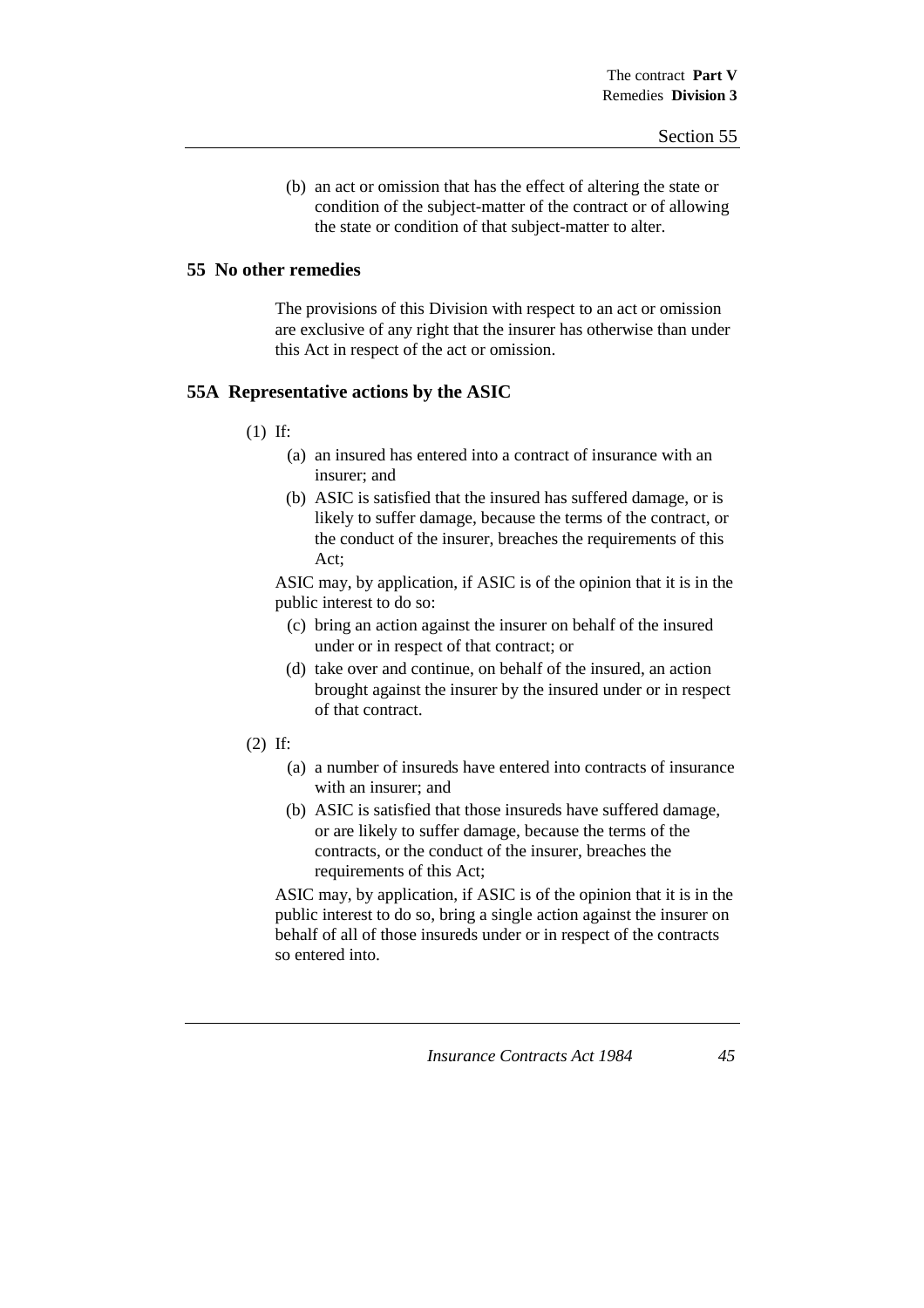**Part V** The contract **Division 3** Remedies

Section 55A

 (3) ASIC may only bring or take over an action under subsection (1), or bring an action under subsection (2), if ASIC has obtained the written consent of the insured or of each of the insureds on whose behalf the action is being brought or is being continued.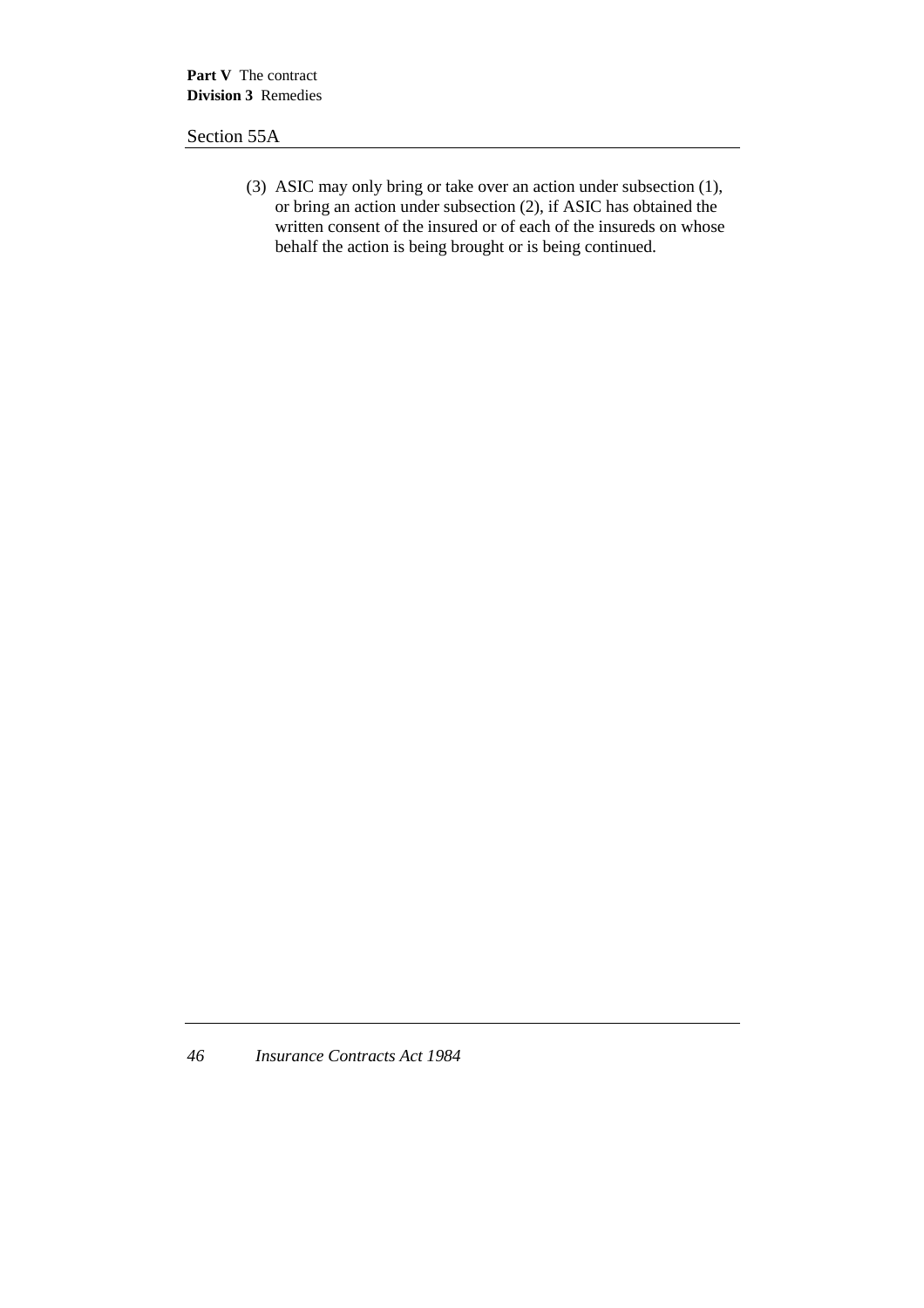# **Part VI—Claims**

## **56 Fraudulent claims**

- (1) Where a claim under a contract of insurance, or a claim made under this Act against an insurer by a person who is not the insured under a contract of insurance, is made fraudulently, the insurer may not avoid the contract but may refuse payment of the claim.
- (2) In any proceedings in relation to such a claim, the court may, if only a minimal or insignificant part of the claim is made fraudulently and non-payment of the remainder of the claim would be harsh and unfair, order the insurer to pay, in relation to the claim, such amount (if any) as is just and equitable in the circumstances.
- (3) In exercising the power conferred by subsection (2), the court shall have regard to the need to deter fraudulent conduct in relation to insurance but may also have regard to any other relevant matter.

### **57 Interest on claims**

- (1) Where an insurer is liable to pay to a person an amount under a contract of insurance or under this Act in relation to a contract of insurance, the insurer is also liable to pay interest on the amount to that person in accordance with this section.
- (2) The period in respect of which interest is payable is the period commencing on the day as from which it was unreasonable for the insurer to have withheld payment of the amount and ending on whichever is the earlier of the following days:
	- (a) the day on which the payment is made;
	- (b) the day on which the payment is sent by post to the person to whom it is payable.
- (3) The rate at which interest is payable in respect of a day included in the period referred to in subsection (2) is the rate applicable in respect of that day that is prescribed by, or worked out in a manner prescribed by, the regulations.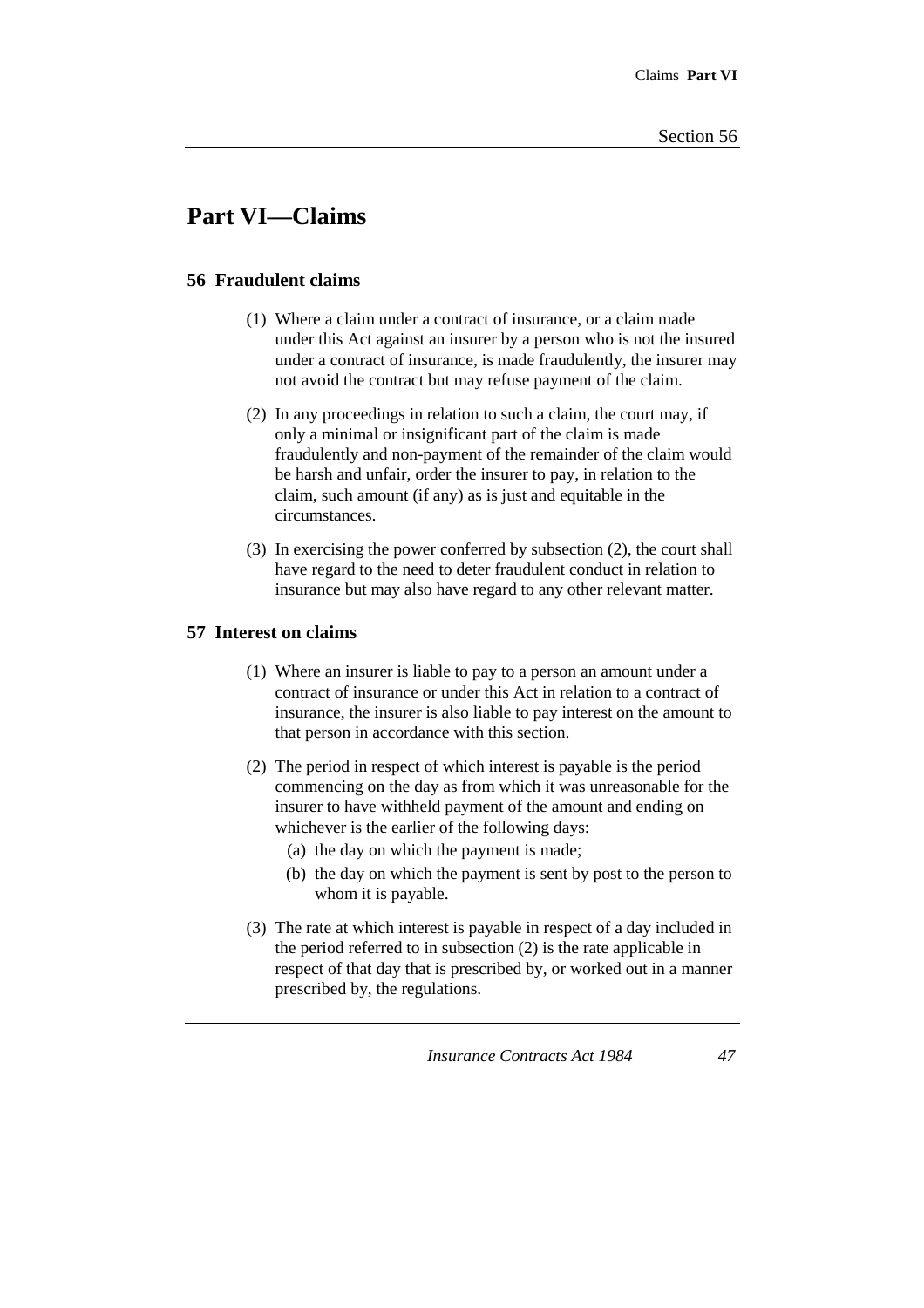- (4) This section applies to the exclusion of any other law that would otherwise apply.
- (5) In subsection (4):

*law* means:

- (a) a statutory law of the Commonwealth, a State or a Territory; or
- (b) a rule of common law or equity.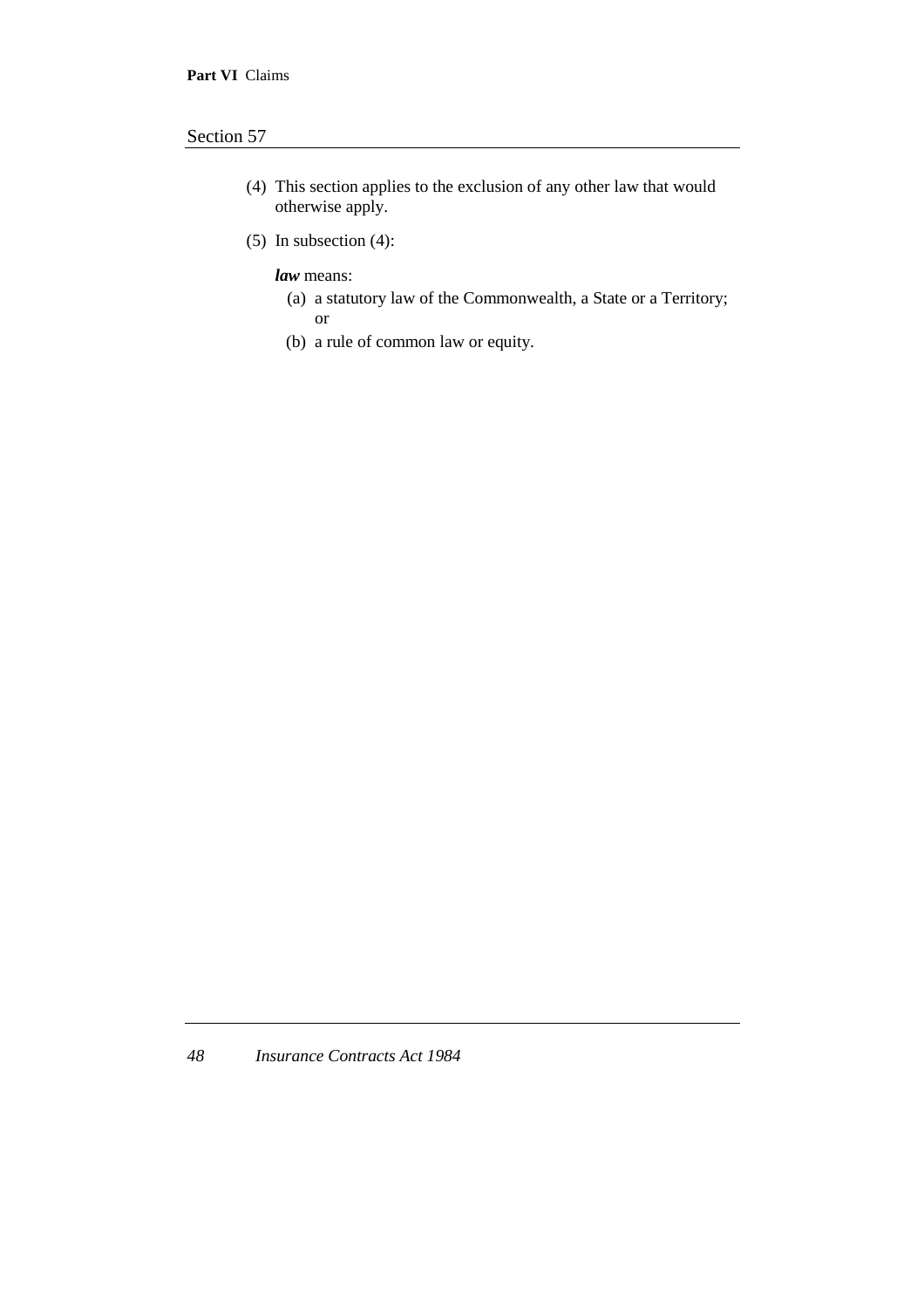## **Part VII—Expiration, renewal and cancellation**

### **58 Insurer to notify of expiration of contracts of general insurance**

- (1) In this section, *renewable insurance cover* means insurance cover that:
	- (a) is provided for a particular period of time; and
	- (b) is of a kind that it is usual to renew or for the renewal of which it is usual to negotiate.
- (2) Not later than 14 days before the day on which renewable insurance cover provided under a contract of general insurance (in this section called the *original contract*) expires, the insurer shall give to the insured or a person acting as agent for the insured a notice in writing informing the person to whom the notice is given of the day on which and the time at which the cover will expire and whether the insurer is prepared to negotiate to renew or extend the cover.
- (3) Where:
	- (a) an insurer has failed to comply with subsection (2); and
	- (b) before the original contract expired, the insured had not obtained from some other insurer insurance cover to replace that provided by the original contract;

then, by force of this section, there exists between the parties to the original contract a contract of insurance that provides insurance cover as provided by the original contract, except that the cover provided is in respect of the period that:

- (c) commences immediately after the insurance cover provided by the original contract expires; and
- (d) expires, unless the contract is sooner cancelled, at:
	- (i) the expiration of a period equal to the period during which insurance cover was provided by the original contract; or
	- (ii) the time when the insured obtains from the original insurer or some other insurer insurance cover to replace that provided by the original contract;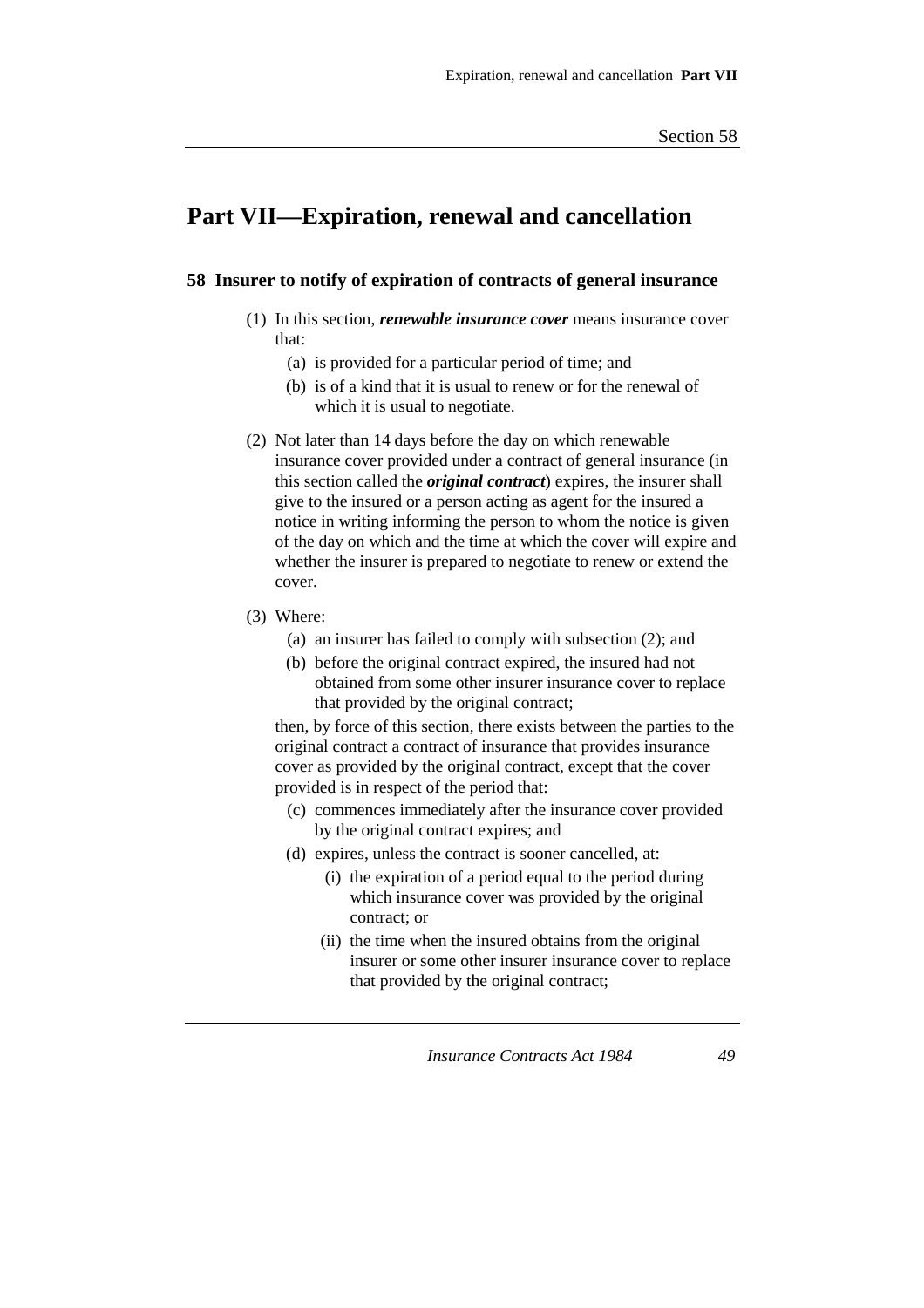whichever is the earlier.

- (4) Where a contract of insurance is in force by virtue of subsection (3):
	- (a) except in a case to which paragraph (b) applies, no premium is payable in respect of the contract; but
	- (b) if a claim is made under the contract, there is payable by the insured to the insurer, as a premium in respect of the contract, an amount worked out in accordance with subsection (5) or (6), as the case requires.
- (5) If the claim is for total loss of the property insured, the premium is an amount equal to the amount (the *hypothetical premium*) that, if the original contract had been renewed for the same period and on the same terms and conditions (including the same subject-matter and risk), would have been payable by the insured in respect of the renewal.
- (6) If the claim is not for total loss of the property insured, the premium is an amount worked out in accordance with the formula:

Period until claim  $\times$  Hypothetical premium Period of original contract

where:

*period until claim* means the number of days in the period that began on the day on which the contract came into force and ended on the day on which the claim was made.

*hypothetical premium* has the meaning given in subsection (5).

period of original contract means the number of days in the period of the original contract.

### **59 Cancellation procedure**

- (1) An insurer who wishes to exercise a right to cancel a contract of insurance shall give notice in writing of the proposed cancellation to the insured.
- (2) The notice has effect to cancel the contract at whichever is the earlier of the following times: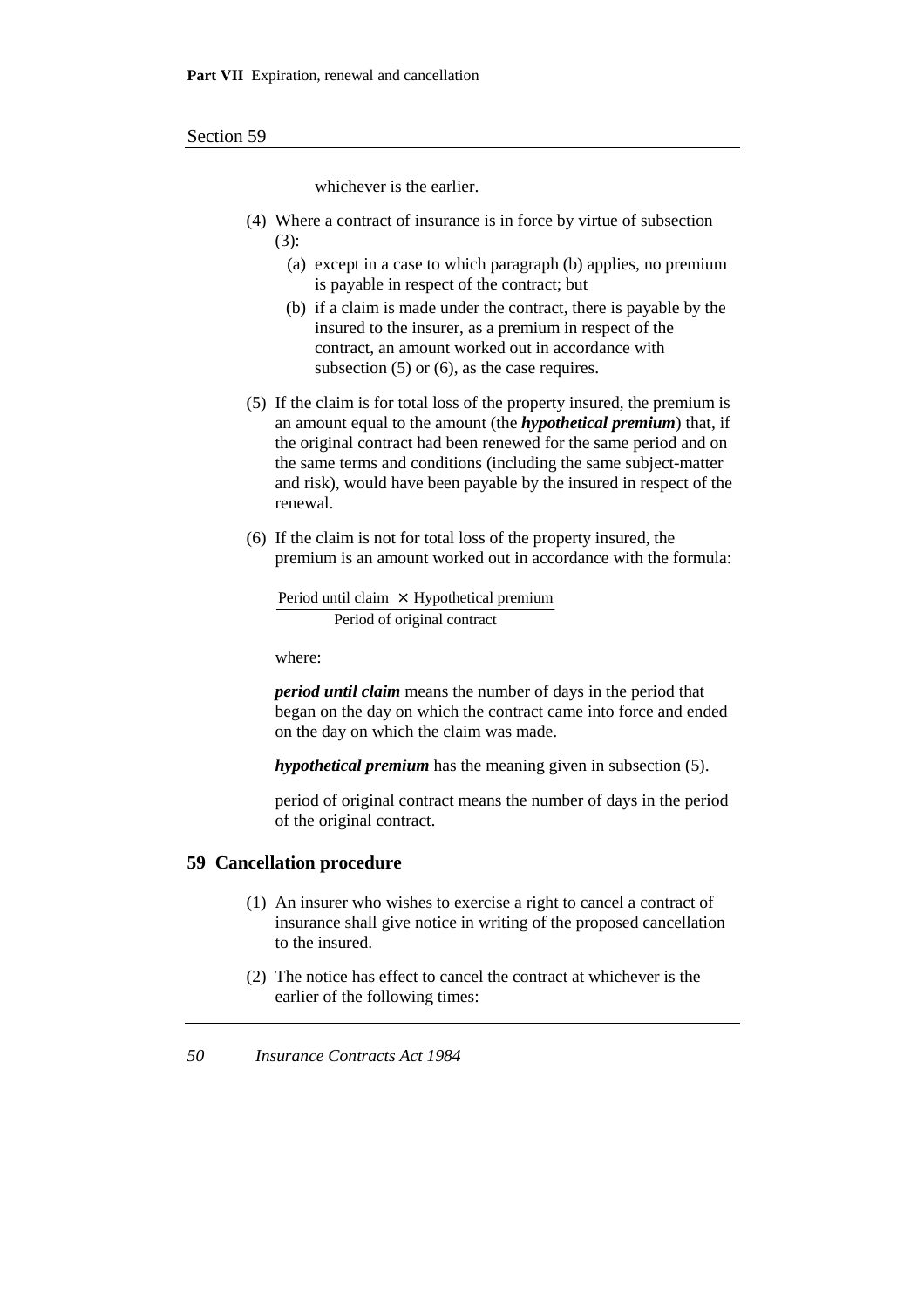- (a) the time when another contract of insurance between the insured and the insurer or some other insurer, being a contract that is intended by the insured to replace the first-mentioned contract, is entered into;
- (b) whichever is the latest of the following times:
	- (i) 4 pm on the applicable business day;
	- (ii) if a time is specified for the purpose in the contract that time;
	- (iii) if a time is specified in the notice—that time.
- (2A) In subparagraph  $(2)(b)(i)$ :

#### *applicable business day* means:

- (a) in respect of a contract that is not a contract of life insurance:
	- (i) if the contract is in force because of section  $58$ —the fourteenth business day; or
	- $(ii)$  otherwise—the third business day; or
- $(b)$  in respect of a contract of life insurance—the twentieth business day;

after the day on which the notice was given to the insured.

 (3) This section does not apply to a contract of life insurance if the life policy that is constituted by the contract may be forfeited in accordance with subsection 210(5) of the *Life Insurance Act 1995*.

### **60 Cancellation of contracts of general insurance**

- (1) Where, in relation to a contract of general insurance:
	- (a) a person who is or was at any time the insured failed to comply with the duty of the utmost good faith;
	- (b) the person who was the insured at the time when the contract was entered into failed to comply with the duty of disclosure;
	- (c) the person who was the insured at the time when the contract was entered into made a misrepresentation to the insurer during the negotiations for the contract but before it was entered into;
	- (d) a person who is or was at any time the insured failed to comply with a provision of the contract, including a provision with respect to payment of the premium; or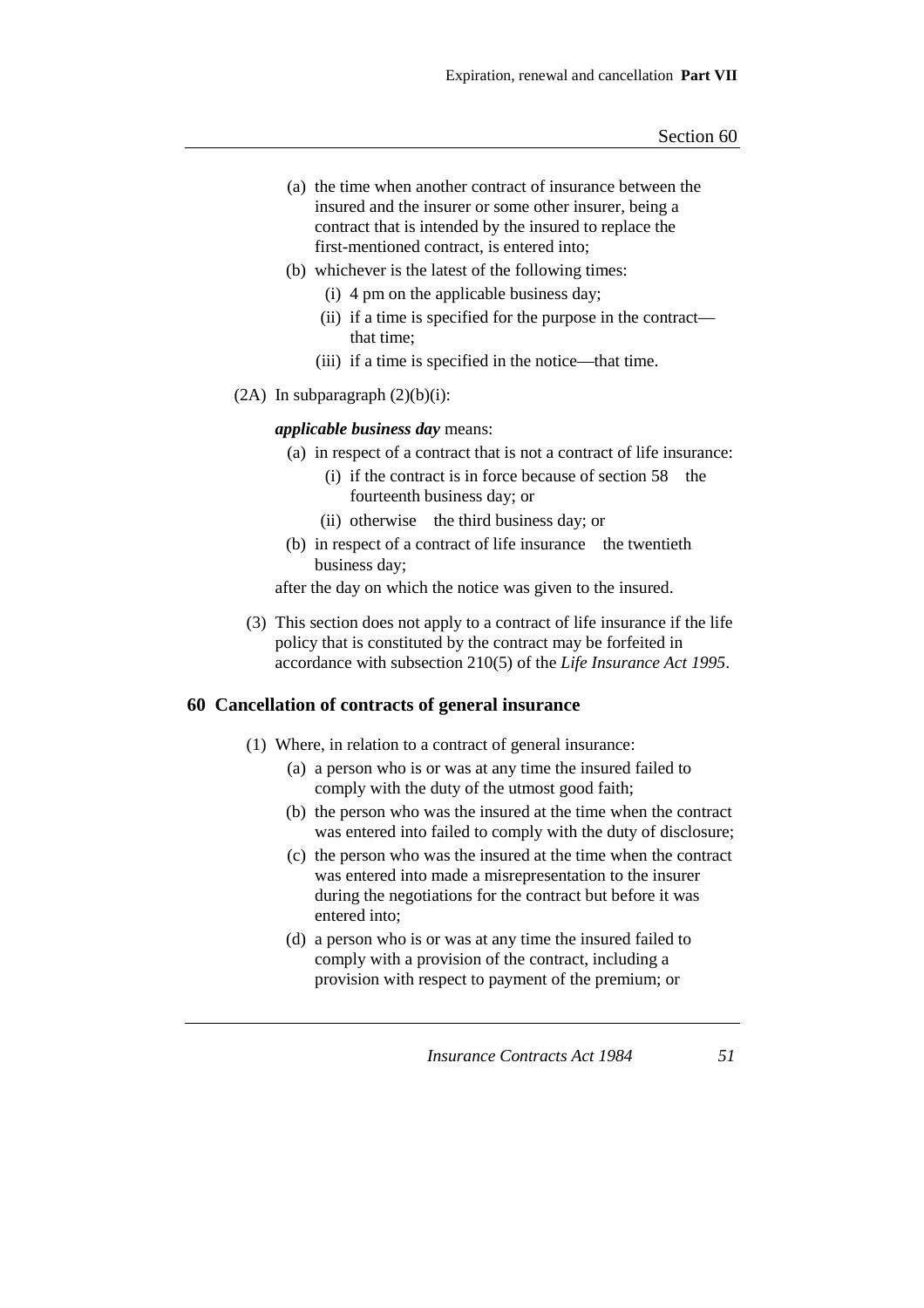(e) the insured has made a fraudulent claim under the contract or under some other contract of insurance (whether with the insurer concerned or with some other insurer) that provides insurance cover during any part of the period during which the first-mentioned contract provides insurance cover;

the insurer may cancel the contract.

- (2) Where:
	- (a) a contract of general insurance includes a provision that requires the insured to notify the insurer of a specified act or omission of the insured; or
	- (b) the effect of the contract is to authorize the insurer to refuse to pay a claim, either in whole or in part, by reason of an act or omission of the insured or of some other person;

and, after the contract was entered into, such an act or omission has occurred, the insurer may cancel the contract.

- (3) A reference in subsection (2) to an act or omission of the insured includes a reference to an act or omission of the insured that has the effect of altering the state or condition of the subject-matter of the contract or of allowing the state or condition of that subject-matter to alter.
- (4) Where a contract of insurance is:
	- (a) a contract that is in force by virtue of section 58; or
	- (b) an interim contract of general insurance;

the insurer may at any time cancel the contract.

## **61 Insurers in liquidation**

- (1) Where an insurer under a contract of general insurance is a company that is in liquidation, the insurer may at any time cancel the contract.
- (2) Subsection (1) does not affect the operation of a law (including a law of a State or Territory) that relates to the disclaimer of unprofitable contracts to which a company that is in liquidation is a party.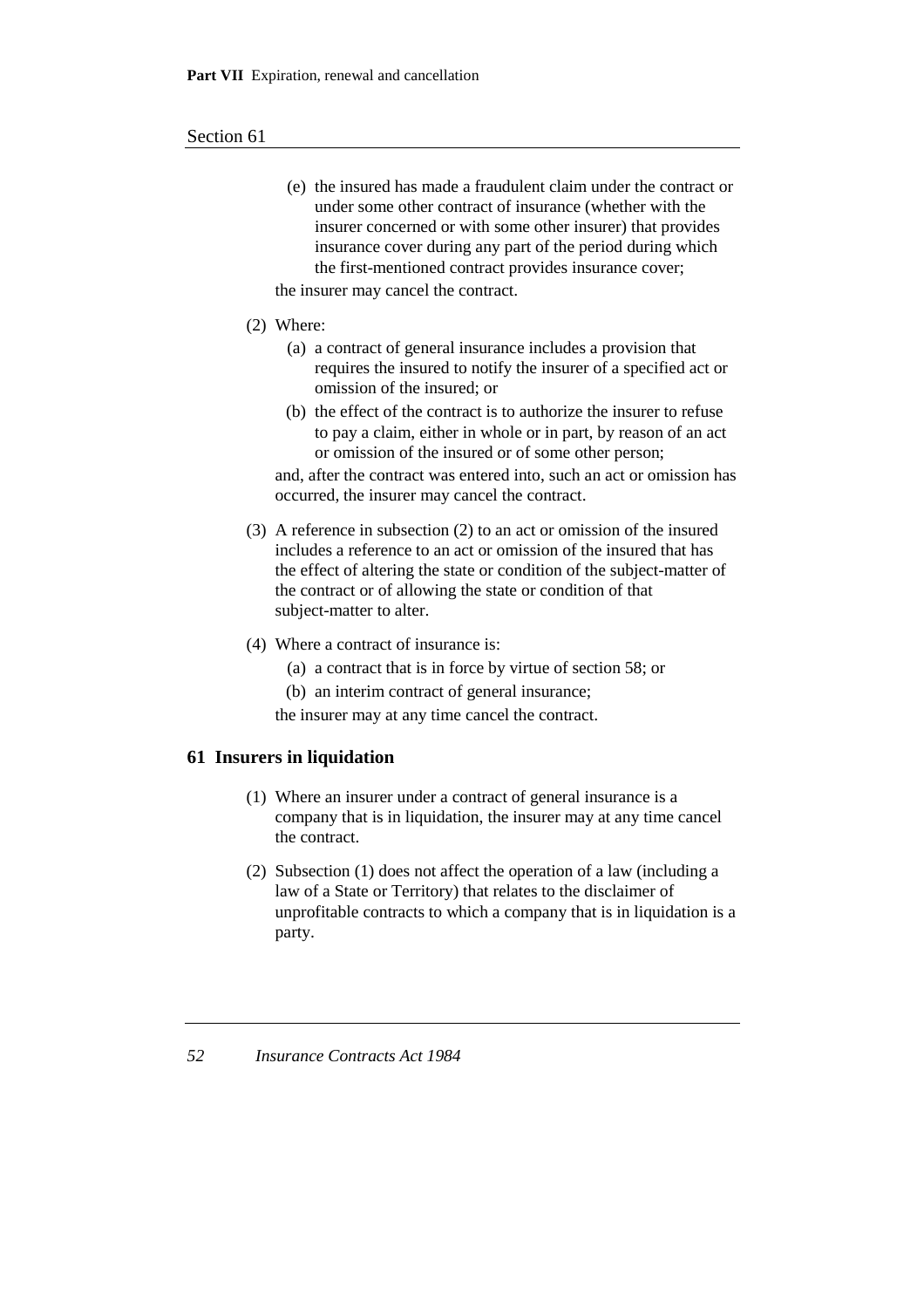## **62 Cancellation of instalment contracts of general insurance**

- (1) An instalment contract of general insurance may include provisions inconsistent with section 59 or 77 with respect to the cancellation of the contract for non-payment of an instalment of the premium.
- (2) An insurer may not rely on such a provision unless:
	- (a) at least one instalment of the premium has remained unpaid, at the time when the contract is sought to be cancelled, for a period of at least one month; and
	- (b) before the contract was entered into, the insurer clearly informed the insured in writing of the effect of the provision.

## **63 Cancellations void**

 Except as provided by this Act, an insurer may not cancel a contract of general insurance and any purported cancellation in contravention of this section is of no effect.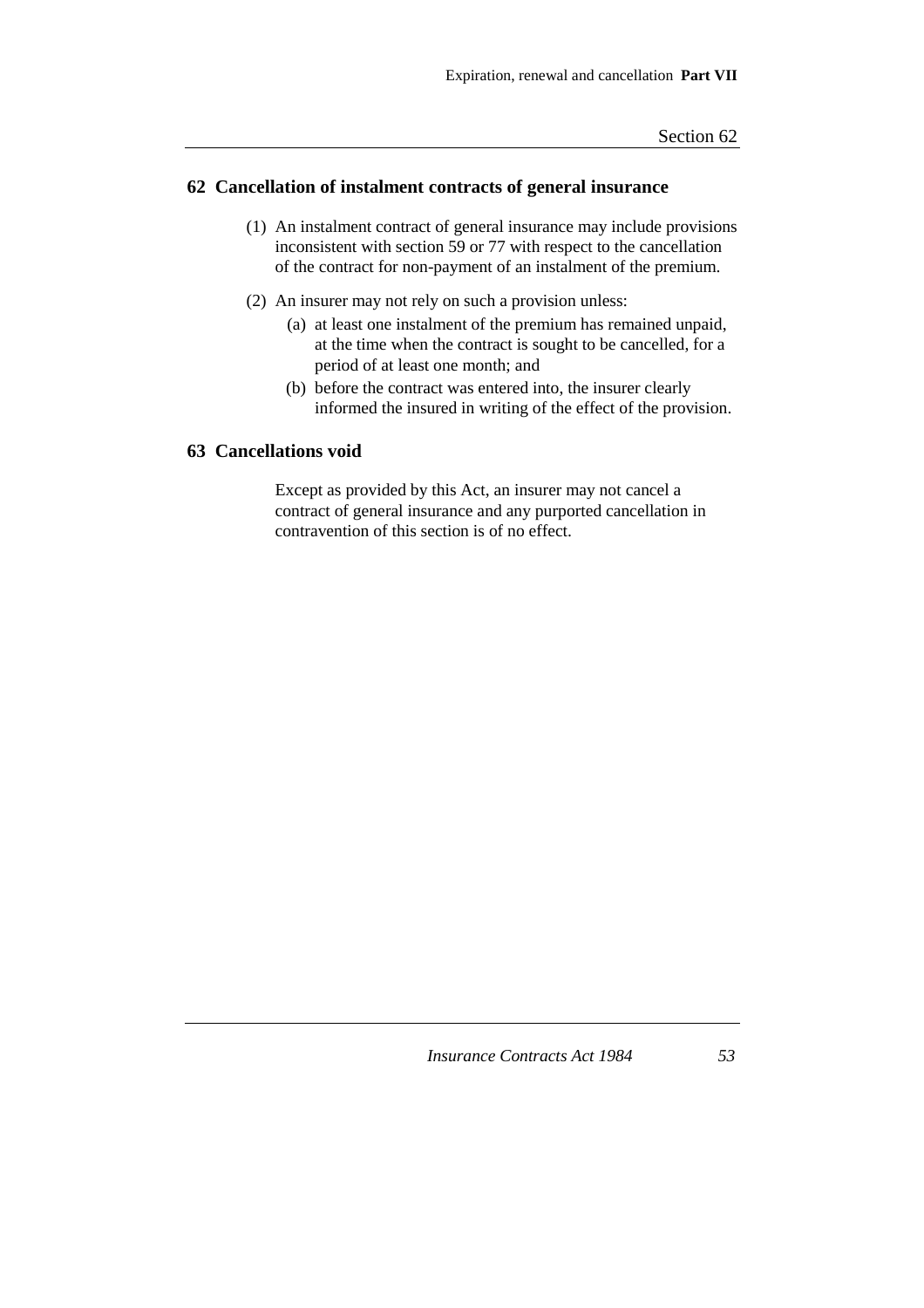# **Part VIII—Subrogation**

## **65 Subrogation to rights against family etc.**

- (1) Subject to subsection (2), this section applies where:
	- (a) an insurer is liable under a contract of general insurance in respect of a loss;
	- (b) but for this section, the insurer would be entitled to be subrogated to the rights of the insured against some other person (in this section called the *third party*); and
	- (c) the insured has not exercised those rights and might reasonably be expected not to exercise those rights by reason of:
		- (i) a family or other personal relationship between the insured and the third party; or
		- (ii) the insured having expressly or impliedly consented to the use, by the third party, of a road motor vehicle that is the subject-matter of the contract.
- (2) This section does not apply where the conduct of the third party that gave rise to the loss:
	- (a) occurred in the course of or arose out of the third party's employment by the insured; or
	- (b) was serious or wilful misconduct.
- (3) Where the third party is not insured in respect of the third party's liability to the insured, the insurer does not have the right to be subrogated to the rights of the insured against the third party in respect of the loss.
- (4) Where the third party is so insured, the insurer may not, in the exercise of the insurer's rights of subrogation, recover from the third party an amount that exceeds the amount that the third party may recover under his contract of insurance in respect of the loss.
- (5) An insured need not comply with a condition requiring the insured to assign those rights to the insurer in order to be entitled to payment in respect of the loss and an insurer shall not purport to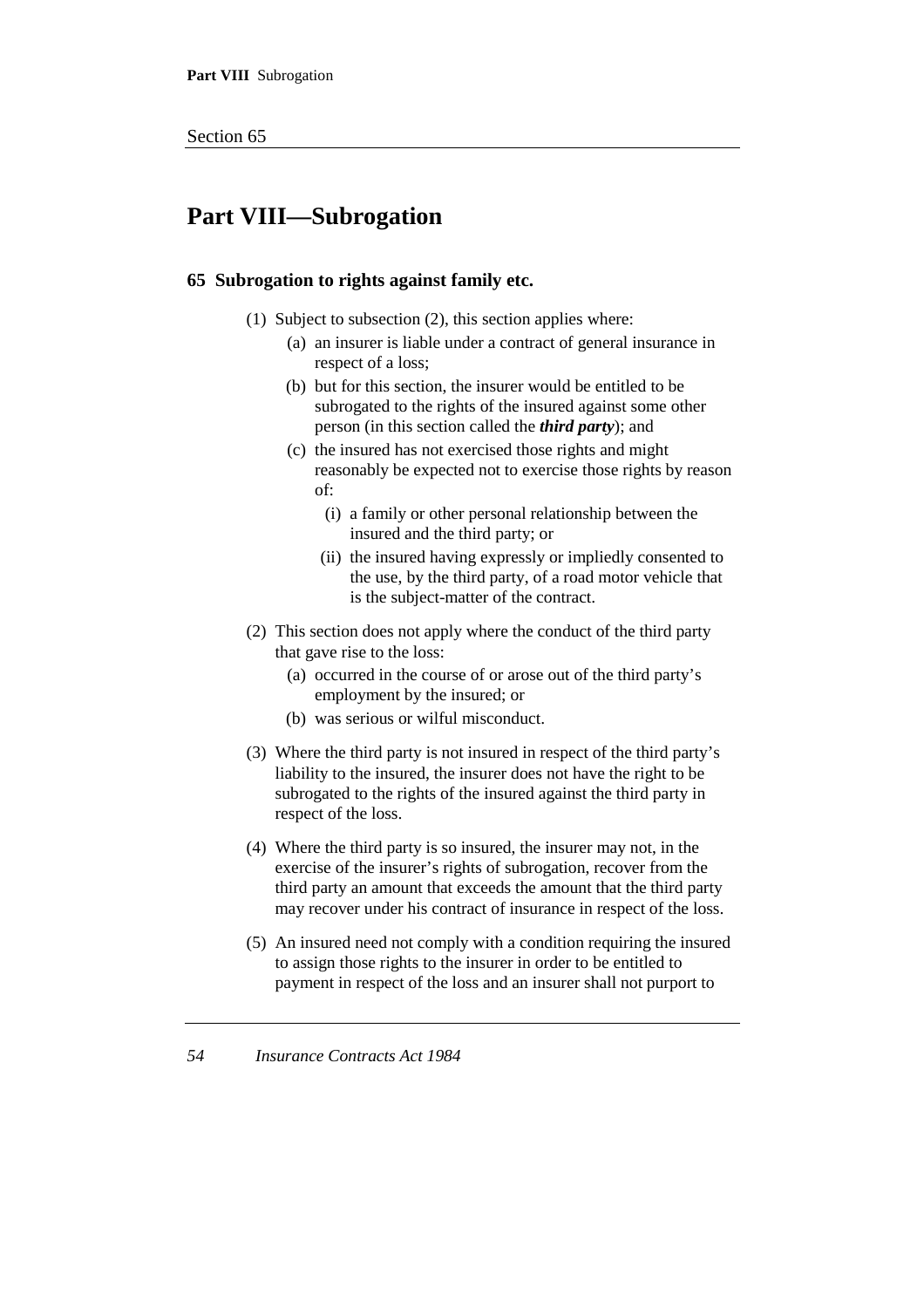impose such a condition on the making of such a payment or, before making such a payment, invite the insured so to assign those rights, or suggest that the insured so assign them.

Penalty: 300 penalty units.

- (6) An assignment made in compliance with such a condition or in pursuance of such an invitation or suggestion is void.
- (7) In subsection (1), *road motor vehicle* means a motor vehicle that is so constructed as to be capable of carrying by road at least one person other than the driver.

### **66 Subrogation to rights against employees**

Where:

- (a) the rights of an insured under a contract of general insurance in respect of a loss are exercisable against a person who is the insured's employee; and
- (b) the conduct of the employee that gave rise to the loss occurred in the course of or arose out of the employment and was not serious or wilful misconduct;

the insurer does not have the right to be subrogated to the rights of the insured against the employee.

#### **67 Rights with respect to moneys recovered under subrogation**

- (1) Where an insurer, in exercising a right of subrogation in respect of a loss, recovers an amount, the insured may recover that amount from the insurer.
- (2) Unless the contract expressly provides otherwise, the insured may not recover under subsection (1):
	- (a) an amount greater than the amount (if any) by which the amount recovered by the insurer exceeds the amount paid to the insured by the insurer in relation to the loss; or
	- (b) an amount that, together with the amount paid to the insured under the contract, is greater than the amount of the insured's loss.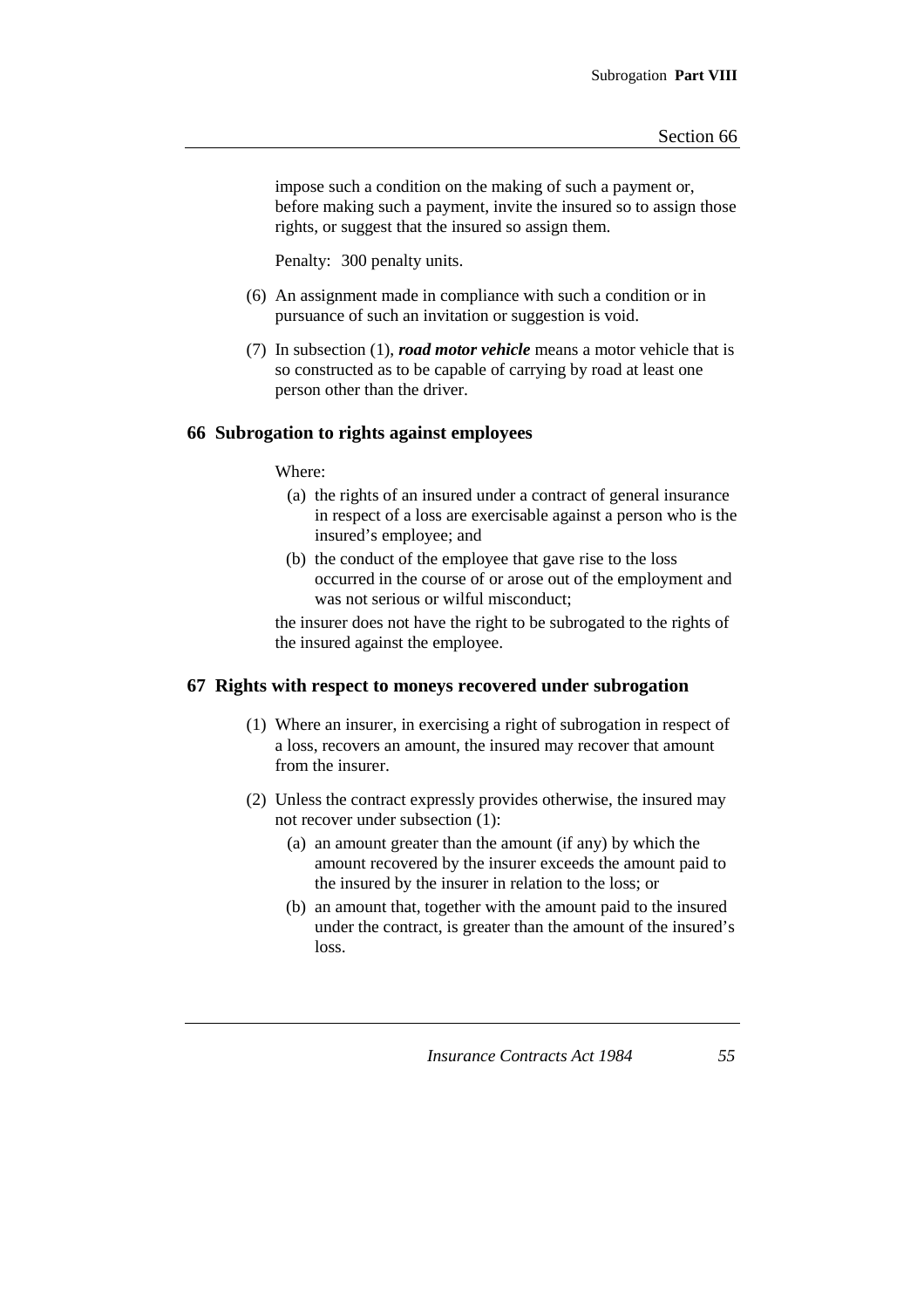- (3) The rights of an insured and insurer under the preceding provisions of this section are subject to any agreement made between them after the loss occurred.
- (4) A reference in this section to an amount recovered by an insurer shall be construed as a reference to the amount so recovered less the administrative and legal costs incurred in connection with the recovery of the amount.

## **68 Contracts affecting rights of subrogation**

- (1) Where a contract of general insurance includes a provision that has the effect of excluding or limiting the insurer's liability in respect of a loss by reason that the insured is a party to an agreement that excludes or limits a right of the insured to recover damages from a person other than the insurer in respect of the loss, the insurer may not rely on the provision unless the insurer clearly informed the insured in writing, before the contract of insurance was entered into, of the effect of the provision.
- (2) The duty of disclosure does not require the insured to disclose the existence of a contract that so limits the insured's rights.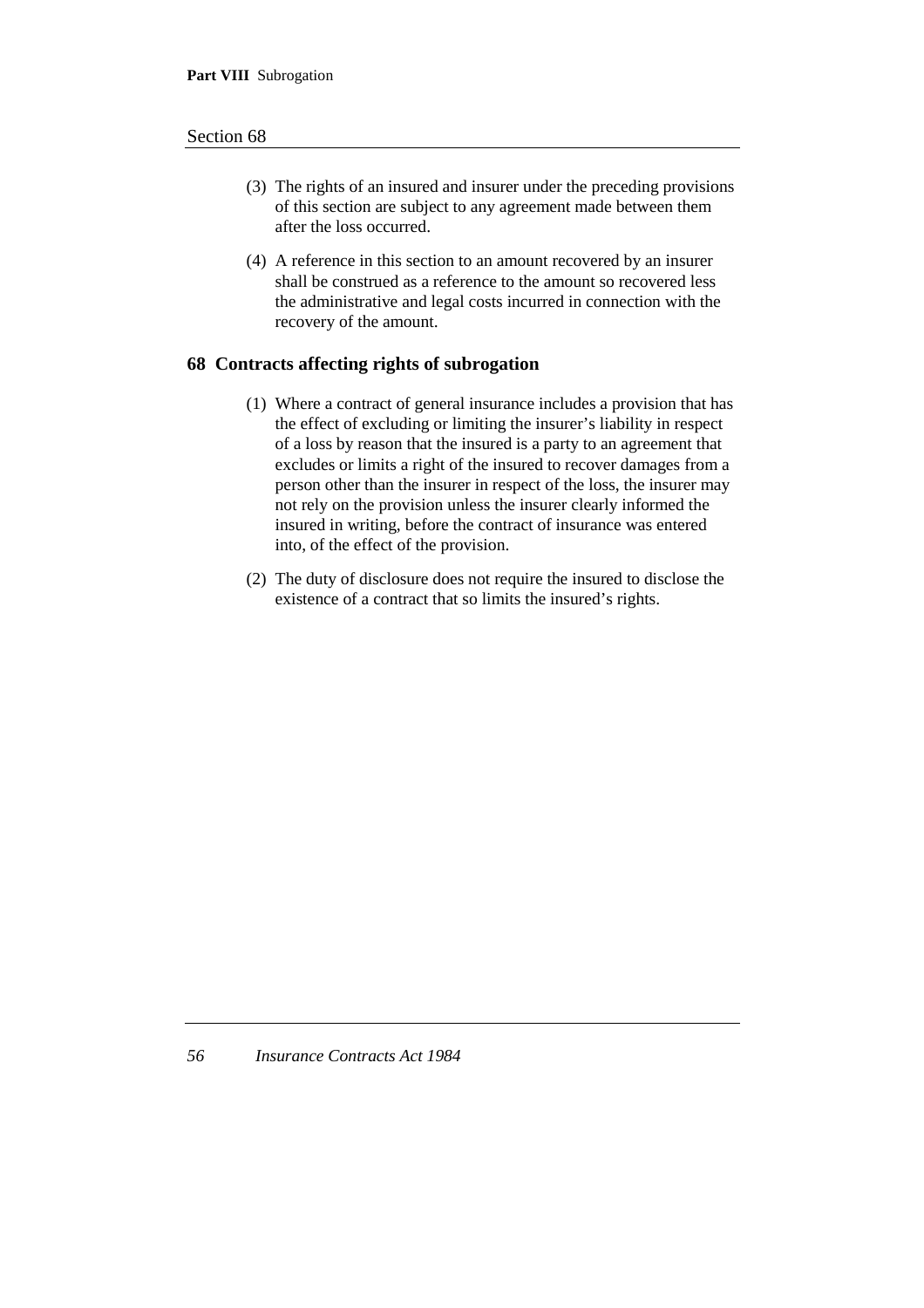# **Part IX—Information, notices and reasons**

### **69 Giving of information to insureds**

- (1) Where:
	- (a) by reason of a provision of this Act, information in relation to a contract of insurance is to be or may be given in writing to a person before the contract is entered into; and
	- (b) it is not reasonably practicable for the information to be so given in writing but it is reasonably practicable for it to be so given orally;

the provision shall be deemed to have been complied with if:

- (c) the information is so given orally; and
- (d) the information is also given in writing within 14 days after the day on which the contract was entered into.
- (1A) If:
	- (a) an insured may, because of subsection (1), be informed orally of the matters referred to in subsection 22(1); and
	- (b) the regulations prescribe a form of words to be used in giving the information orally;

the information may be given using the prescribed form of words.

- (2) Where, by reason of a provision of this Act:
	- (a) information in relation to a contract of insurance is to be or may be given in writing to a person before the contract is entered into; and
	- (b) it was not reasonably practicable for the information to be so given orally or in writing;

the provision shall be deemed to have been complied with, and the information shall be deemed to have been given, if the information is given in writing within 14 days after the day on which the contract was entered into.

 (3) Where information as mentioned in subsection (1) or (2) is given in writing after the contract was entered into, but at a time later than 14 days after the day on which the contract was entered into: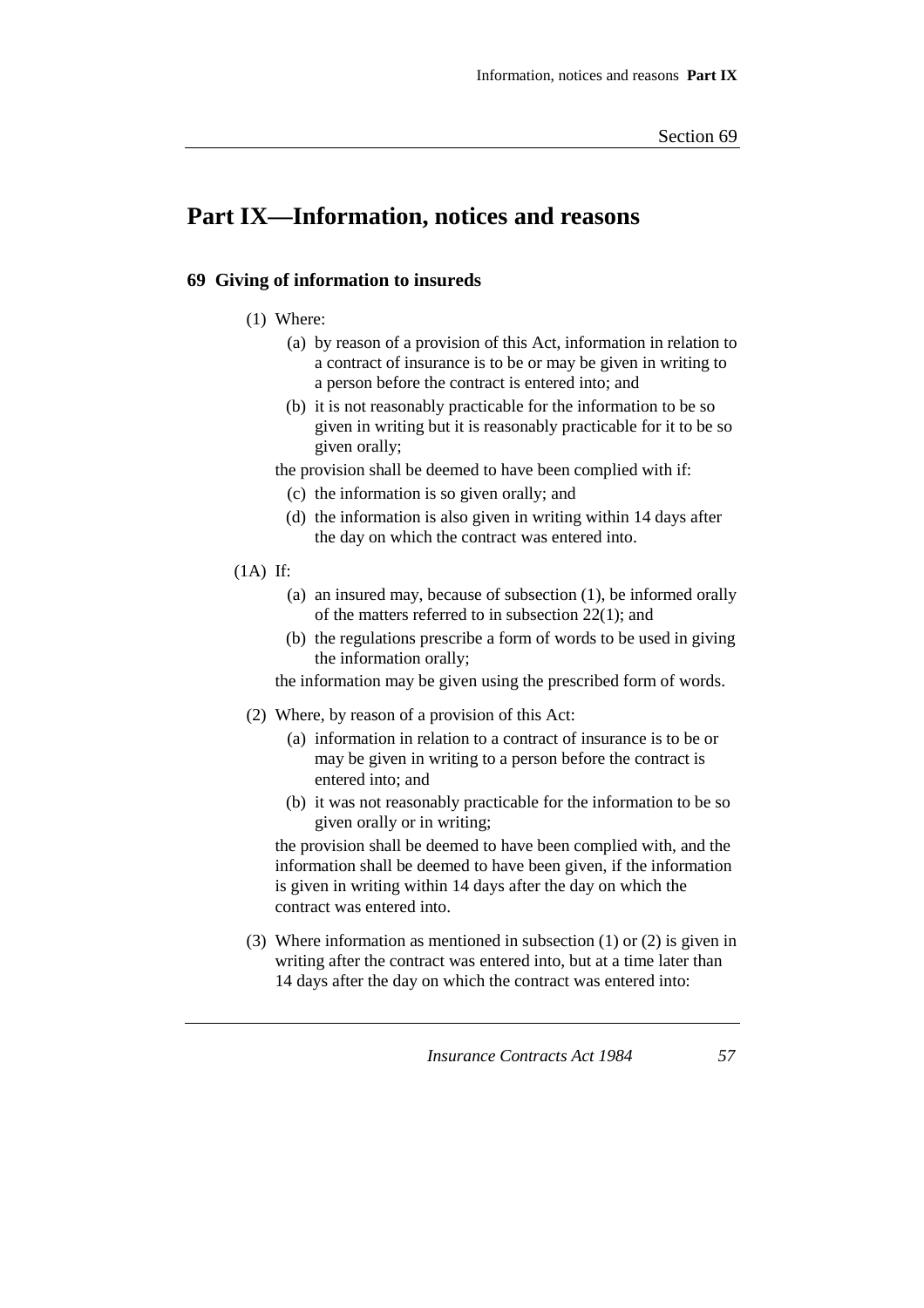- (a) the rights of a person other than the insurer in respect of a loss that occurred during the period commencing at the expiration of 14 days after the day on which the contract was entered into and ending at the time when the information was so given are the same as though the information had not been given; and
- (b) the rights of a person other than the insurer in respect of a loss that occurred at any other time are the same as though the information had been given in writing before the contract was entered into.
- (4) Where:
	- (a) by reason of this Act, information in relation to a contract of insurance is to be or may be given in writing by the insurer to a person before, or at the time when, the contract is entered into;
	- (b) it is reasonably practicable for the information to be so given; and
	- (c) the information is not so given, but is given in writing at a later time;

the rights of a person other than the insurer in respect of a loss that occurred after the contract was entered into but before the information was given are the same as though the information had not been given.

### **70 Notices to be given to life insureds in certain cases**

 Where, by this Act, provision is made with respect to the giving of a notice, a statement or information to an insured, then, in the case of an individual superannuation contract, a reference in the provision to the insured shall be read as a reference to the life insured.

### **71 Agency**

 (1) A provision of this Act (other than subsection 58(2)) for or with respect to the giving of a notice, a statement, any other document or any information to an insured before a contract of insurance is entered into does not apply where the contract was arranged by an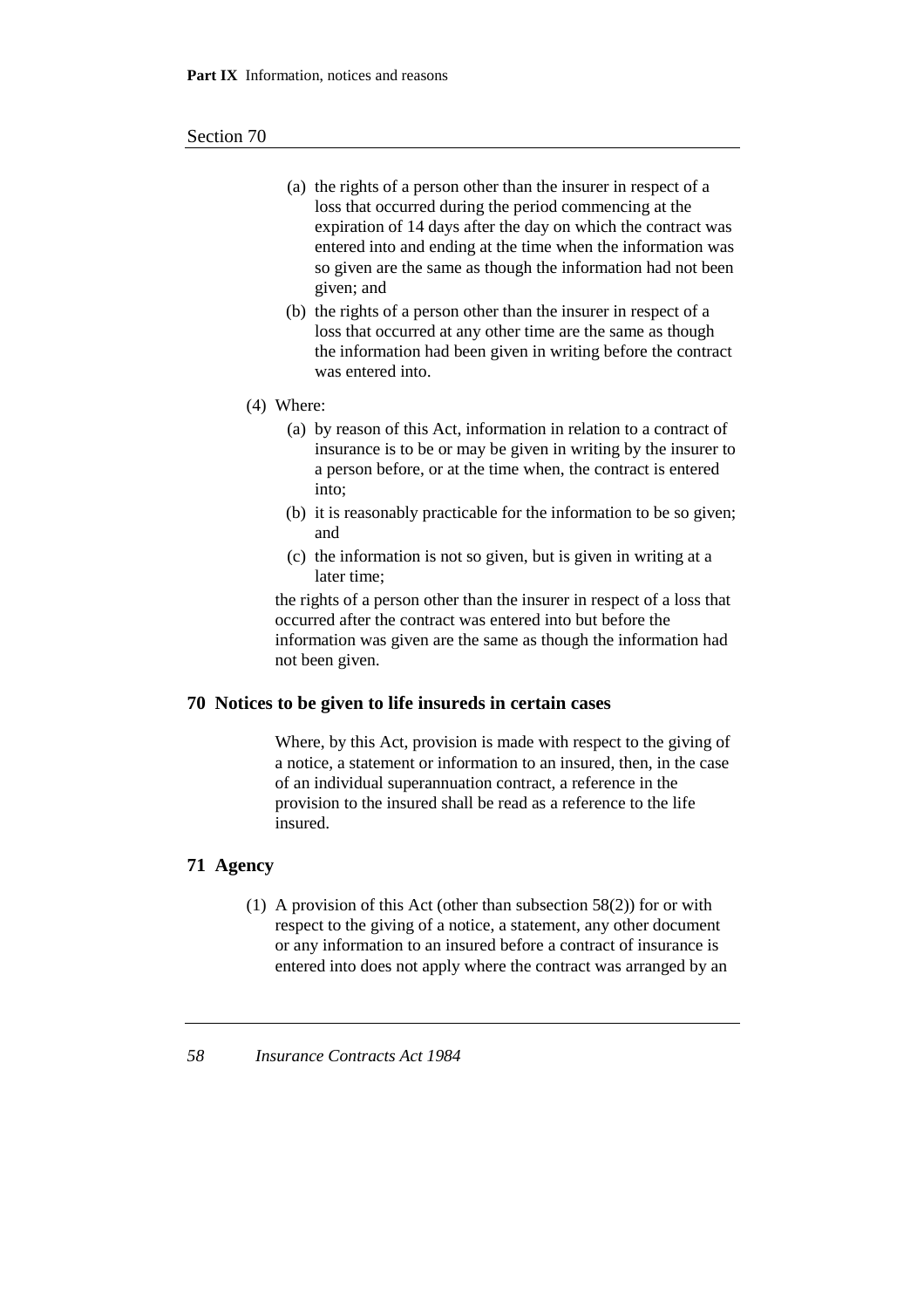insurance broker, not being an insurance broker acting under a binder, as agent of the insured.

- (2) Where:
	- (a) a person who is not an insurance intermediary acted as agent of an insured in arranging a contract of insurance; and
	- (b) the insurer gave that person a notice, a statement, any other document or any information as mentioned in this Act;

the insurer shall be deemed to have given the notice, statement, other document or information to the insured.

 (3) An insurance intermediary, other than an insurance broker who is not acting under a binder, shall, in relation to the giving of a notice, a statement, any other document or any information that, by this Act, is required or permitted to be given, be deemed to be the agent of the insurer and not of the insured.

## **72 Legibility of writing**

 A reference in this Act to the giving of a notice, a statement or information to a person, in writing, is a reference to giving the person a notice, statement or information in writing that complies with the requirements, if any, prescribed as to the legibility of the notice, statement or information, as the case requires.

### **74 Policy documents to be supplied on request**

 (1) Where the insured under a contract of insurance so requests in writing given to the insurer, the insurer shall give to the insured a statement in writing that sets out all the provisions of the contract.

Penalty: 300 penalty units.

- (2) An insurer need not comply with the requirements of subsection (1) if the insurer has already given to the insured such a statement, whether as required by this Act or otherwise.
	- Note: A defendant bears an evidential burden in relation to the matters in subsection (2), see subsection 13.3(3) of the *Criminal Code*.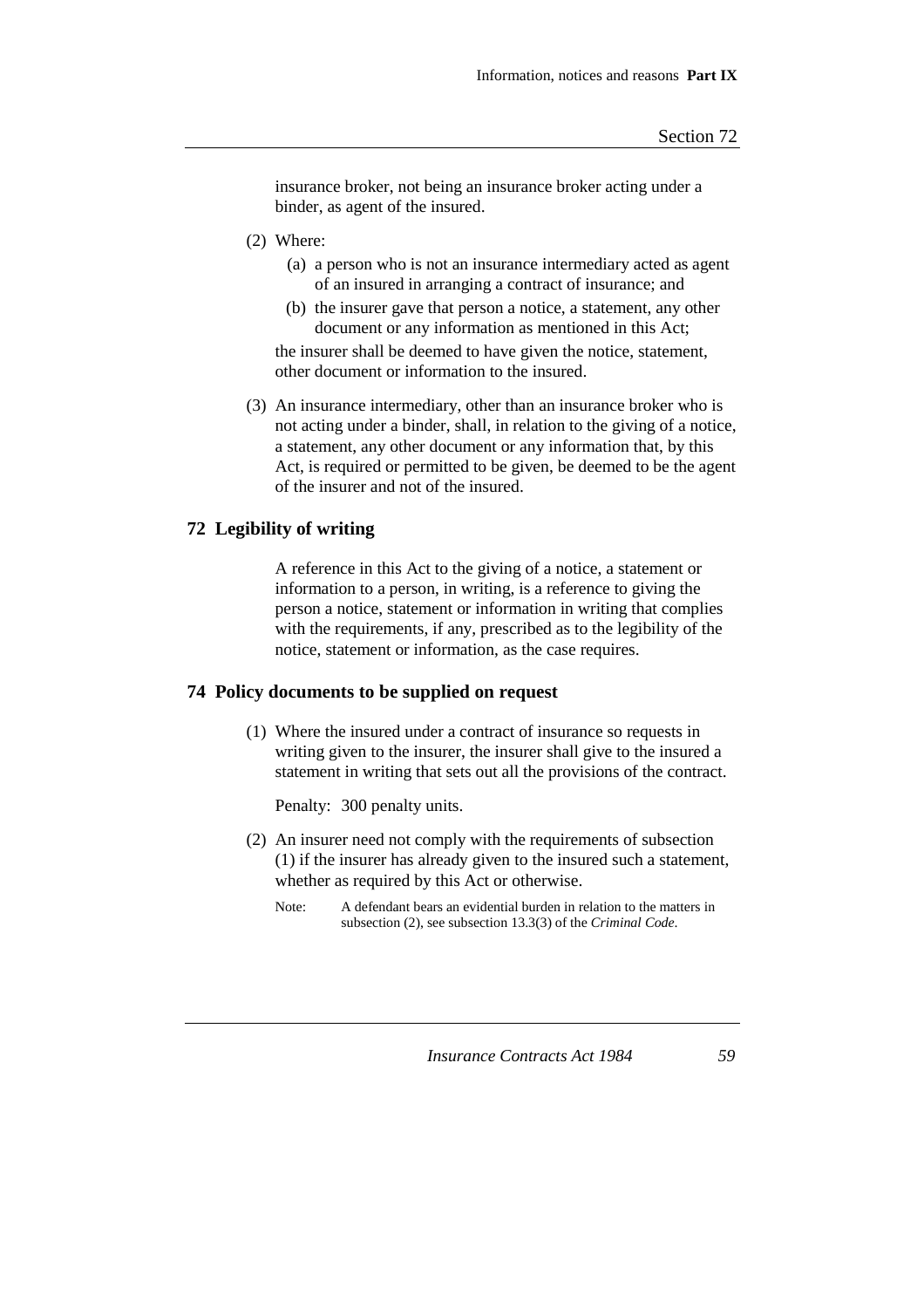#### **75 Reasons for cancellation etc. to be given**

- (1) Where an insurer:
	- (a) does not accept an offer to enter into a contract of insurance;
	- (b) cancels a contract of insurance;
	- (c) indicates to the insured that the insurer does not propose to renew the insurance cover provided under a contract of insurance; or
	- (d) by reason of some special risk relating to the insured or to the subject-matter of the contract, offers insurance cover to the insured on terms that are less advantageous to the insured than the terms that the insurer would otherwise offer;

the insurer shall, if the insured so requests in writing given to the insurer, give to the insured a statement in writing setting out the insurer's reasons for not accepting the offer, for cancelling the contract, for not renewing the insurance cover or for offering insurance cover on less advantageous terms, as the case may be.

Penalty: 300 penalty units.

- (2) In relation to a contract of general insurance, if the state of health of the insured was the reason, or one of the reasons, that the insurer did not accept the offer, cancelled the contract, did not renew the insurance cover or offered insurance cover on less advantageous terms, as the case may be, the insurer may require the insured to inform the insurer in writing of the name of a legally qualified medical practitioner to whom the statement may be given on behalf of the insured and, where the statement is given to the medical practitioner so nominated, the insurer shall be taken to have complied with subsection (1) in relation to the request.
- (3) In relation to a contract of life insurance where the insured is not the life insured, subsection (1) does not apply if the state of health of the life insured was the only reason that the insurer did not accept the offer, cancelled the contract, did not renew the insurance cover or offered insurance cover on less advantageous terms, as the case may be.

Note: A defendant bears an evidential burden in relation to the matters in subsection (3), see subsection 13.3(3) of the *Criminal Code*.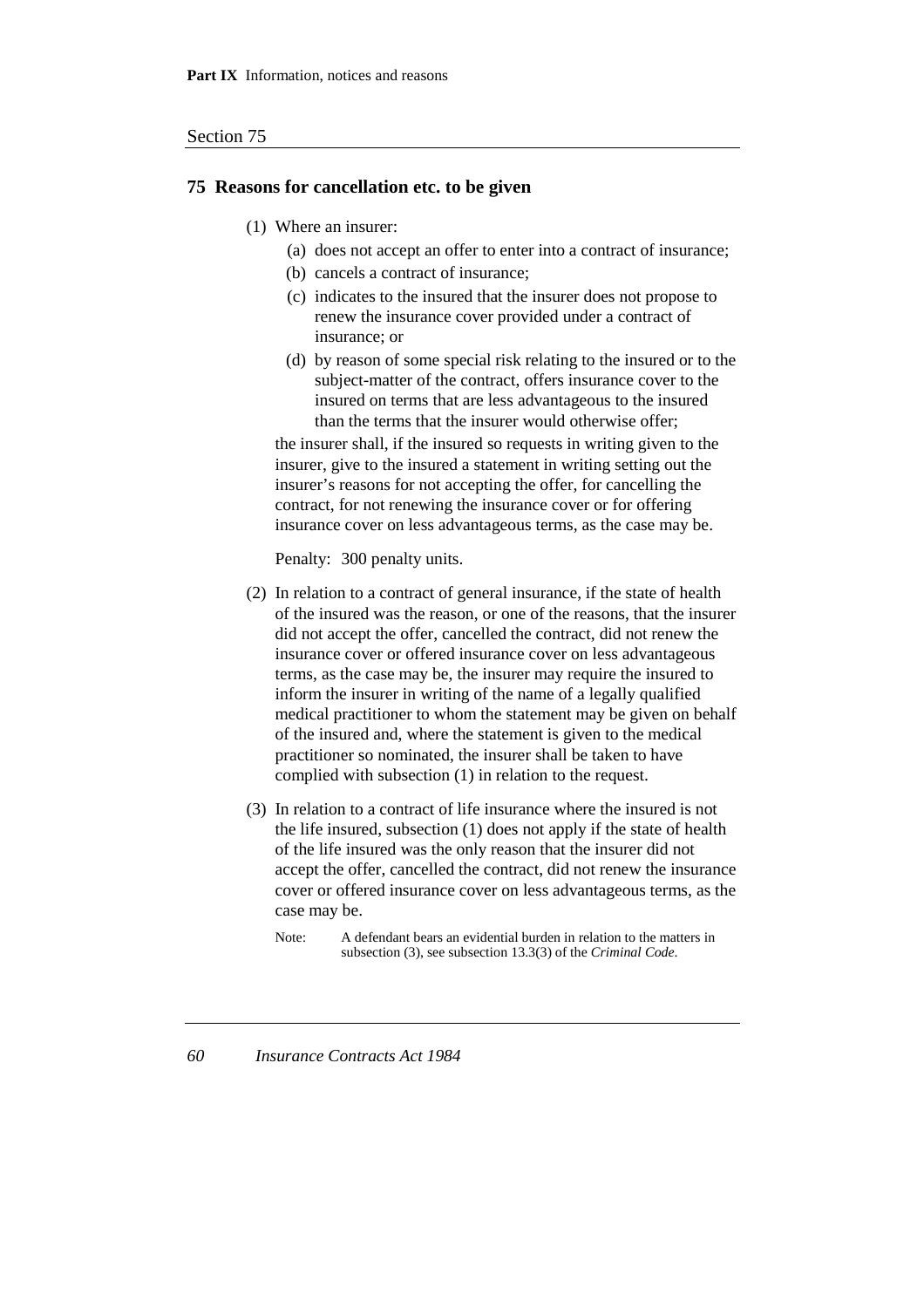- (4) In relation to a contract of life insurance where the insured is not the life insured, a statement given under subsection (1) shall not include any reference to the state of health of the life insured.
- (5) Where an insurer:
	- (a) does not accept an offer to enter into a contract of life insurance;
	- (b) cancels such a contract;
	- (c) indicates to the insured that he does not propose to renew the insurance cover provided under such a contract; or
	- (d) by reason of some special risk relating to the life insured, offers life insurance cover to the insured on terms that are less advantageous to the insured than the terms that he would otherwise offer;

the insurer shall, if the life insured so requests in writing given to the insurer, give to the life insured a statement in writing setting out his reasons for not accepting the offer, for cancelling the contract, for not renewing the insurance cover or for offering life insurance cover on less advantageous terms, as the case may be, being reasons that relate to the state of health of the life insured.

Penalty: 300 penalty units.

- (6) The insurer may require the life insured to inform the insurer in writing of the name of a legally qualified medical practitioner to whom the statement may be given on behalf of the life insured and, where the statement is given to the medical practitioner so nominated, the insurer shall be taken to have complied with subsection (5) in relation to the request.
- (7) It is a defence to a prosecution for an offence arising under this section if the insurer proves that compliance with this section would have unreasonably put at risk the interests of the insurer or of some other person.
	- Note: A defendant bears a legal burden in relation to a matter mentioned in subsection (7), see section 13.4 of the *Criminal Code*.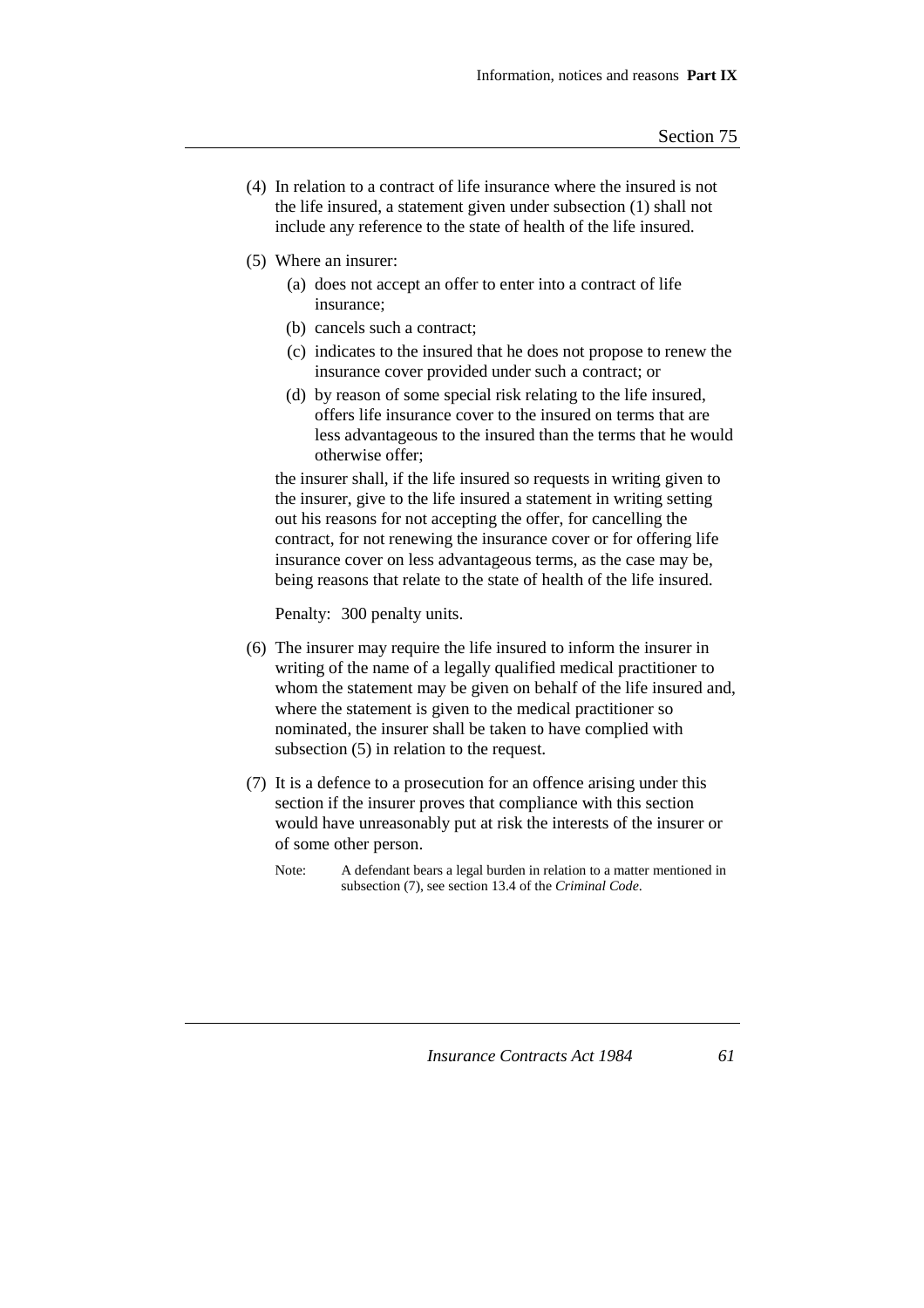# **Part X—Miscellaneous**

## **76 Contribution between insurers**

- (1) When 2 or more insurers are liable under separate contracts of general insurance to the same insured in respect of the same loss, the insured is, subject to subsection (2), entitled immediately to recover from any one or more of those insurers such amount as will, or such amounts as will in the aggregate, indemnify the insured fully in respect of the loss.
- (2) Nothing in subsection (1) entitles an insured:
	- (a) to recover from an insurer an amount that exceeds the sum insured under the contract between the insured and that insurer; or
	- (b) to recover an amount that exceeds, or amounts that in the aggregate exceed, the amount of the loss.
- (3) Nothing in this section prejudices the rights of an insurer or insurers from whom the insured recovers an amount or amounts in accordance with this section to contribution from any other insurer liable in respect of the same loss.

### **76A Liability of directors and employees etc.**

- (1) A director of a company, or an employee or agent (whether of a corporation or of an individual), who intentionally or recklessly permits or authorises a contravention of this Act by the company, corporation or individual, as the case may be, is guilty of an offence against this Act and, subject to subsection (2), is punishable by the penalty provided in respect of that contravention.
- (2) If a director of a company, or an individual who is an employee or agent of a corporation, intentionally or recklessly permits or authorises a contravention by the company or corporation, the reference in subsection (1) to the penalty provided in respect of the contravention is a reference to:
	- (a) the penalty that would apply to an individual in respect of the contravention; or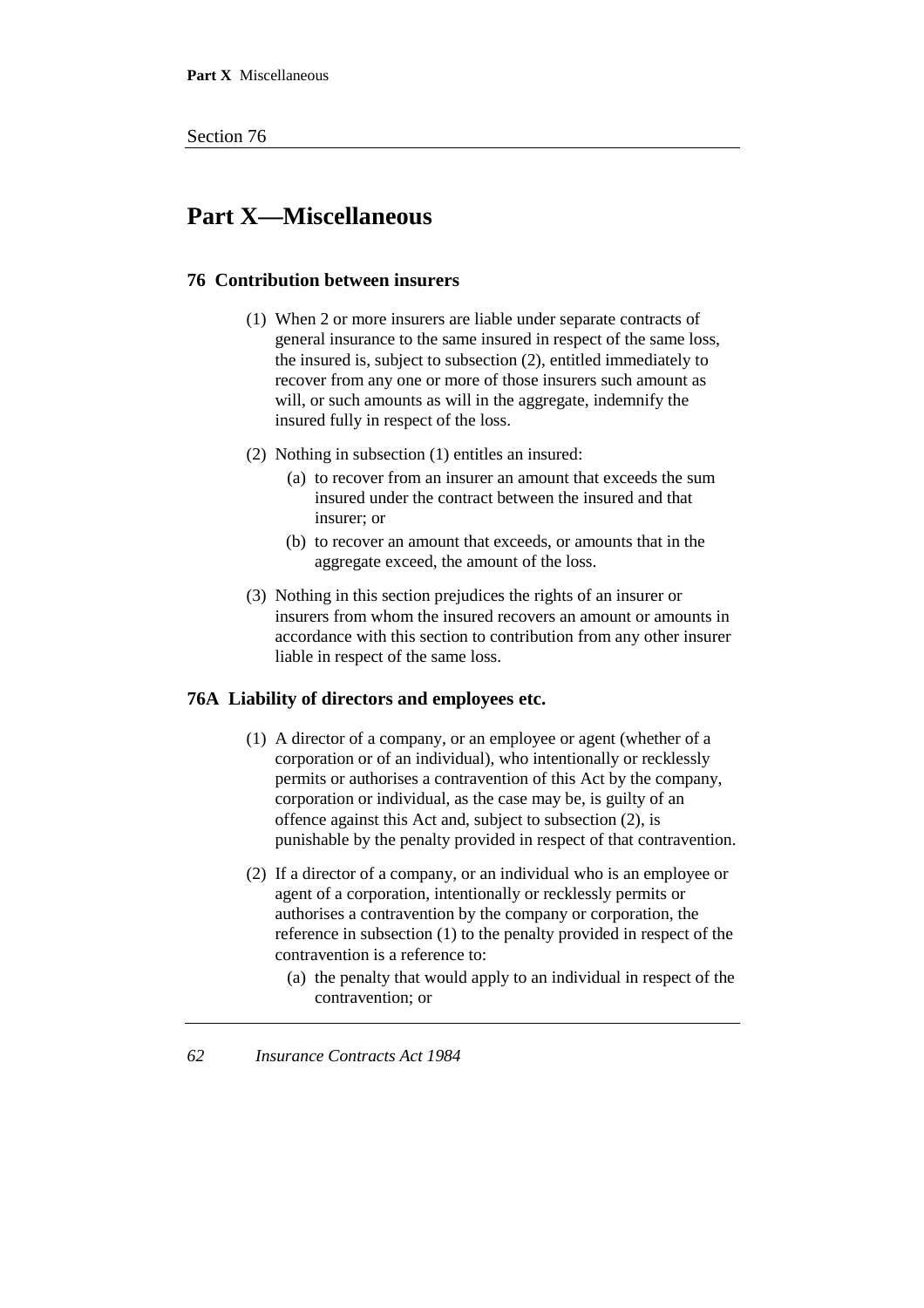- (b) if there is no penalty provided for an individual—a penalty not exceeding one-fifth of the penalty applying to the company or corporation in respect of the contravention.
- (3) If:
	- (a) a company or corporation is the agent of an individual; and
	- (b) a director of the company, or an employee or agent of the corporation, intentionally or recklessly permits or authorises a contravention of this Act by the company or corporation in its capacity as agent of the individual;

then, despite subsection (1), the offence committed by the company or corporation as agent is punishable by a penalty not exceeding 5 times the penalty applying to the individual.

### **77 Giving notices**

- (1) A notice or other document that is by this Act required or permitted to be given may be given:
	- (a) to a body corporate—in any way in which documents may be served on the body corporate; and
	- (b) to a natural person:
		- (i) personally; or
		- (ii) by post to that person at the person's last-known address.
- (2) If a notice of cancellation of a contract of insurance is given to an insured by post, the notice shall be deemed to have been given at the time at which it would have been delivered in the ordinary course of post unless the insured proves that, through no fault of the insured, the insured did not receive it.

### **78 Regulations**

 The Governor-General may make regulations, not inconsistent with this Act, prescribing matters:

- (a) required or permitted by this Act to be prescribed;
- (b) necessary or convenient to be prescribed for carrying out or giving effect to this Act; or
- (c) amending the time limits provided for in sections 39, 58 and 69.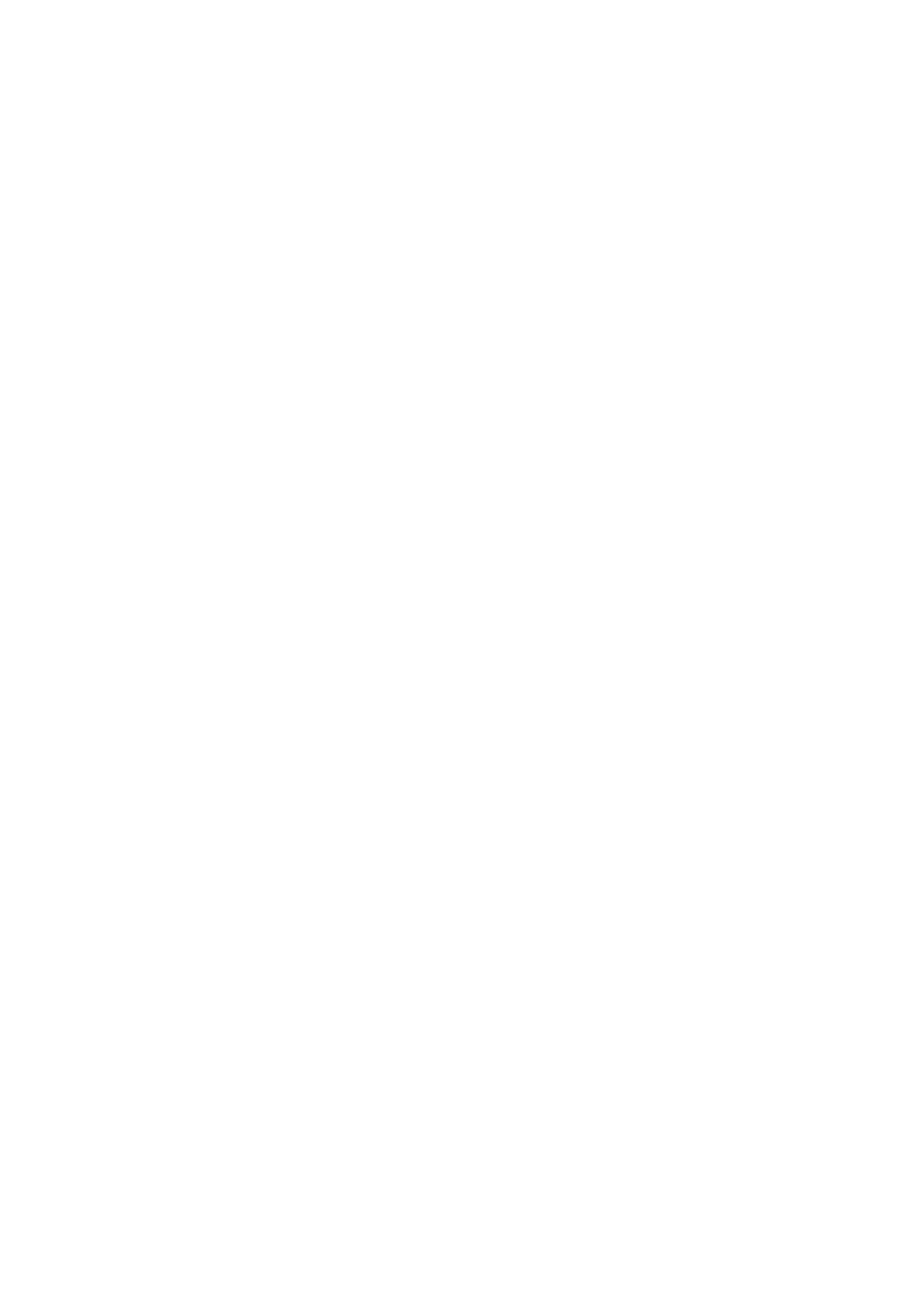# **Notes to the Insurance Contracts Act 1984 Note 1**

The *Insurance Contracts Act 1984* as shown in this compilation comprises Act No. 80, 1984 amended as indicated in the Tables below.

All relevant information pertaining to application, saving or transitional provisions prior to 22 April 1998 is not included in this compilation. For subsequent information *see* Table A.

## **Table of Acts**

| Act                                                                                                                                | Number<br>and year | Date<br>of Assent | Date of<br>commencement                                                                                                                          | Application,<br>saving or<br>transitional<br>provisions |
|------------------------------------------------------------------------------------------------------------------------------------|--------------------|-------------------|--------------------------------------------------------------------------------------------------------------------------------------------------|---------------------------------------------------------|
| <b>Insurance Contracts Act</b><br>1984                                                                                             | 80, 1984           | 25 June 1984      | 1 Jan 1986 (see<br>Gazette 1985, No.<br>S487)                                                                                                    |                                                         |
| Statute Law (Miscellaneous<br>Provisions) Act (No. 1)<br>1985                                                                      | 65, 1985           | 5 June 1985       | S. 3: 3 July 1985 (a)                                                                                                                            |                                                         |
| <b>Australian Trade</b><br>Commission (Transitional<br>Provisions and<br>Consequential<br>Amendments) Act 1985                     | 187, 1985          | 16 Dec 1985       | Part VIII (s. 60):<br>6 Jan 1986 (see<br>Gazette 1985, No.<br>$S551)$ (b)                                                                        | S. 60(3)                                                |
| Statute Law (Miscellaneous<br>Provisions) Act (No. 2)<br>1985                                                                      | 193, 1985          | 16 Dec 1985       | S. 3: 1 Jan 1986<br>(see Gazette 1985,<br>No. S487) (c)                                                                                          | S. 16                                                   |
| Statute Law (Miscellaneous<br>Provisions) Act (No. 1)<br>1986                                                                      | 76, 1986           | 24 June 1986      | S. 3: 1 Jan 1986<br>(see Gazette 1985,<br>No. S487) (d)                                                                                          | S.9                                                     |
| Statute Law (Miscellaneous<br>Provisions) Act (No. 2)<br>1986                                                                      | 168, 1986          | 18 Dec 1986       | S. 3: 1 Jan 1986 (e)                                                                                                                             | S. 5(1)                                                 |
| <b>Export Finance and</b><br><b>Insurance Corporation</b><br>(Transitional Provisions<br>and Consequential<br>Amendments) Act 1991 | 149, 1991          | 21 Oct 1991       | 1 Nov 1991                                                                                                                                       | S. 50(2)                                                |
| Insurance Laws<br>Amendment Act (No. 2)<br>1994                                                                                    | 49, 1994           | 7 Apr 1994        | $Ss. 1-3$ and<br>Schedule (items 1,<br>$2, 4, 5, 7, 7 - 19$ :<br><b>Royal Assent</b><br>Remainder: 1 Oct<br>1994 (see Gazette<br>1994, No. GN38) |                                                         |

*Insurance Contracts Act 1984 65*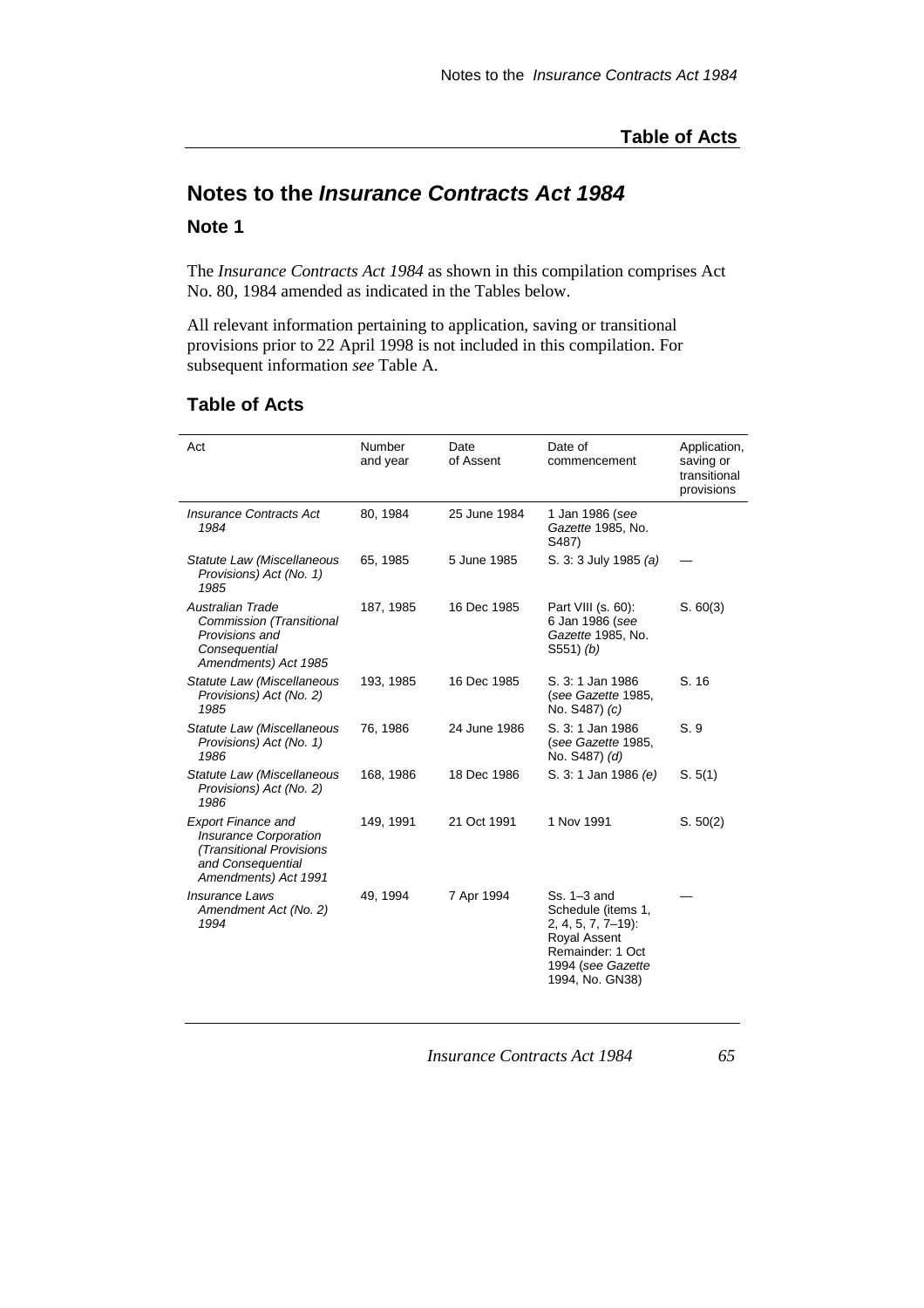## **Table of Acts**

| Act                                                                                                      | Number<br>and year | Date<br>of Assent | Date of<br>commencement                                                                                     | Application,<br>saving or<br>transitional<br>provisions   |
|----------------------------------------------------------------------------------------------------------|--------------------|-------------------|-------------------------------------------------------------------------------------------------------------|-----------------------------------------------------------|
| Life Insurance<br>(Consequential<br>Amendments and<br>Repeals) Act 1995                                  | 5, 1995            | 23 Feb 1995       | 1 July 1995 (see s. 2<br>and Gazette 1995.<br>No. GN24)                                                     |                                                           |
| Crimes and Other<br><b>Legislation Amendment</b><br>Act 1997                                             | 20, 1997           | 7 Apr 1997        | Schedule 2 (item 6):<br>Royal Assent (f)                                                                    |                                                           |
| <b>Retirement Savings</b><br>Accounts (Consequential<br>Amendments) Act 1997                             | 62, 1997           | 28 May 1997       | 2 June 1997 (see s.<br>2 and Gazette 1997,<br>No. S202)                                                     |                                                           |
| <b>Financial Laws Amendment</b><br>Act 1997                                                              | 107, 1997          | 30 June 1997      | Schedule 8: Royal<br>Assent (g)                                                                             |                                                           |
| <i><b>Insurance Laws</b></i><br>Amendment Act 1998                                                       | 35, 1998           | 22 Apr 1998       | Schedule 1 (items<br>77-84): 30 Apr 1998<br>(see Gazette 1998,<br>$S188)$ (h)                               | Sch. 1<br>(items<br>$82 - 84$<br>[see<br>Table A]         |
| <b>Financial Sector Reform</b><br>(Amendments and<br>Transitional Provisions)<br>Act 1998                | 54, 1998           | 29 June 1998      | Schedule 12: 1 July<br>1998 (see Gazette<br>1998, S316) (i)                                                 |                                                           |
| <b>Financial Sector Reform</b><br>(Amendments and<br><b>Transitional Provisions)</b><br>Act (No. 1) 1999 | 44, 1999           | 17 June 1999      | Schedule 7 (item<br>117): 1 July 1999<br>(see Gazette 1999,<br>No. S283) (i)                                | S. 3(2)(e)<br>(am. by<br>160, 2000,<br>Sch. 4<br>[item 4] |
| as amended by                                                                                            |                    |                   |                                                                                                             |                                                           |
| <b>Financial Sector</b><br><b>Legislation Amendment</b><br>Act (No. 1) 2000                              | 160, 2000          | 21 Dec 2000       | Schedule 1 (item<br>21): Royal Assent<br>Remainder: 18 Jan<br>2001                                          |                                                           |
| <b>Export Finance and</b><br><b>Insurance Corporation</b><br>Amendment Act 2000                          | 11, 2000           | 15 Mar 2000       | Schedule 1 (item 4):<br>1 July 1998<br>Schedule 2 (items<br>2-4): 1 July 2000<br>Remainder: Royal<br>Assent |                                                           |
| <b>Treasury Legislation</b><br><b>Amendment (Application</b><br>of Criminal Code) Act<br>(No. 3) 2001    | 117, 2001          | 18 Sept 2001      | S. 4 and Schedule 3<br>(items 5-14): 15<br>Dec 2001 $(k)$                                                   | S. 4 [see<br>Table A]                                     |
| <b>Financial Services Reform</b><br>(Consequential<br>Provisions) Act 2001                               | 123, 2001          | 27 Sept 2001      | Schedule 1 (items<br>246-249): 11 Mar<br>2002 (see Gazette<br>2001, No. GN42) (I)                           |                                                           |
| Insurance and Aviation<br>Liability Legislation<br>Amendment Act 2002                                    | 96, 2002           | 10 Nov 2002       | Schedule 1 (items<br>1-4): 23 July 1998<br>(see s. 2(1))<br>Remainder: Royal<br>Assent                      | S. 4 [see<br>Table A]                                     |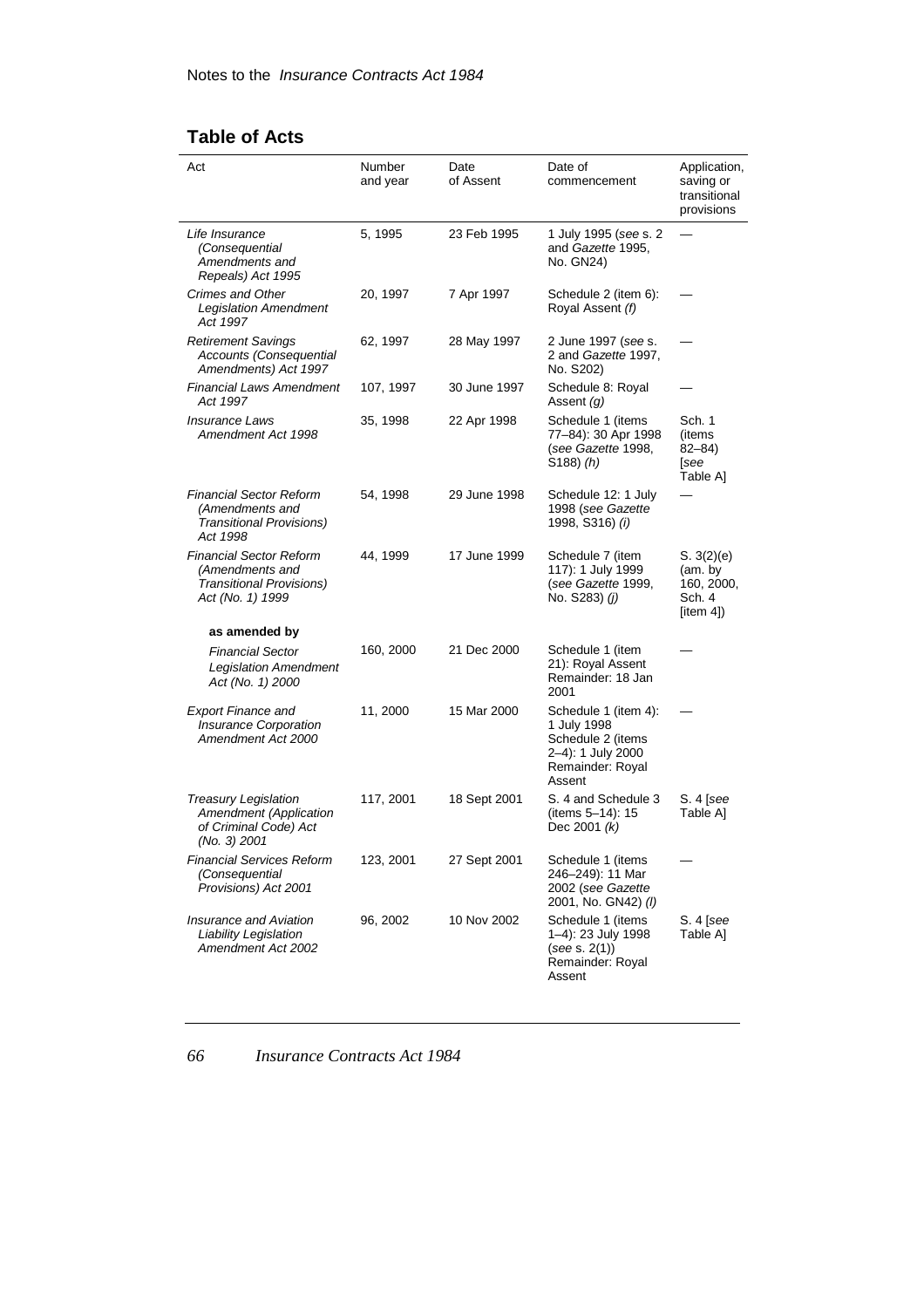## **Table of Acts**

| Act                                                                                                                     | Number<br>and year | Date<br>of Assent | Date of<br>commencement | Application,<br>saving or<br>transitional<br>provisions |
|-------------------------------------------------------------------------------------------------------------------------|--------------------|-------------------|-------------------------|---------------------------------------------------------|
| <b>Medical Indemnity</b><br>(Prudential Supervision<br>and Product Standards)<br>(Consequential<br>Amendments) Act 2003 | 36, 2003           | 2 May 2003        | 1 July 2003             |                                                         |

*Insurance Contracts Act 1984 67*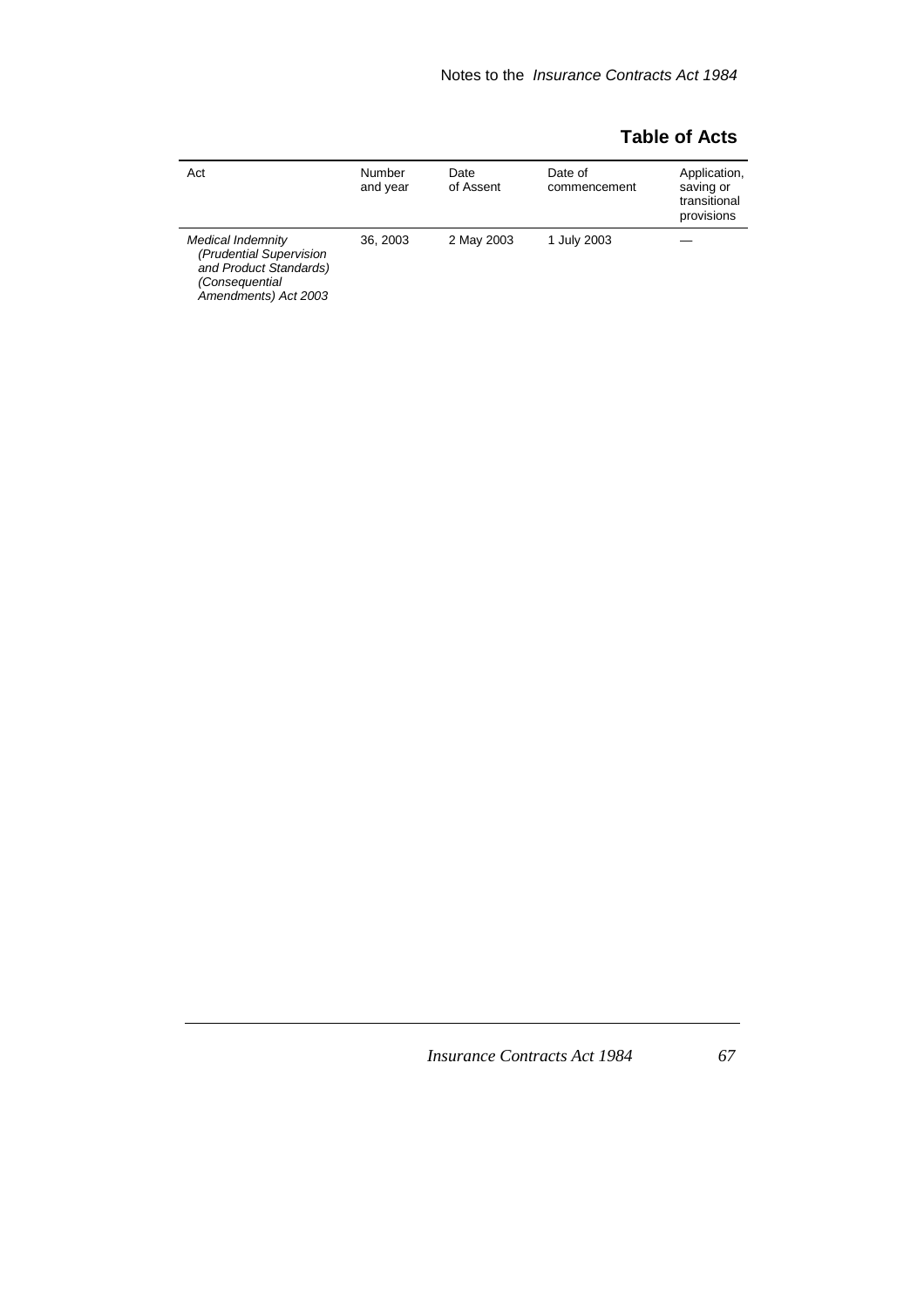#### **Act Notes**

- (a) The Insurance Contracts Act 1984 was amended by section 3 only of the Statute Law (Miscellaneous Provisions) Act (No. 1) 1985, subsection 2(1) of which provides as follows:
	- Subject to this section, this Act shall come into operation on the twenty-eighth day after the day on which it receives the Royal Assent. (see also (c))
- (b) The Insurance Contracts Act 1984 was amended by Part VIII (section 60) only of the Australian Trade Commission (Transitional Provisions and Consequential Amendments) Act 1985, subsection 2(1) of which provides as follows:
	- (1) Subject to subsections (2) and (3), this Act shall come into operation on the commencing day.

 Section 3 of the Australian Trade Commission Act 1985 defines "commencing day" as the day fixed by Proclamation for the purposes of subsection 2(2) of that Act.

- (c) The Insurance Contracts Act 1984 was amended by section 3 only of the Statute Law (Miscellaneous Provisions) Act (No. 2) 1985, subsection 2(8) of which provides as follows:
	- (8) Notwithstanding subsection 2(1) of the Statute Law (Miscellaneous Provisions) Act (No. 1) 1985, the amendments of the Insurance Contracts Act 1984 made by the first-mentioned Act and the amendment of the Insurance Contracts Act 1984 made by this Act shall come into operation on the day on which the Insurance Contracts Act 1984 comes into operation.
- (d) The Insurance Contracts Act 1984 was amended by section 3 only of the Statute Law (Miscellaneous Provisions) Act (No. 1) 1986, subsection 2(11) of which provides as follows:
	- (11) The amendments of the Insurance Contracts Act 1984 made by this Act shall be deemed to have come into operation immediately after that Act came into operation.
- (e) The Insurance Contracts Act 1984 was amended by section 3 only of the Statute Law (Miscellaneous Provisions) Act (No. 2) 1986, subsections 2(1) and (6) of which provide as follows:
	- (1) Subject to this section, this Act shall come into operation on the day on which it receives the Royal Assent.
	- (6) The amendments of section 11 of the Insurance Contracts Act 1984 made by this Act shall be deemed to have come into operation on 1 January 1986.
- (f) The Insurance Contracts Act 1984 was amended by Schedule 2 (item 6) only of the Crimes and Other Legislation Amendment Act 1997, subsection 2(1) of which provides as follows:
	- (1) Subject to subsection (2), this Act commences on the day on which it receives the Royal Assent.
- (g) The Insurance Contracts Act 1984 was amended by Schedule 8 only of the Financial Laws Amendment Act 1997, subsection 2(1) of which provides as follows:
	- (1) Subject to this section, this Act commences on the day on which it receives the Royal Assent.
- (h) The Insurance Contracts Act 1984 was amended by Schedule 1 (items 77–84) only of the Insurance Laws Amendment Act 1998, subsection 2(2) of which provides as follows:
	- (2) Subject to subsection (3), Schedule 1 commences on a day to be fixed by Proclamation.
- (i) The Insurance Contracts Act 1984 was amended by Schedule 12 only of the Financial Sector Reform (Amendments and Transitional Provisions) Act 1998, subsection 2(2)(j) of which provides as follows:
	- (2) The following provisions of this Act commence on the commencement of the Australian Prudential Regulation Authority Act 1998:

#### (j) Schedule 12, subject to subsection (12);

- (j) The Insurance Contracts Act 1984 was amended by Schedule 7 (item 117) only of the Financial Sector Reform (Amendments and Transitional Provisions) Act (No. 1) 1999, subsections 3(1), (2)(e) and (16) of which provide as follows:
	- (1) Subject to this section, this Act commences on the day on which it receives the Royal Assent.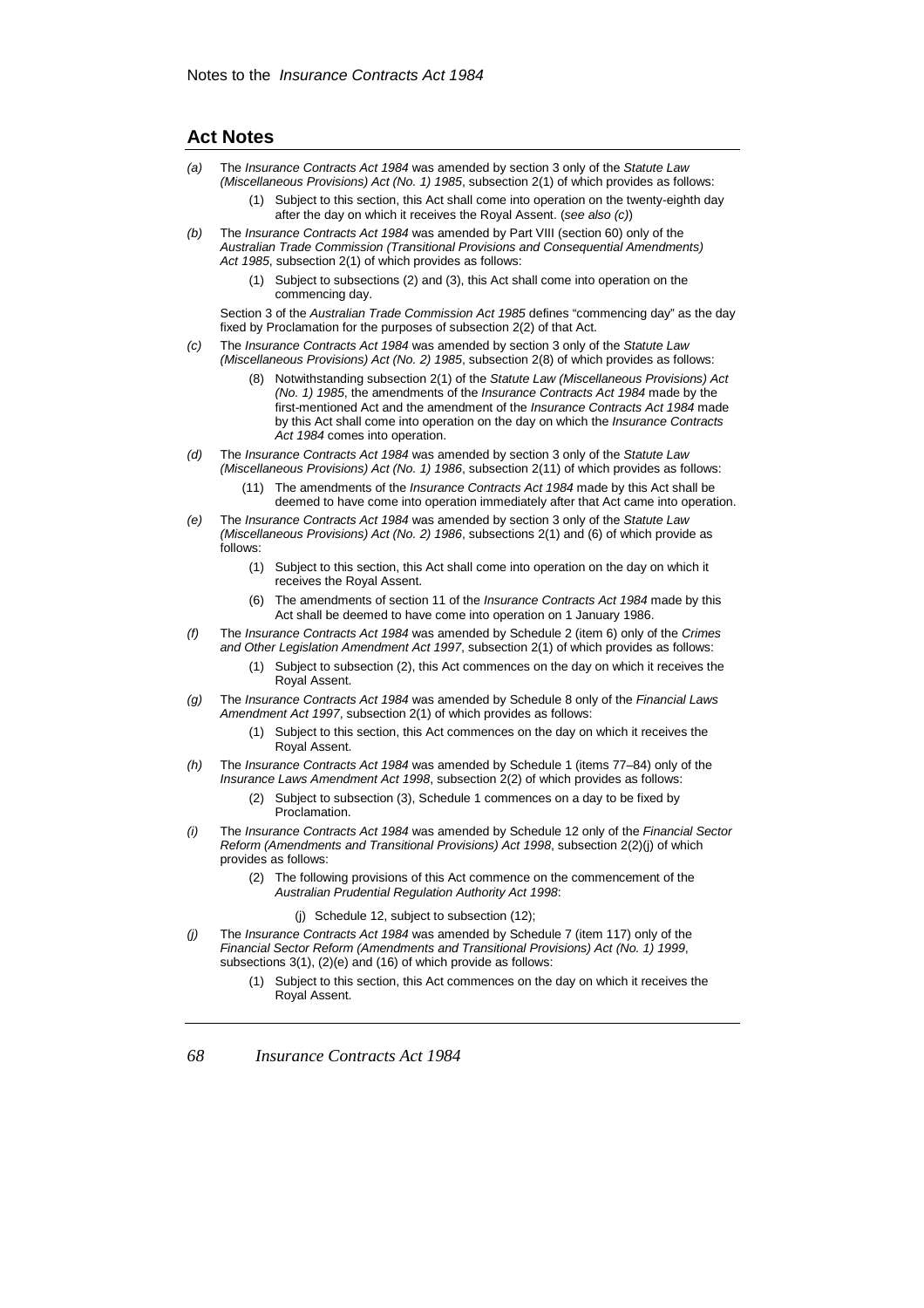#### **Act Notes**

- (2) The following provisions commence on the transfer date:
	- (e) subject to subsection (12), Schedule 7, other than items 43, 44, 118, 205 and 207 (the commencement of those items is covered by subsections (10), (11) and (13)).
- (16) The Governor-General may, by Proclamation published in the Gazette, specify the date that is to be the transfer date for the purposes of this Act.
- (k) The Insurance Contracts Act 1984 was amended by Schedule 3 (item 5–14) only of the Treasury Legislation Amendment (Application of Criminal Code) Act (No. 3) 2001, subsection 2(1) of which provides as follows:
	- (1) Subject to this section, this Act commences on the day mentioned in subsection 2.2(2) of the Criminal Code.
- (l) The Insurance Contracts Act 1984 was amended by Schedule 1 (items 246–249) only of the Financial Services Reform (Consequential Provisions) Act 2001, subsections 2(1) and (6) of which provide as follows:
	- (1) In this section:

 **FSR commencement** means the commencement of item 1 of Schedule 1 to the Financial Services Reform Act 2001.

 (6) Subject to subsections (7) to (17), the other items of Schedule 1 commence on the FSR commencement.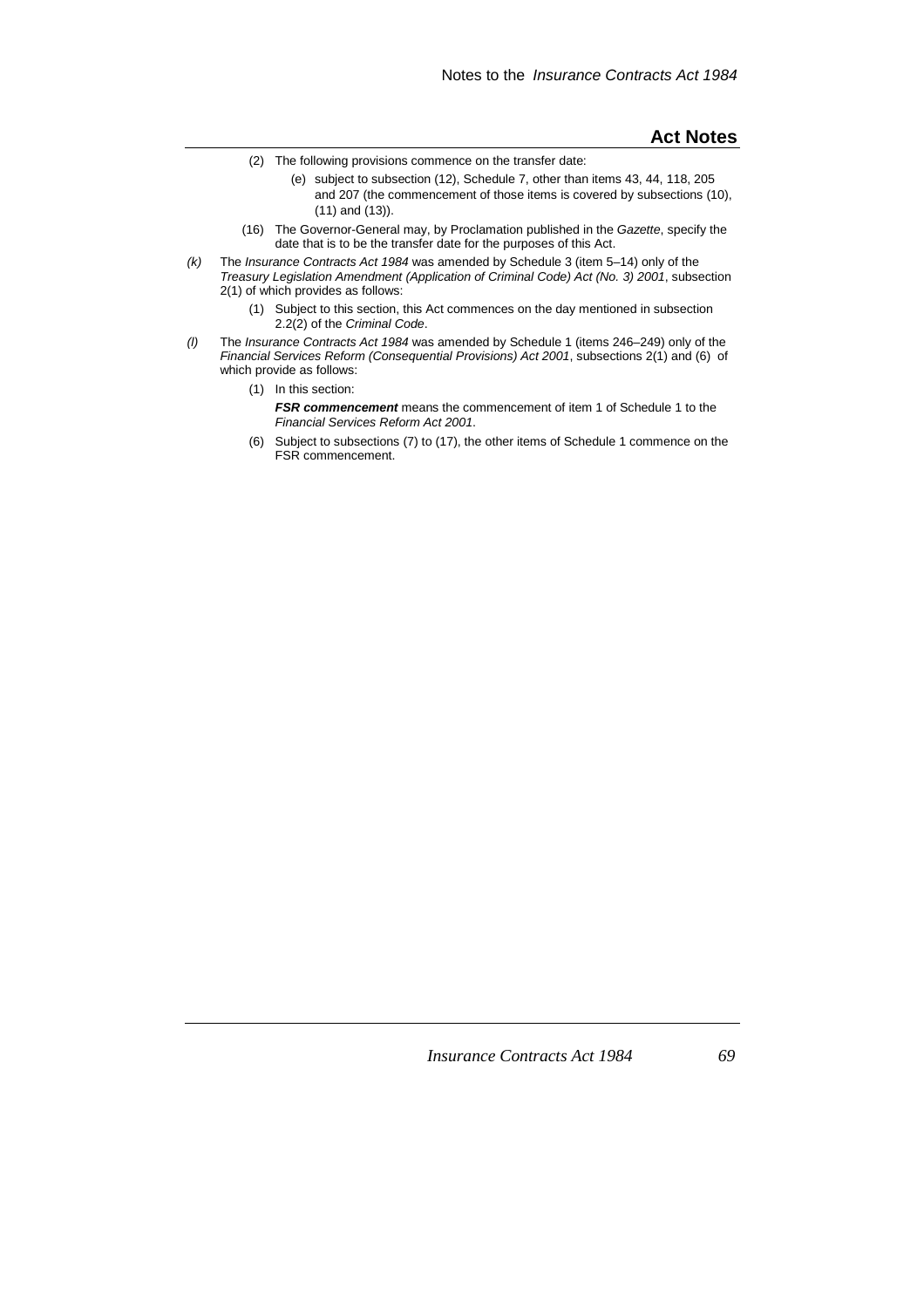# **Table of Amendments**

## **Table of Amendments**

| ad. = added or inserted             | rs. = repealed and substituted<br>$am = amended$<br>$rep. = rep.$   |
|-------------------------------------|---------------------------------------------------------------------|
| Provision affected                  | How affected                                                        |
| Part I                              |                                                                     |
|                                     | No. 107, 1997; No. 11, 2000; No. 96, 2002                           |
|                                     |                                                                     |
|                                     | Nos. 62 and 107, 1997; No. 54, 1998; No. 44, 1999; No. 123,<br>2001 |
| Part IA                             |                                                                     |
|                                     |                                                                     |
|                                     |                                                                     |
|                                     | rs. No. 54, 1998                                                    |
|                                     |                                                                     |
|                                     | am. No. 54, 1998; No. 36, 2003                                      |
|                                     |                                                                     |
|                                     | ad. No. 49, 1994<br>am. No. 54, 1998; No. 117, 2001; No. 36, 2003   |
|                                     |                                                                     |
|                                     |                                                                     |
| Heading to s. 11D am. No. 54, 1998  |                                                                     |
|                                     | am. No. 54, 1998; No. 117, 2001; No. 36, 2003                       |
|                                     |                                                                     |
|                                     |                                                                     |
|                                     | Heading to s. 11E am. No. 54, 1998; No. 36, 2003                    |
|                                     | ad. No. 49, 1994<br>am. No. 54, 1998; No. 36, 2003                  |
|                                     | rs. No. 107, 1997<br>rep. No. 54, 1998                              |
|                                     | rep. No. 54, 1998                                                   |
| Part II                             |                                                                     |
|                                     |                                                                     |
| Part III                            |                                                                     |
| Division 1                          |                                                                     |
|                                     |                                                                     |
| <b>Division 2</b>                   |                                                                     |
| Div. 2 of Part III  rs. No. 5, 1995 |                                                                     |

*Insurance Contracts Act 1984 70*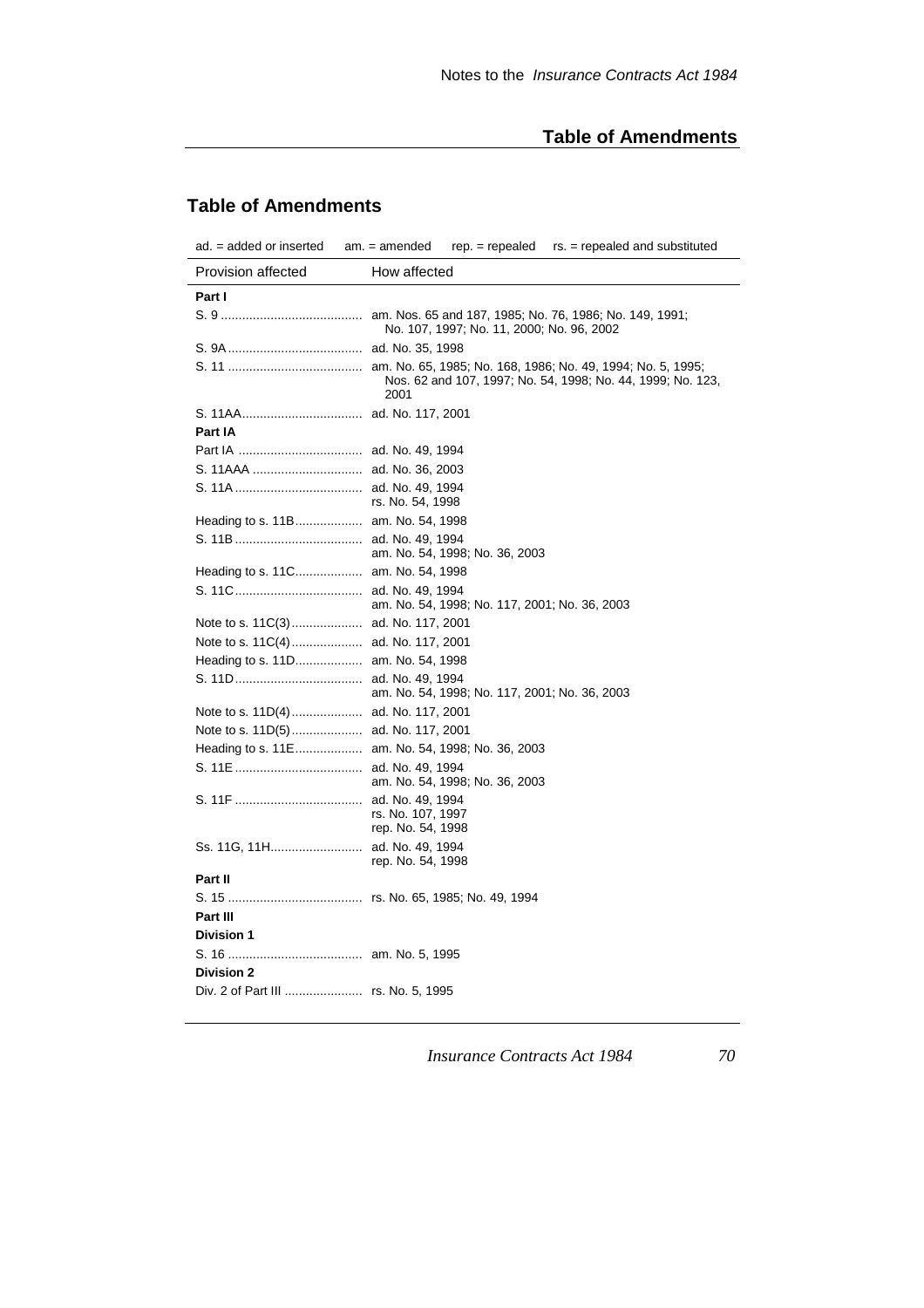## **Table of Amendments**

| ad. = added or inserted | $rep. = rep.$<br>$rs. = repeated$ and substituted<br>$am. = amended$ |
|-------------------------|----------------------------------------------------------------------|
| Provision affected      | How affected                                                         |
|                         |                                                                      |
|                         |                                                                      |
| Part IV                 |                                                                      |
| <b>Division 1</b>       |                                                                      |
|                         |                                                                      |
|                         |                                                                      |
|                         |                                                                      |
| <b>Division 2</b>       |                                                                      |
|                         |                                                                      |
|                         |                                                                      |
| <b>Division 3</b>       |                                                                      |
|                         |                                                                      |
|                         |                                                                      |
| Part V                  |                                                                      |
| <b>Division 1</b>       |                                                                      |
|                         |                                                                      |
|                         |                                                                      |
| <b>Division 2</b>       |                                                                      |
|                         |                                                                      |
|                         |                                                                      |
|                         |                                                                      |
|                         |                                                                      |
|                         |                                                                      |
|                         |                                                                      |
|                         |                                                                      |
|                         |                                                                      |
|                         |                                                                      |
| <b>Division 3</b>       |                                                                      |
|                         |                                                                      |
|                         |                                                                      |
|                         | am. No. 54, 1998                                                     |
| <b>Part VI</b>          |                                                                      |
|                         |                                                                      |
| <b>Part VII</b>         |                                                                      |
|                         | am. No. 168, 1986; No. 107, 1997                                     |
|                         | am. No. 5, 1995; No. 107, 1997                                       |
| Heading to s. 64        | am. No. 49, 1994                                                     |
|                         | am. No. 49, 1994; No. 5, 1995; Nos. 62 and 107, 1997                 |
|                         | rep. No. 123, 2001<br>ad. No. 49, 1994                               |
|                         | rep. No. 123, 2001                                                   |
|                         |                                                                      |

*Insurance Contracts Act 1984 71*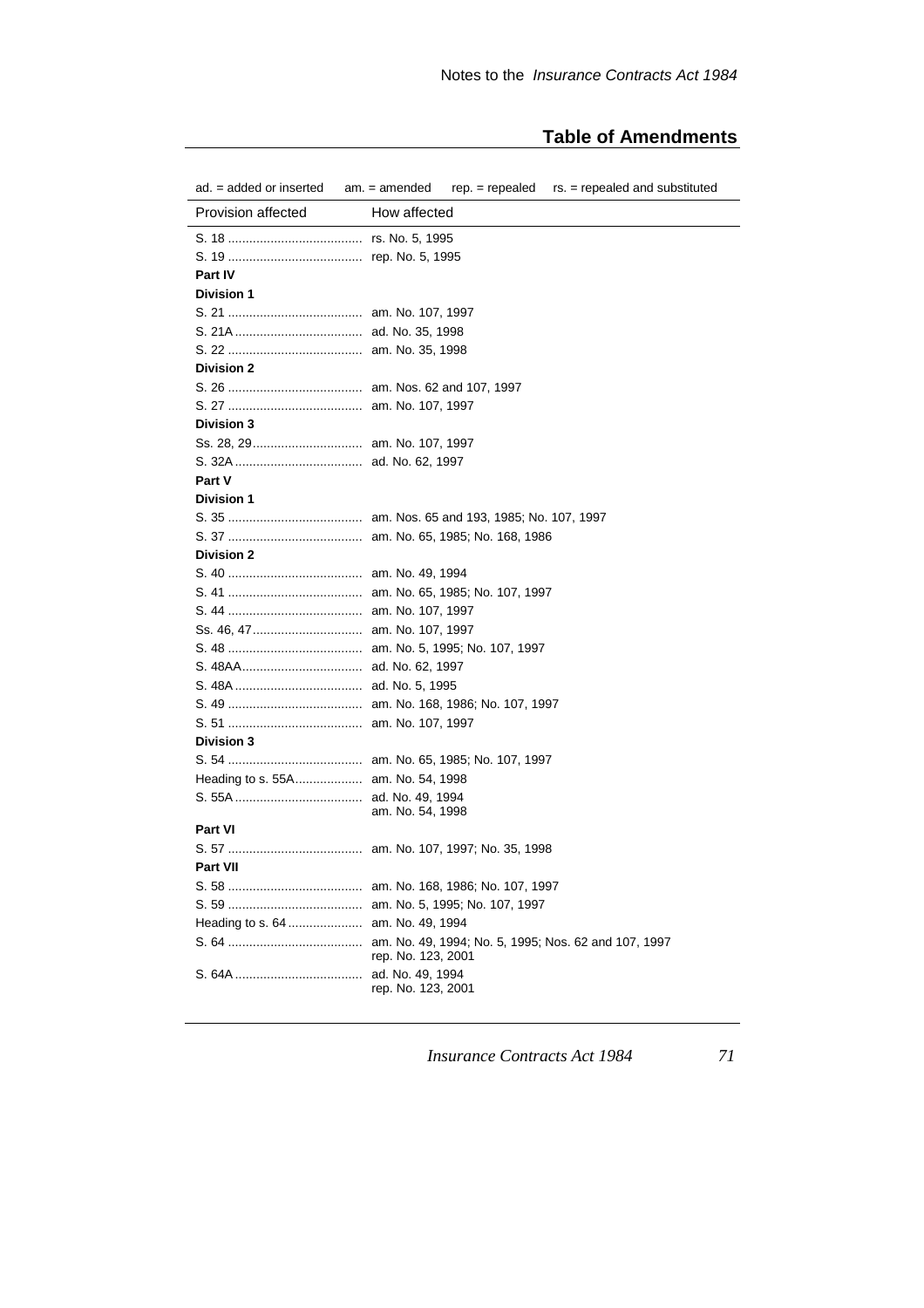## **Table of Amendments**

| $ad. = added$ or inserted | $rs = repcaled$ and substituted<br>$am. = amended$<br>$rep. = rep.$ |  |  |
|---------------------------|---------------------------------------------------------------------|--|--|
| Provision affected        | How affected                                                        |  |  |
|                           | rep. No. 123, 2001                                                  |  |  |
| <b>Part VIII</b>          |                                                                     |  |  |
|                           |                                                                     |  |  |
|                           |                                                                     |  |  |
|                           |                                                                     |  |  |
| Part IX                   |                                                                     |  |  |
|                           |                                                                     |  |  |
|                           |                                                                     |  |  |
|                           | rep. No. 123, 2001                                                  |  |  |
|                           |                                                                     |  |  |
|                           | rep. No. 123, 2001                                                  |  |  |
|                           |                                                                     |  |  |
|                           |                                                                     |  |  |
|                           |                                                                     |  |  |
|                           |                                                                     |  |  |
|                           |                                                                     |  |  |
| Part X                    |                                                                     |  |  |
|                           |                                                                     |  |  |
|                           |                                                                     |  |  |
|                           |                                                                     |  |  |

<u> 1990 - Johann Barbara, martxa a</u>

*72 Insurance Contracts Act 1984*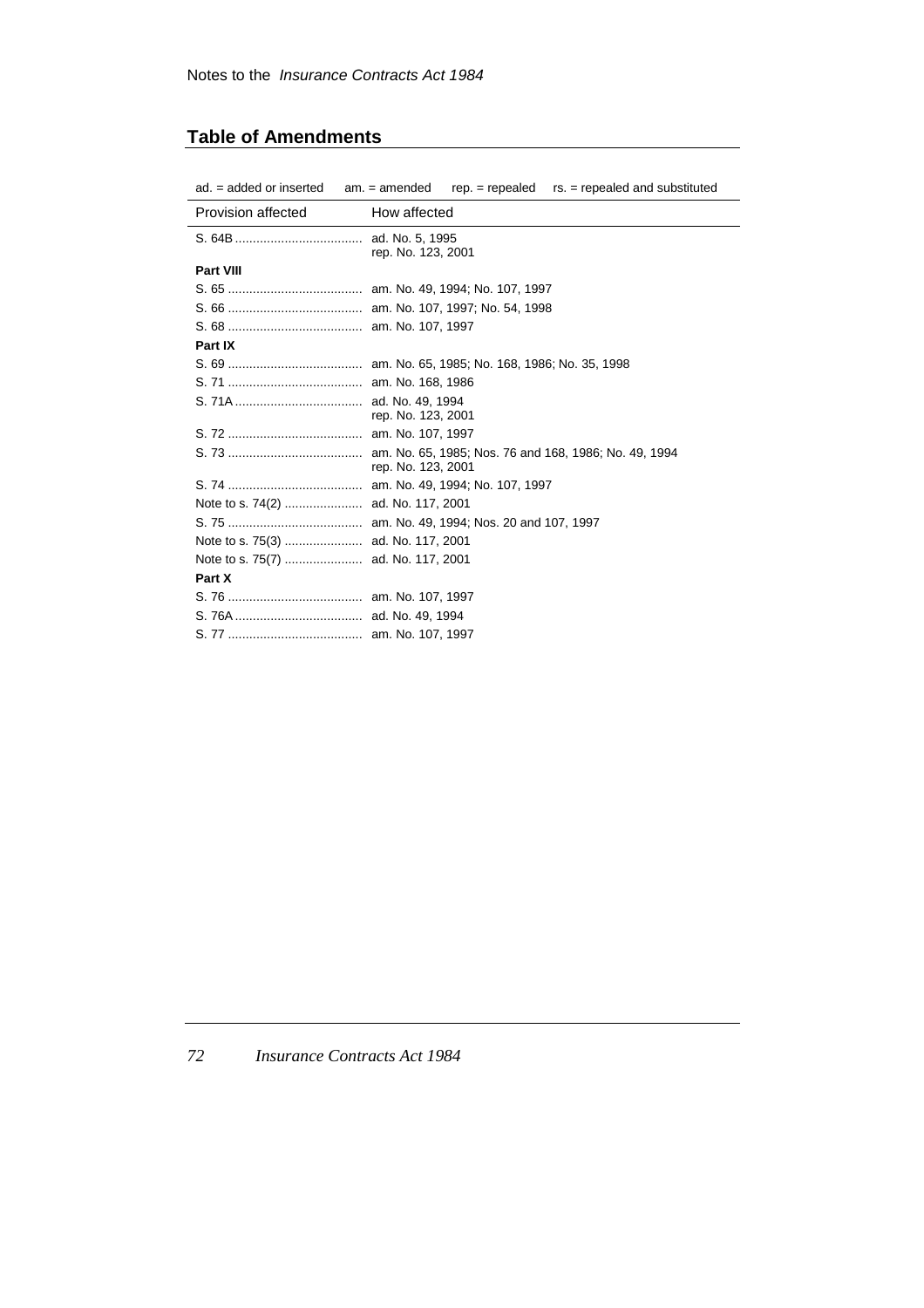#### **Table A**

## **Table A**

## **Application, saving or transitional provisions**

*Insurance Laws Amendment Act 1998* (No. 35, 1998)

### **Schedule 1**

#### **82 Application—section 9A of the Insurance Contracts Act 1984**

Section 9A of the *Insurance Contracts Act 1984* applies to a contract of marine insurance entered into after the commencement of this item.

### **83 Application—section 21A of the Insurance Contracts Act 1984**

Section 21A of the *Insurance Contracts Act 1984* applies to an eligible contract of insurance entered into after the commencement of this item.

#### **84 Application—section 22 of the Insurance Contracts Act 1984**

The amendment of section 22 of the *Insurance Contracts Act 1984* made by this Schedule applies to an eligible contract of insurance entered into after the commencement of this item.

## **4 Application of amendments**

- (1) Each amendment made by this Act applies to acts and omissions that take place after the amendment commences.
- (2) For the purposes of this section, if an act or omission is alleged to have taken place between 2 dates, one before and one on or after the day on which a particular amendment commences, the act or omission is alleged to have taken place before the amendment commences.

*Treasury Legislation Amendment (Application of Criminal Code) Act (No. 3) 2001* (No. 117, 2001)